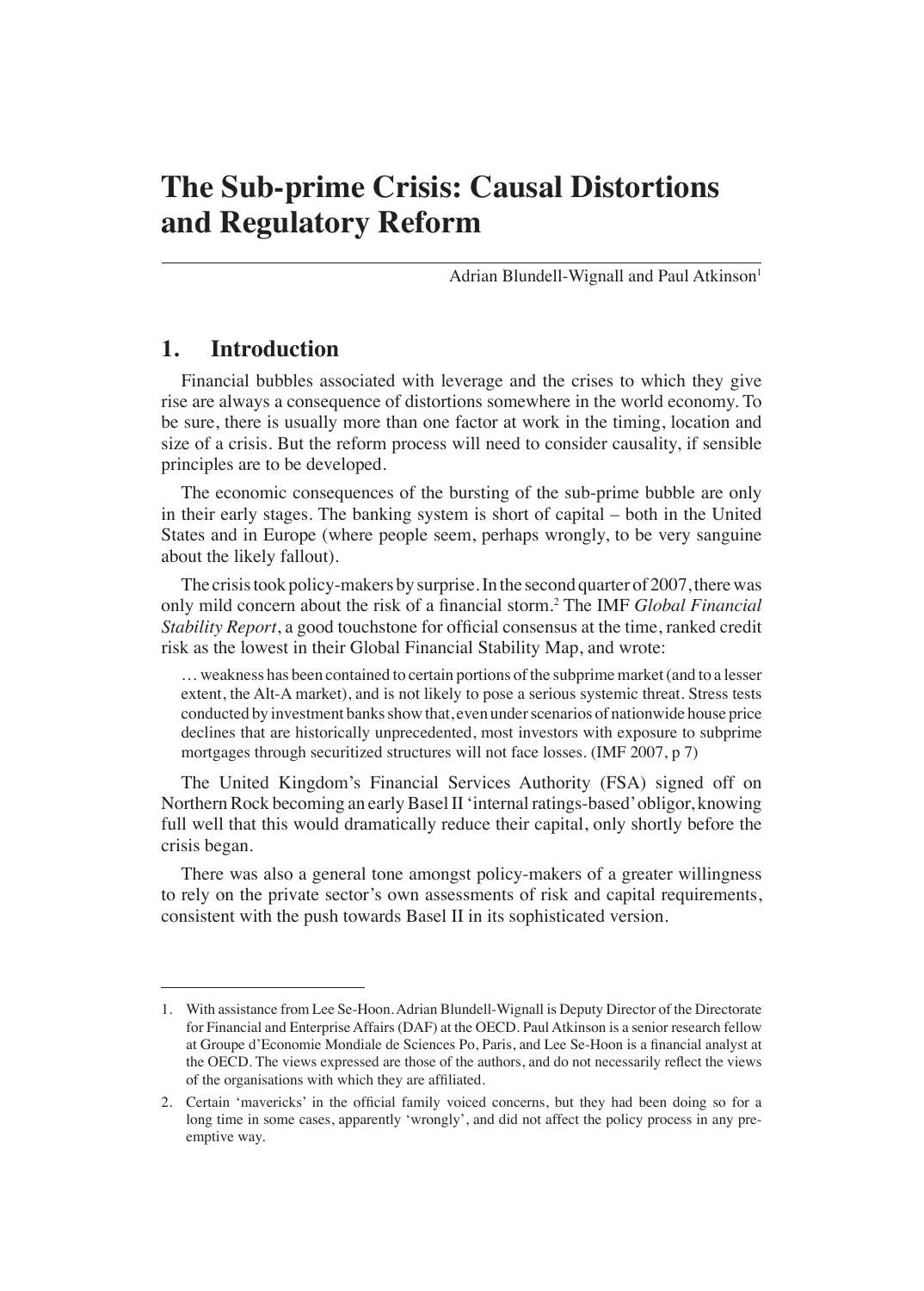Notwithstanding the surprise factor in the crisis, views are divided concerning the broad paradigm in which financial policy-making is carried out. The Financial Stability Forum (FSF 2008) recommendations look to iron out various anomalies and oversights. The move to Basel II, the blueprint for which was published in June 2004, is endorsed (with some yet-to-be announced modifications). As the chairman of the Basel Committee on Banking Supervision recently pointed out, 'there is a strong consensus that the implementation of Basel II will put capital regulation on a sounder footing' (Wellink 2008). Mr Paulson, of the US Treasury, is focused on the United States, and is advocating major consolidation of the overlapping regulatory structure there.

Academic research is more critical, and points to possible major flaws in the capital regulation paradigm, not just the ineffectual Basel I system, but the evolution towards Basel II, which will be both procyclical in its current proposed form and will not systematically penalise concentration and regional risk factors, except insofar that supervisors under Pillar II choose to focus upon such concerns (see Goodhart 2007, for example). Banks, credit rating agencies and monoline insurers are ducking for cover on their past 'mistakes', but are finding a voice to argue against regulatory over-reaction.

The main risk is, with all of these cross-currents, that the US and other economies 'muddle through' again this time, and necessary reform is not put in place. Indeed, if current policy responses increase moral hazard in the banking system, then future crises may not only be likely, but possibly larger than the current one.

Understanding causality is a precondition for correct policy-making. Causality in economics usually carries the connotation of 'exogeneity': a policy distortion, a change or a shock not caused by events, but setting them in motion. Endogenous variables respond to the shock, subject to certain parameters or conditioning factors that may restrain or exacerbate outcomes – themselves often drifting and stretching over time. The reform process needs to consider the conditioning factors, and improve them. But bubbles and crises will still occur if the causal distortions are not addressed directly. Think of the analogy of a flood of running water from a badlymade and bursting dam: the gullies, rocks and branches in its way are conditioning factors that influence the speed and direction of the flow – but the excess water will always find its way around these obstacles. They only influence precisely where the inevitable damage to the landscape will occur. A bad dam is causal. The obstacles (levies etc) may moderate or exacerbate the situation, but most fundamentally we need to understand what constitutes good and bad infrastructure. So it is with liquidity, financial bubbles, crises due to excess leverage and regulation.

This paper examines the process of disintermediation that led to the current crisis, the extent to which it was an unintended consequence of capital regulation, and what the turmoil means for prospects for the financial system and how it should be regulated. The plan of the paper is as follows.

Section 2 looks at the global macroeconomic causes of the current crisis. Section 3 explores the securitisation process: the main players, trends, the nature and size of the crisis, and the case for serious regulatory reform. The Financial Stability Forum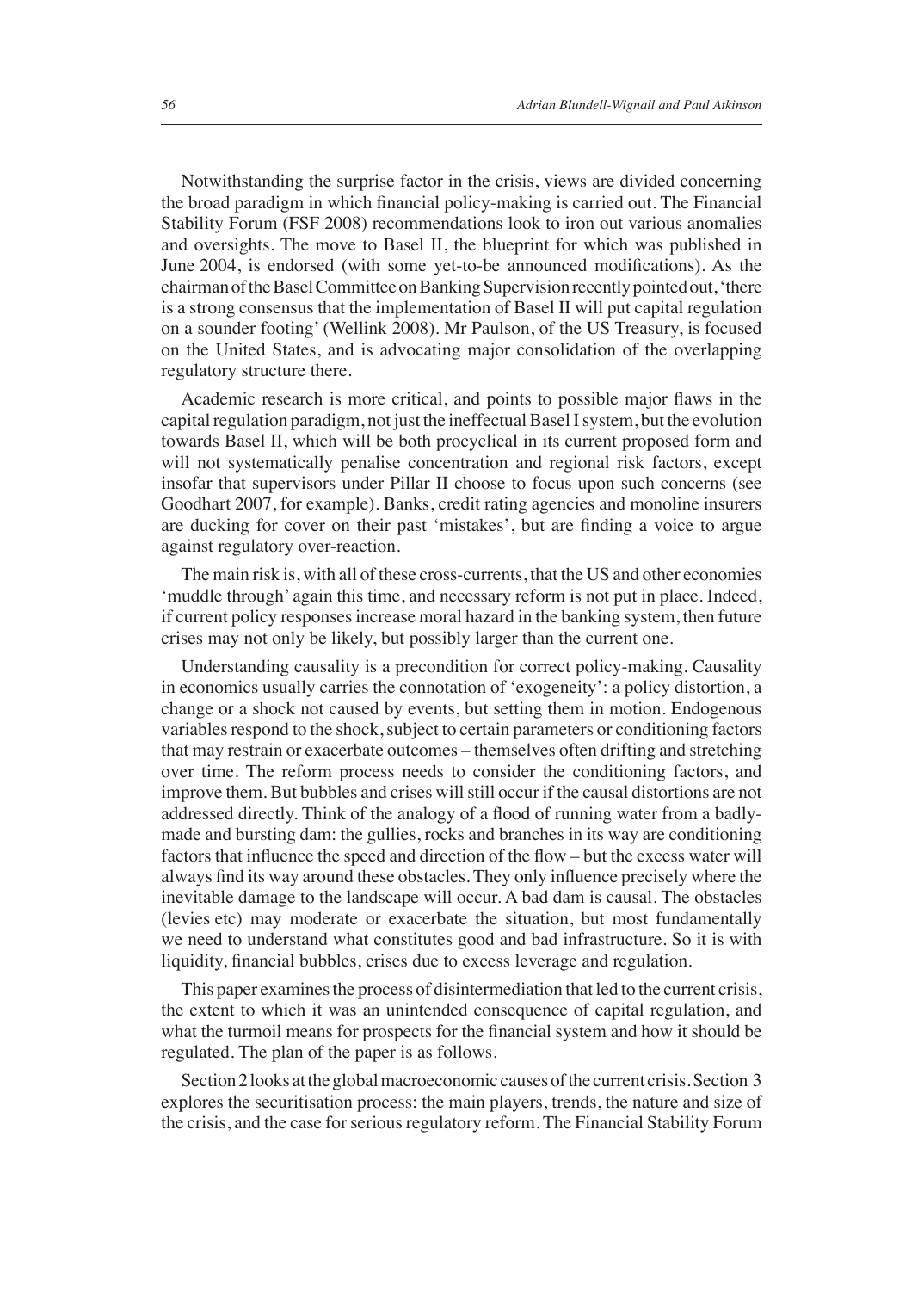summary of key weaknesses and recommendations is summarised in Section 4 and causal versus conditioning factors are discussed. Key elements of the Basel capital regulation framework are set out in Section 5, and Basel I is compared with the revised Basel II Framework. Problems with capital regulation under Pillar 1, the extent to which Pillars 2 and 3 might be expected to help and the problems of 'anticipation' affecting what banks did in respect to mortgage concentration in the run-up to Basel II are discussed in this section. Section 6 looks at the problem of regulatory competition and illustrates it with the controls placed on Fannie Mae and Freddie Mac, which in the view of this paper played a role in causing the crisis. Econometric techniques are used to illustrate the likely magnitude of the contribution of regulation to the sub-prime crisis in Section 7. To support the views in all the preceding analysis from a microeconomic perspective, the cases of Citi (Section 8) and UBS (Section 9) are looked at in some detail.<sup>3</sup> Capital regulation in the United States is compared to the situation in Europe in Section 10. Europe is shown to be very undercapitalised compared to the United States and less able to absorb financial turmoil. A summary of the key findings of the paper is set out in Section 11 and finally some observations on the key required elements of reform are set out in Section 12.

#### **2. The Global Liquidity Bubble**

Liquidity-driven bubbles have their roots in distortions somewhere in the world economy. To think about causality it helps to look at the exogenous drivers. The starting point for the sub-prime crisis in this broad context focuses on three (interrelated) distortions:

- i. Low US interest rates (the federal funds rate was 1 per cent in 2003/04) following the tech bust, and the associated weakening in the US dollar from 2002.
- ii. Chinese industrialisation, foreign reserve accumulation and sovereign wealth fund (SWF) growth. These are associated with: high saving and current account surpluses; a strongly managed exchange rate in the face of foreign direct investment inflows, resulting in huge foreign exchange intervention; low administered energy prices that do not permit the rising oil price to have a demand-slowing effect, and result in even higher global oil prices and unprecedented revenue to oil-producing countries and their SWFs; and the recycling of Asian and OPEC current account surpluses and reserves back into western financial markets, affecting interest rates and the cost of capital (while at the same time disguising inflation pressure as a current account deficit, with cheap manufactures causing import competition, etc).
- iii. Japan's near-zero interest rate and (low) exchange rate policy, as it tries to adjust to new competitive challenges from China and other industrialising countries. This reinforces the low global cost of capital in financial markets via carry trades.

The *ex ante* excess of saving over investment and nominal flows to which these trends gave rise resulted in price responses in financial markets to equate *ex post* 

<sup>3.</sup> Citi was formerly known as Citigroup.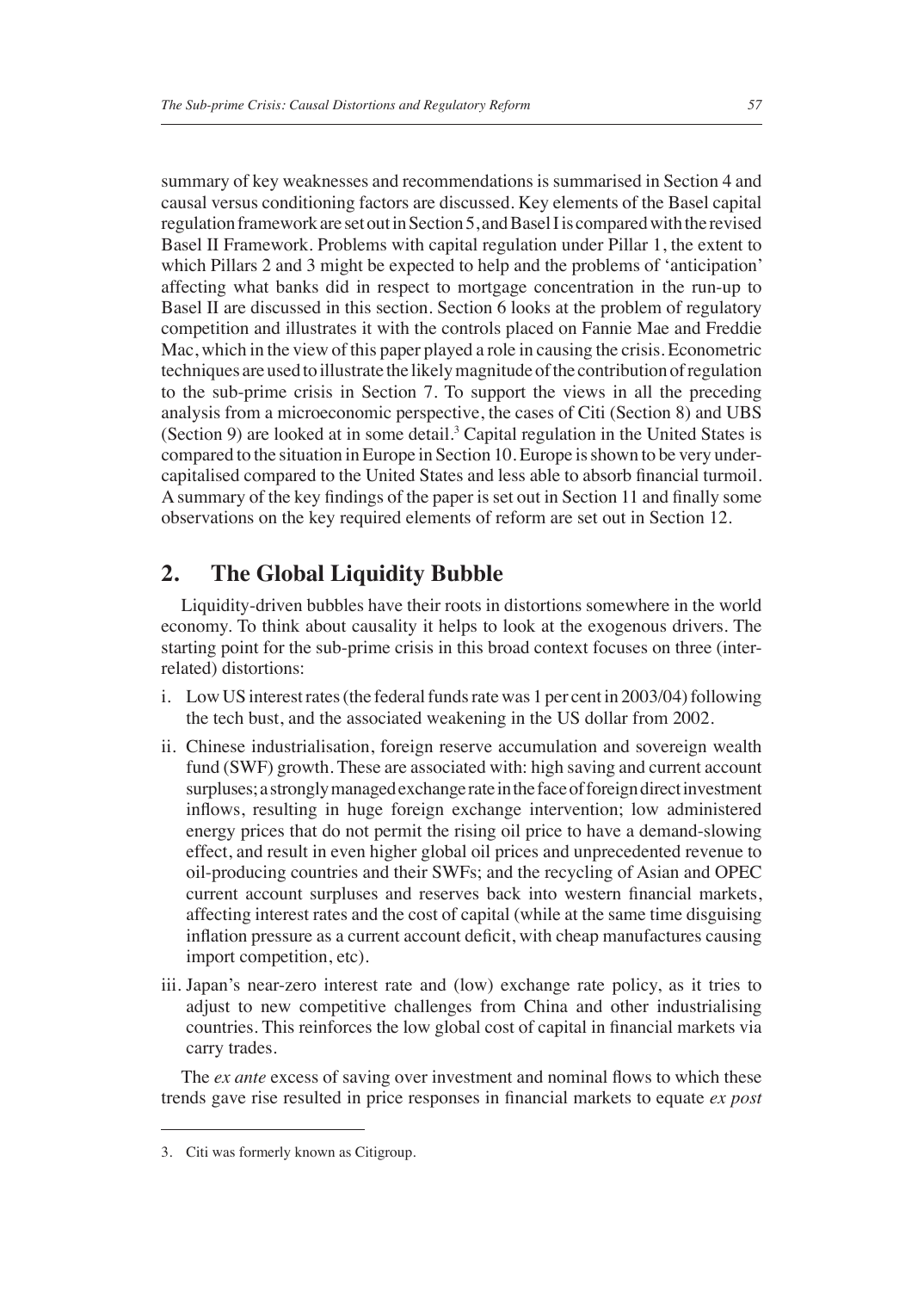savings and investment. The search for yield contributed to financial bubbles and excess leverage (Blundell-Wignall 2007a, 2007b). Liquidity-driven bubbles and a global cost of capital that was too low led to excess risk-taking and asset prices getting driven out of line with fundamentals based on realistic future cash flows. Excess leverage resulted from the reduction of nominal constraints on borrowers (as lower servicing burdens supported cash flows) and because collateral values, as measured at a point in time, are directly linked to loan size.

Sensible reform of the global financial system must go hand-in-hand with wider regulatory reform if periods of financial turbulence are to be avoided (exchange rate arrangements, energy price controls, and low interest rate beggar-my-neighbour policies). Regulation cannot, and should not have to, compensate for serious macroeconomic distortions that drive rolling liquidity bubbles. At the more micro level of financial markets, it has to be asked: why did this flood of liquidity, like the water analogy above, find its way into the sub-prime market in such an extreme and damaging way, in spite of the financial regulations in place to stop it? Even more puzzling, why was it so extremely concentrated in private-label residential mortgage-backed securities (RMBS) after 2004?

#### **3. Intermediation and Securitisation**

Banking is a highly-leveraged activity – it consists of borrowing from the public through deposits or via commercial paper in the wholesale markets (bank liabilities) and lending to households and businesses (bank assets). Between these two large items of the balance sheet sits a thin sliver of capital or equity (on the liabilities side of the bank balance sheet) which can disappear quickly. The gap between assets and borrowed liabilities of US commercial banks is shown in Figure 1. In the decade from January 1994 (the end of a previous major banking crisis) to January 2004, US bank assets rose from 54 per cent of GDP to 66 per cent, some 12 percentage points of GDP. From January 2004 to March 2008 (just over four years) assets rose again by 13 percentage points of GDP to a record 79 per cent of GDP.

#### **3.1 The exponential 'take-off' in mortgages and securitisation of mortgages**

The surge in assets post 2004 was driven almost exclusively by residential and commercial mortgages (Figure 2**)**.From the end of 2004, the process of securitisation of mortgages from private-label issuers of asset-backed securities (ABS) also took off, but in a more extreme and almost exponential fashion – notwithstanding the fact that securitisation has been around for about two decades, and the conduits used to create leveraged demand for RMBS, for example, collateralised debt obligations (CDOs), have existed for at least a decade. Figure 3 shows RMBS alongside other securitised loans.

On-balance sheet bank mortgages rose by 6 percentage points of GDP from 20 per cent in January 2004 to 26 per cent in March 2008 – but RMBS from ABS issuers rose much more dramatically. RMBS and home equity loans rose from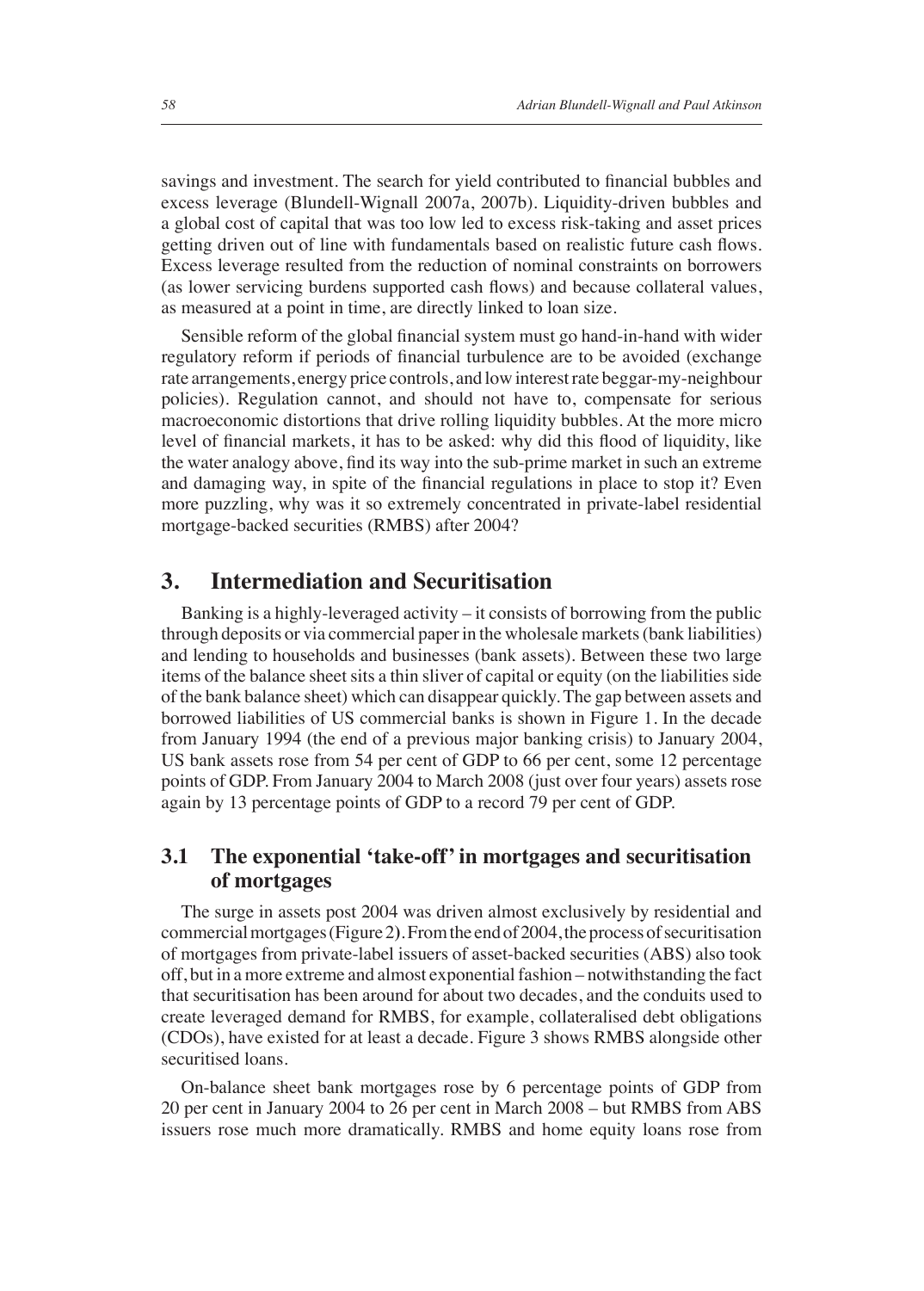

**Figure 1: US Commercial Banks – Assets and Liabilities** As a per cent of GDP

Sources: Board of Governors of the Federal Reserve System; Thomson Reuters

**Figure 2: US Commercial Banks – Asset Composition** As a per cent of GDP



Sources: Board of Governors of the Federal Reserve System; Thomson Reuters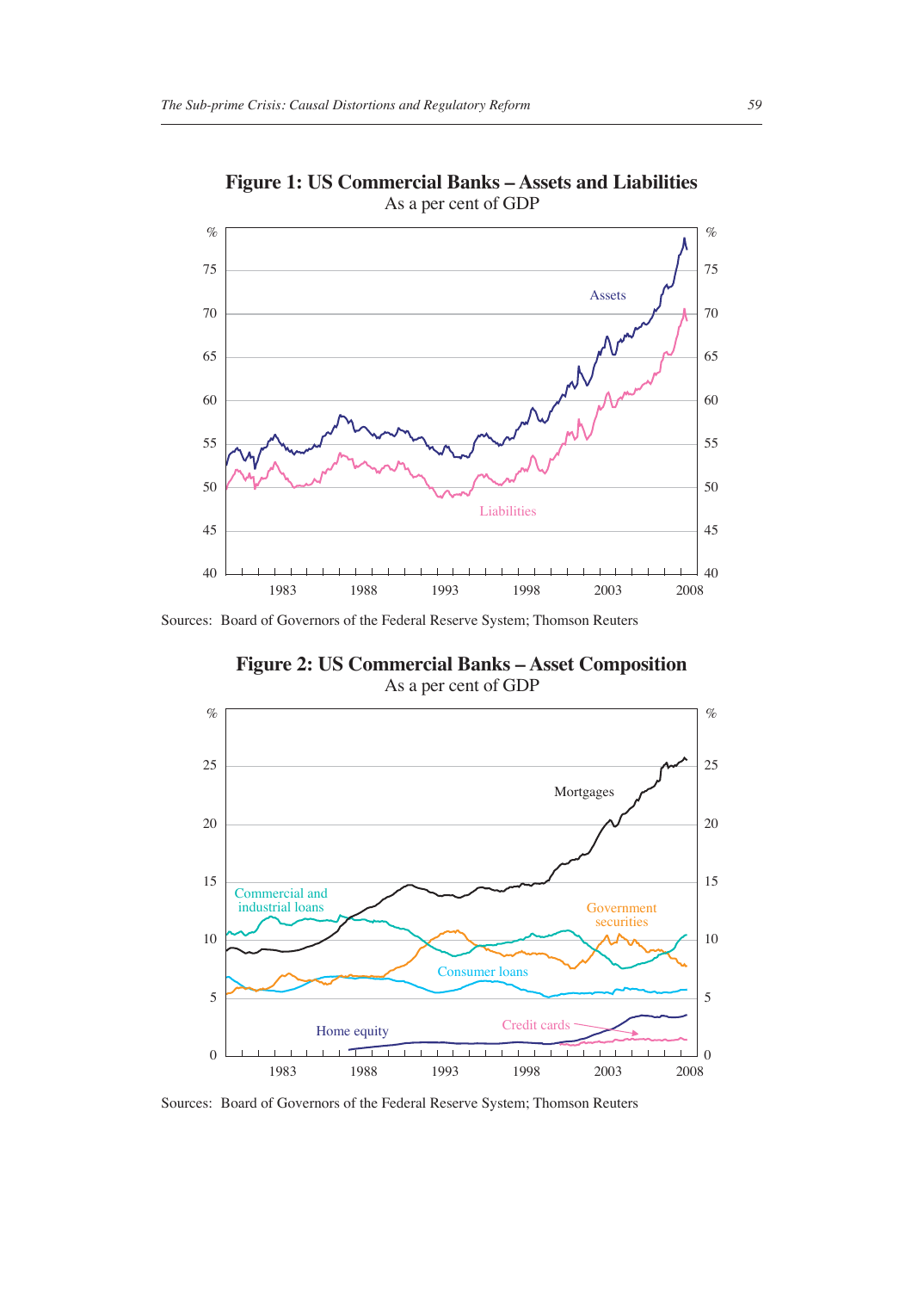

**Figure 3: RMBS versus Other Securitised Assets** As a per cent of GDP

Sources: Board of Governors of the Federal Reserve System; Thomson Reuters

7 per cent of GDP in the March quarter 2004 to a peak of 18 per cent in the June quarter 2007, some 11 percentage points, before dropping back to 16 per cent by the end of 2007, as the crisis in these instruments began to emerge. This is quite extraordinary: from the end of 2004, RMBS accelerated more in three years than it had in the prior twenty years. This sudden and extreme move in private-label RMBS was to become the vortex of the sub-prime crisis.

Any causal understanding of the sub-prime crisis not only has to describe general contributing factors to securitisation and off-balance sheet activity; it must also explain the magnitude of change in such a compressed period of time (post 2004). What were the catalysts?

#### **3.2 The securitisation players**

The main players in the securitisation and structured products process are shown schematically in Figure 4. Loans are originated and then securitised by an ABS issuer – often the originator if it owns an investment bank. Mortgages are also bought from third-party issuers for this purpose. The pooled loans securitised in this way are sold to investors for a fee, thereby transferring the assets off the balance sheet. Pipelines of loans and ABS are then warehoused by the investment bank until securitised and sold. To ensure investor demand keeps up with the fee-driven securitisation process, the use of off-balance sheet special-purpose vehicles (SPV) using CDOs, asset-backed commercial paper (ABCP) conduits, and structured investment vehicles (SIVs) accelerated sharply from 2004. The conduits are not actual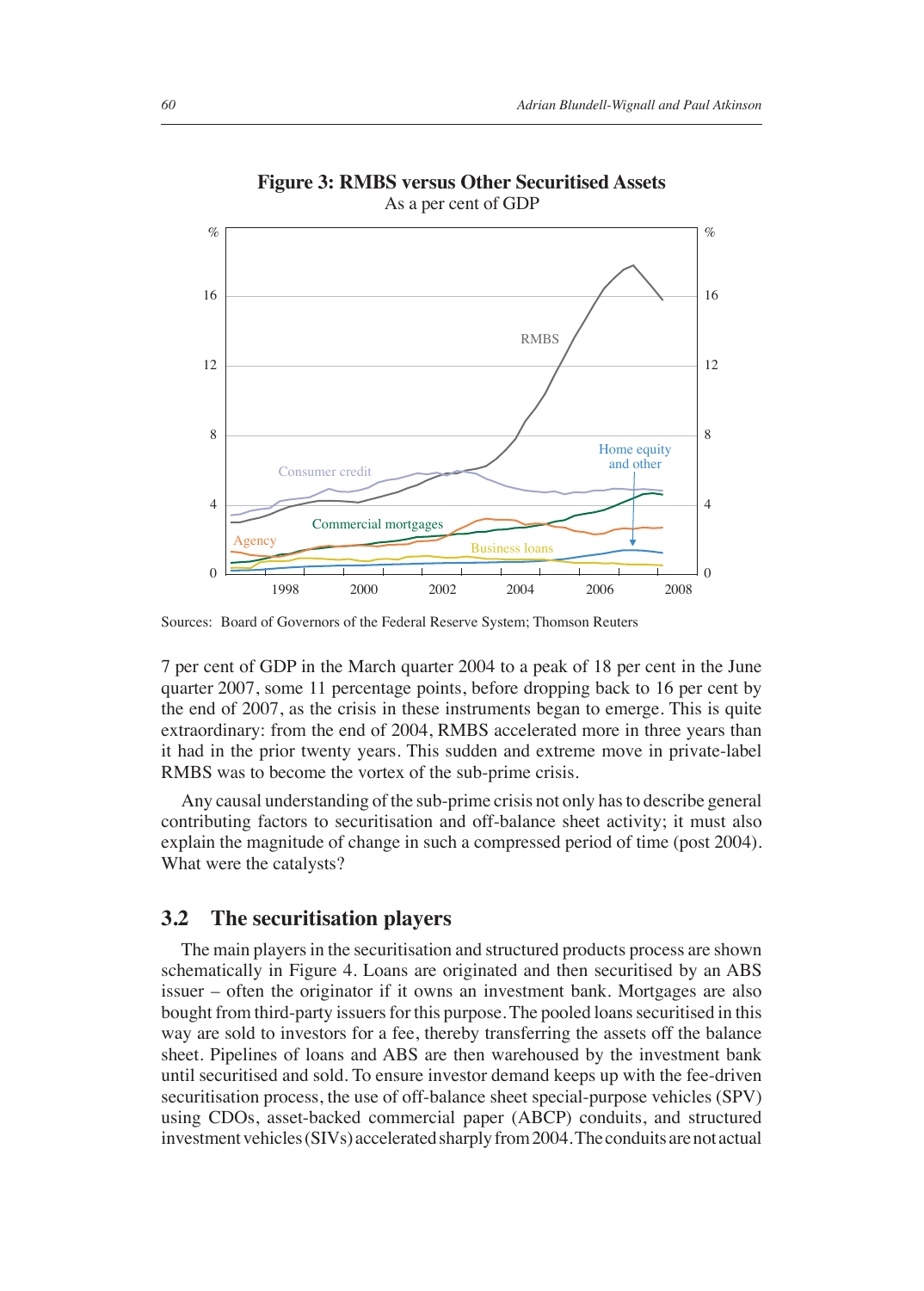

#### **Figure 4: Collateralised Debt Obligations – Market Structure and Main Players**

Source: OECD

institutions in most cases, but are entities created for bookkeeping purposes – their assets and liabilities are shown schematically in the central row of Figure 4**.**

Other key players include the credit rating agencies (CRA) (bottom left in Figure 4) and 'monoline' bond insurers (top left in Figure 4). Both were critical to the securitisation process to ensure comfort levels for investors buying CDO tranches – because super senior tranches would have AAA ratings attached, and interest payments would be insured (see the discussion below). The whole edifice also requires servicing (usually a fee channel kept by the originator to continue to look after the loan servicing; top right in Figure 4) and investment banks to do the underwriting (middle of the bottom row).

Total assets of ABS issuers in the United States are shown in Figure 5, alongside the commercial paper and bond funding liabilities. Fortunately the lion's share of the funding is of longer duration, but there was US\$890 billion in short-term commercial paper funding at its peak in June 2007, just prior to the crisis. Short-term notes are rolled over at the discretion of the holder and as the crisis unfolded such funding dried up. This meant that banks had to bring conduit assets back onto the balance sheet of the originator or extend credit (via pre-arranged credit lines). Reputational considerations sometimes came into play when arm's-length relationships were supposed to be in effect between the bank and the conduit.

The breakdown of the assets of private ABS issuers is shown in Figure 6. Of the US\$4 trillion, more than half is accounted for by mortgages and home equity loans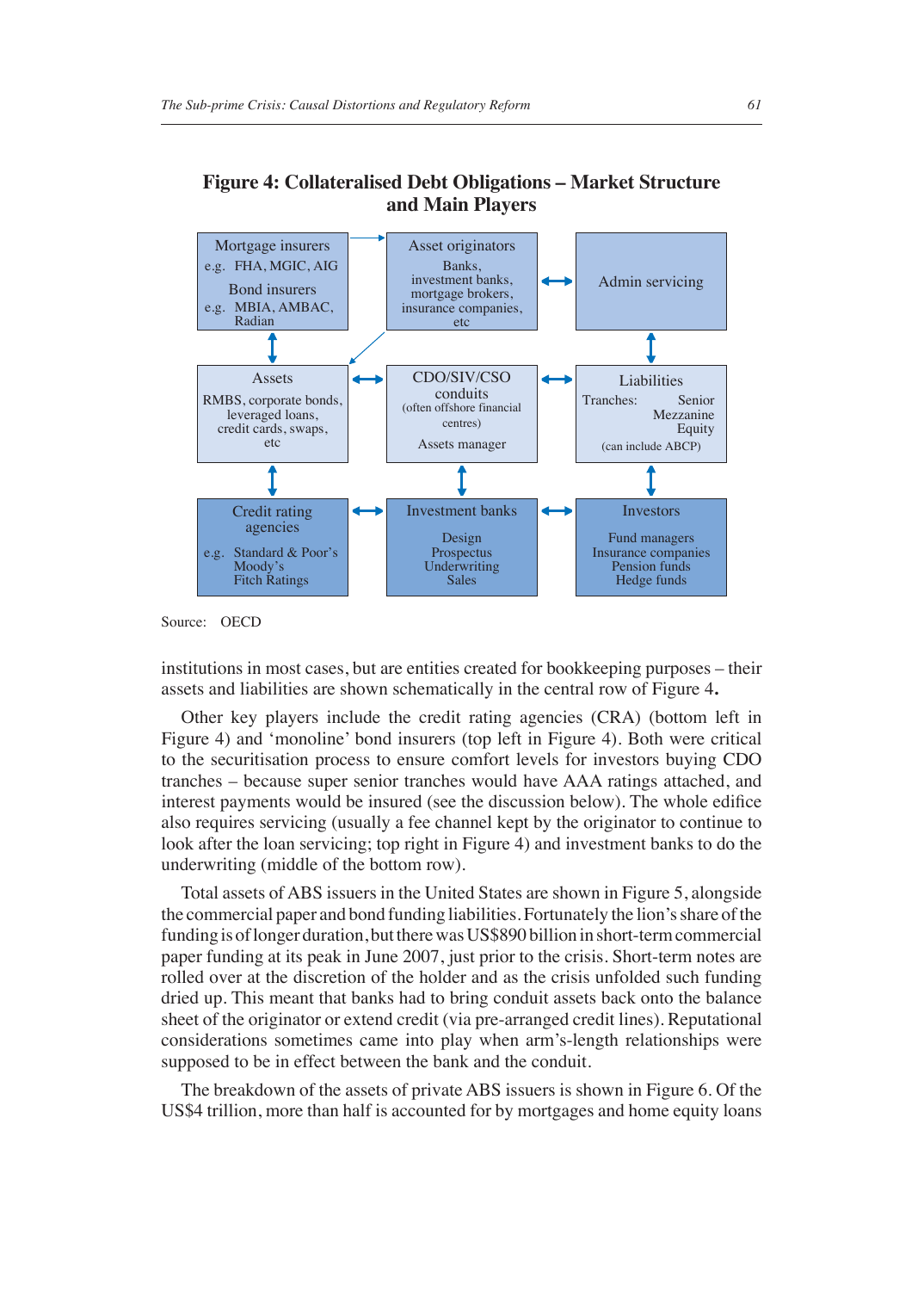

**Figure 5: Issuers of Asset-backed Securities – Assets and Liabilities**

**Figure 6: Issuers of Asset-backed Securities – Asset Composition** 2007:Q4



Sources: Board of Governors of the Federal Reserve System; Thomson Reuters

Sources: Board of Governors of the Federal Reserve System; Thomson Reuters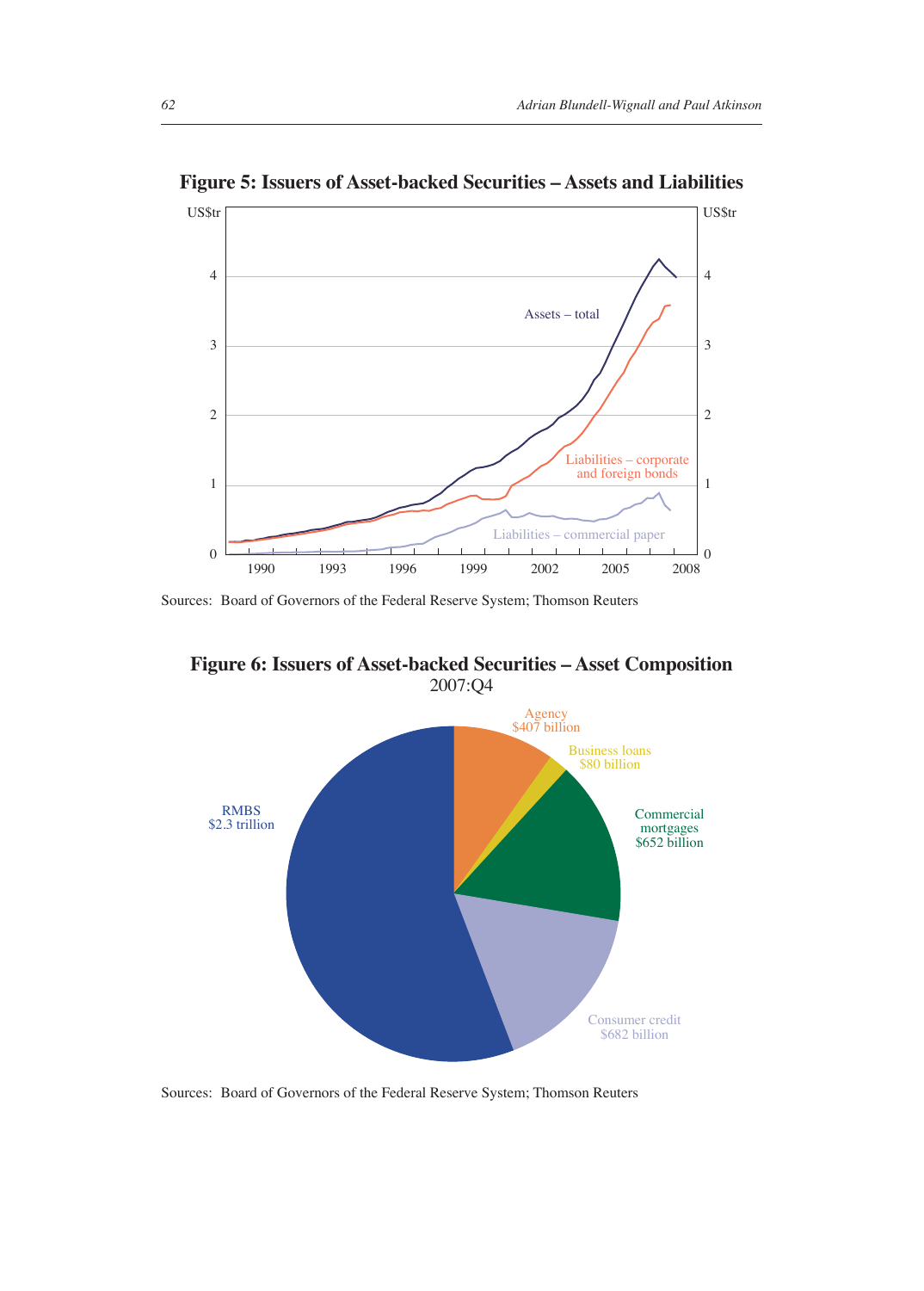(US\$2.3 trillion), followed by consumer and commercial real estate mortgages at nearly US\$0.7 trillion each.

#### **3.3 Securitisation and the capital market: sub-prime and the 'lemons' issue**

The central idea of financial intermediation is that banks produce information about borrowers that is not known to outsiders in the wider capital market; they allocate credit and then monitor borrowers. If problems arise, banks can restructure loans to try to control borrower behaviour prior to delinquency, default and foreclosure action. If they do this well, with appropriate diversification, then with lender-of-last-resort central banking and the presence of deposit insurance in most jurisdictions (and certainly in the United States), they produce securities that should be almost riskless on the liabilities side of the bank balance sheet (at least where depositors or buyers of notes are concerned). Bank loans should not be saleable to capital markets because of the information asymmetry implicit in this form of intermediation – 'if a bank wants to sell me this loan, then there must be something wrong with it' (Akerlof 1970). Yet this is exactly what happened in the genesis of the sub-prime crisis – indeed it happened on a scale that proved that it was quite easy to sell 'lemons' into the capital markets.

This transformation was made possible by the role of bond insurance and CRAs. The CRAs worked with the issuer to provide a credit default rating on the bond (an assessment of its underlying assets), essentially taking over the role of the bank in assessing credits. As the CRA would receive a fee for this task, so that its own corporate revenue would benefit, a natural moral hazard existed: top-rated securities give comfort to investors, and the more generous the rating the more sales volume would go through.

The average rating of a CDOs underlying bond pool is BBB – this is needed to make the spread profitable, as returns have to be paid to investors – the bulk of which is typically rated as AAA in the super senior tranche. This seemed sensible on the basis of past mortgage history, because the non-investment grade and equity tranches of the CDO should absorb 'normal' losses, and because the interest payments could be insured by the bond insurers (often referred to as 'monolines', such as MBIA, AMBAC, etc). The AAA ratings obviously helped to sell the super senior tranches to investors. Risks, being based on past price history, were massively mispriced in the new edifice. A 10-standard-deviation price event before the sub-prime crisis is very different to what it would be measured at today. This is a sobering point that bears on the likely effectiveness of the revised Basel II approach (discussed below). The ultimate losses are likely to be large, and bank capital is small in comparison.

#### **3.4 The crisis**

Delinquencies in sub-prime mortgages underlying RMBS and leveraged offbalance sheet conduits began to rise in early 2007, causing their prices to fall and generating losses on securities. With mark-to-market accounting rules in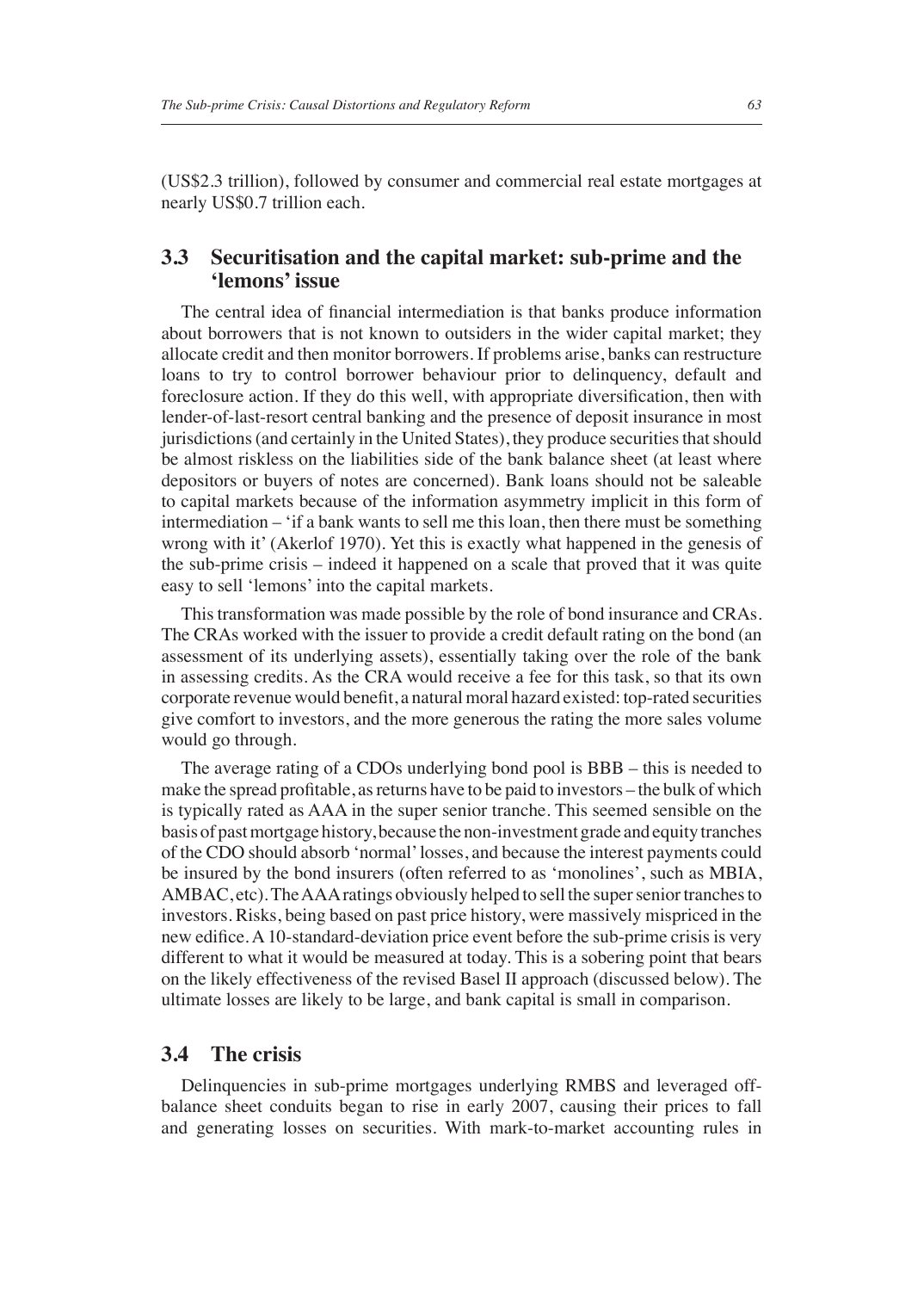place these losses had to be recognised under corporate reporting requirements. This was followed by downgrades to the securities by the CRAs, and there was a general loss of confidence. Money market investors in ABCP refused to roll over their investments in bank conduits and SIVs. By August 2007, sponsoring banks with liquidity commitments to their off-balance sheet vehicles sought to raise cash and refused to provide loans to others in the interbank markets. As these markets dried up, central banks became the major providers of 'crisis liquidity', and price discovery in illiquid markets became a major problem. No-one was sure what these assets were worth, and hence how large losses and potential bankruptcies might be, so the liquidity crisis extended.

The root of the problem should be thought of as a solvency crisis of underlying mortgages and of banks without sufficient capital to absorb the losses. Where banks had been warehousing mortgages and bonds in the securitisation process, this was a direct hit on their assets. Where they were forced to bring conduit assets back onto their balance sheets, at mark-to-market prices, there was a further hit. These hits led to write-offs and the destruction of bank capital. As the sliver of capital is so thin, some institutions failed, while others became desperately short of equity – if not falling below regulatory minima, certainly impacting their 'well-capitalised' status and credit ratings, which led to problems associated with banks' dealings with each other. Loss of bank capital is precisely the situation that leads to 'deleveraging' (a 'credit crunch') by banks, and capital markets also dry up as a source of funds. These are the key channels that generate recessionary pressures. Mark-to-market accounting and the liquidity crisis should be thought of as exacerbating factors.

Financial institutions across the globe, most notably Europe, were drawn into the crisis for the simple reasons that: first, their global banks operate in the United States; second, about one-third of the securitised sub-prime-related products were sold to offshore investors; third, the business model used all over the globe that saw longer-run assets financed out of the commercial paper market came under extreme pressure as the liquidity crisis unfolded; and fourth, because asset price 'beta effects' across the globe affected the value of assets under mark-to market accounting rules (under conditions of extreme volatility, the correlations of all risky assets rise).

The worst moment of the crisis to early July has been the collapse and rescue of an investment bank, Bear Stearns, with significant amounts of public money put at risk. Overall, the likely deleveraging process that will accompany the sub-prime and related mortgage losses will cause major headwinds to the economy and will take time to work through – the risk to inflation, if liquidity policies go too far for too long, also raises the spectre of stagflation.

#### **3.5 Size of losses, deleveraging and the economy**

When a bank loses that thin sliver of capital, or goes below the regulatory minimum, it has three basic choices. It can:

i. raise capital, which dilutes shareholdings with new equity or subordinated debt issuance. These are often taken up in a crisis situation by risk-takers such as SWFs and hedge funds;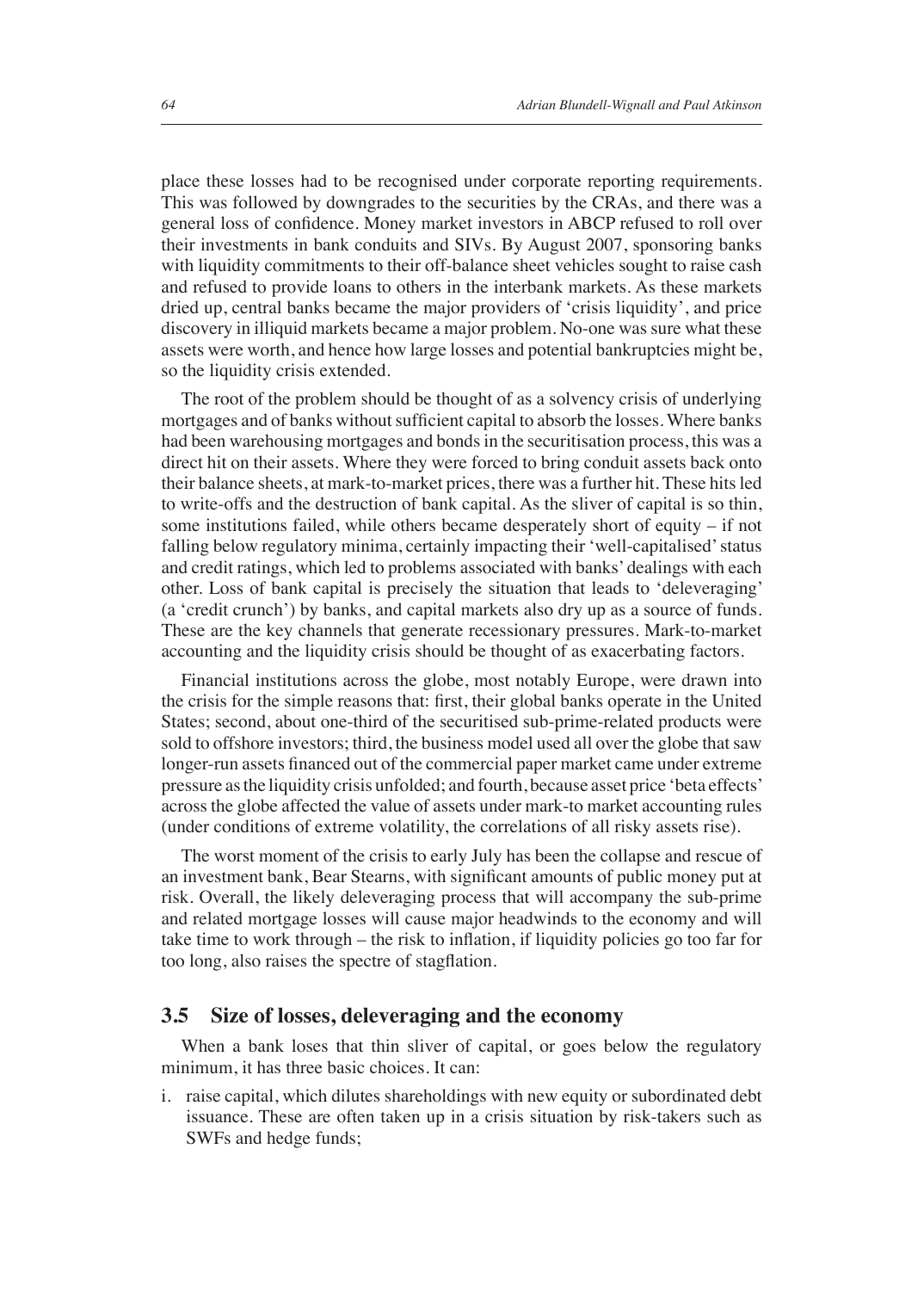- ii. retain earnings and cut the dividend, so that capital is built internally but this takes more time; or
- iii. cut back on lending and reduce its balance sheet, so that the smaller capital base is consistent with asset size and capital requirements. This latter route can give rise to a 'credit crunch*'*. If banks do not lend and call in loans, there will be a recession – which is exactly what happened in the 1991 crisis.

In 2007, the OECD was the first to put out a big estimate of the likely ultimate losses (after collateral is sold) on the assets underlying RMBS (mainly US subprime, Alt-A and jumbo loans) – US\$300 billion, based on prices derived from ABX indices.<sup>4</sup> International organisations and private firms have since used these techniques to come up with some truly alarmist numbers.<sup>5</sup> There is a massive problem of distortion and exaggeration when ABX prices are used to estimate losses, precisely because of the illiquidity problems discussed above. For this reason, in 2008 the OECD built a credit default model, which works independently of market prices (Blundell-Wignall 2008).<sup>6</sup> This requires modelling delinquency and default rates, and combining these with scenarios about the economy (GDP, employment and, most importantly, house prices). It also requires assumptions to be made about recovery rates as property collateral is repossessed and sold. The latest number for ultimate losses calculated this way is between US\$370 billion and US\$440 billion; the mid point of around US\$400 billion is a bit up on last year, but not by too much.

A US\$400 billion loss is a significant problem because those 'thin slivers of capital' are so 'thin'. Of this, about US\$90 billion is estimated to accrue as ultimate losses (not mark-to-market writedowns) to the US banks and investment banks (about US\$130 billion is in Europe and US\$180 billion is split between non-bank US investors – insurance, hedge funds and fund managers).7 This US\$90 billion of losses will be difficult to raise as new capital – about half this amount was raised on a recent count – but initial SWF investors were so burned they will not be back for a while. More importantly, US\$90 billion is not enough, as covering the ultimate losses only allows banks to maintain a flat balance sheet, which is exactly what happened in 1991.8 This would still give rise to a credit crunch, as the economy needs rising intermediation in order to grow. To grow by the average balance sheet growth rate of 7 per cent per annum would require more than double this amount of capital to be raised over a full year. If banks attempt to respond via retained earnings alone,

<sup>4.</sup> The prices of credit default swaps used to insure the risk of default in the underlying subprime mortgages.

<sup>5.</sup> The IMF (2008) has an estimate of US\$1 trillion, but this includes losses on all loans in the global economy and is not comparable to our modelling of the component of key policy interest.

<sup>6.</sup> See Greenlaw *et al* (2008) for a detailed look at alternative approaches.

<sup>7.</sup> Ultimate losses are what bond markets should price, that is, after foreclosure and sale of collateral. It is highly unlikely that this is happening, so ultimate losses are likely to be smaller than initial write-downs.

<sup>8.</sup> Implicit here is the assumption of some regulatory forbearance if mark-to market write-downs are greater than ultimate losses. Alternatively, banks would have to raise more capital in the near term than they would ultimately need, intensifying the credit crunch.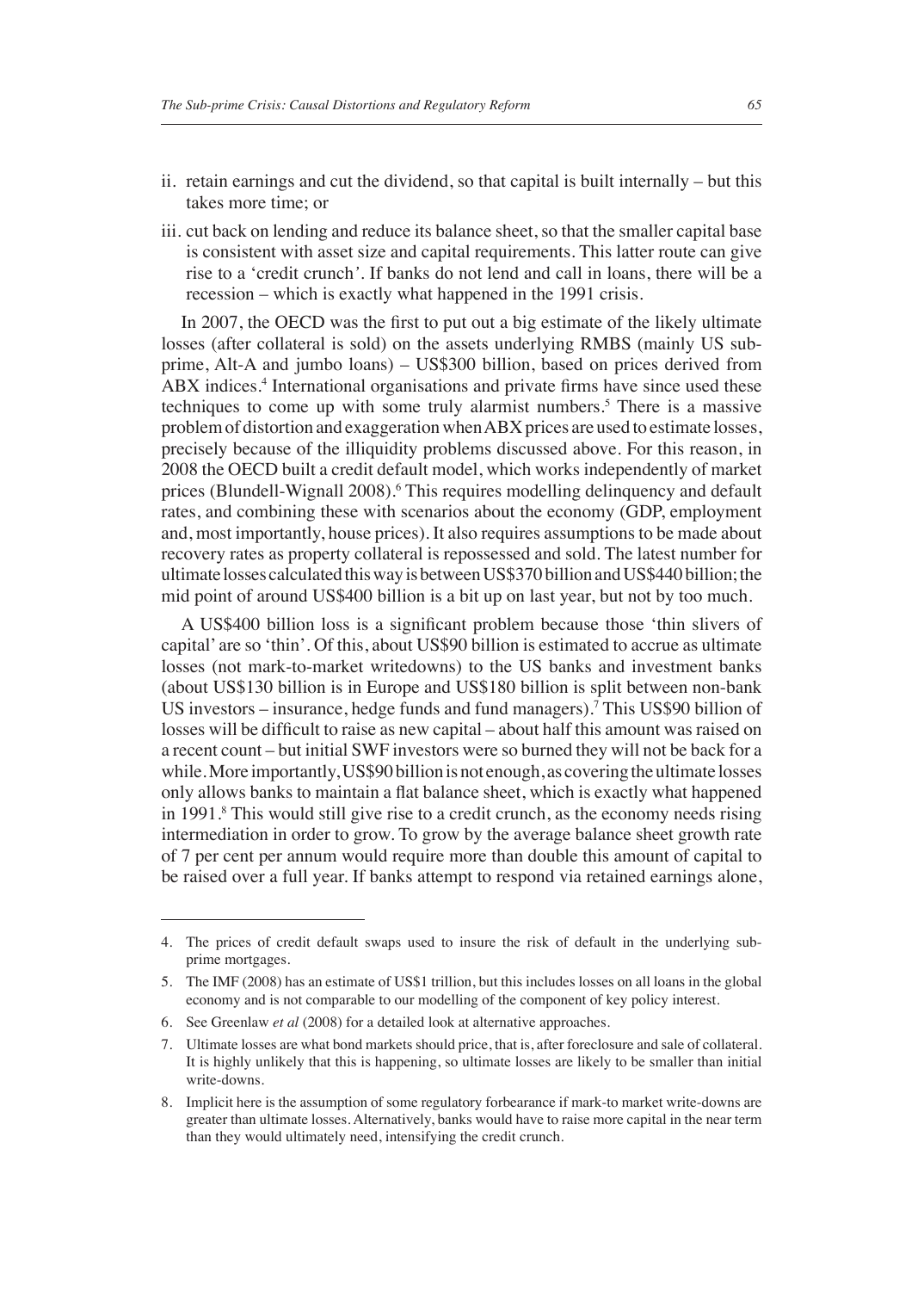with no lending, Blundell-Wignall  $(2008)$  estimates that it will take five quarters to adjust fully – and certainly through all of 2008.

These numbers are 'first-round' estimates, and there is a risk that the credit crunch could lead to a worse economic scenario than assumed.<sup>9</sup> If this proves to be so, not only will the sub-prime losses be larger, but there will be a greater risk of flow-on effects to other sectors and assets (for example, with corporate defaults adversely affecting corporate bonds, equities and their investors).

#### **3.6 Moral hazard and the urgent need for better regulation**

This is the third major banking system crisis since the early 1990s, and maybe the biggest. The risk of a credit crunch is large. Europe is lagging behind the United States, but similar forces are in play. In the case of Bear Stearns, taxpayers' money has been used to guarantee the Bear Stearns portfolio beyond a certain amount of loss – and it can by no means be assumed that this is the end of it for Bear Stearns' or any other firm's toxic assets. Few people realise that had the Federal Reserve and JPMorgan Chase weekend rescue not happened in mid March 2008, then during the following week at least two more investment banks would have been at grave risk: and the world would have been on the verge of an even less manageable crisis. At that point there was no choice. Similarly, the rescues of IKB and WestLB in Germany have large implications for German taxpayers, as does the nationalisation of Northern Rock for taxpayers in the UK (following the first bank run in the UK in over 140 years). In principle, taxpayers' money should not be used in this way.

After such a crisis, with public money on the line, it is reasonable to ask: can the effectiveness of markets as an allocator of capital amongst competing ends be relied upon in the future, when the trade-off between risk and return is now so asymmetric, and banks know they are too big to fail? As the memory of this current crisis fades, we will be straight back into a process that leads to the next one.

It is like the space traveller about to pass into a black hole, asking a Martian the way back to Earth – he replies: 'if you want to get to Earth, you shouldn't be starting from here'. But the regulatory debate is starting from here! There needs to be some new thinking about reform of the regulatory and policy-making paradigms for the longer run.

It is important to ask: what went wrong? Is the problem one where a combination of better short-term liquidity management and some improvements to the existing rules and regulations will be sufficient to right the situation and put the global economy on an even keel for the next few decades? Or is there something more fundamentally wrong with the structure of the market and the current paradigm of thinking about how to regulate it?

<sup>9.</sup> That is, a small recession, like the 2001 period, and house price falls of no more than 4 per cent using the Office of Federal Housing Enterprise Oversight (OFHEO) measure.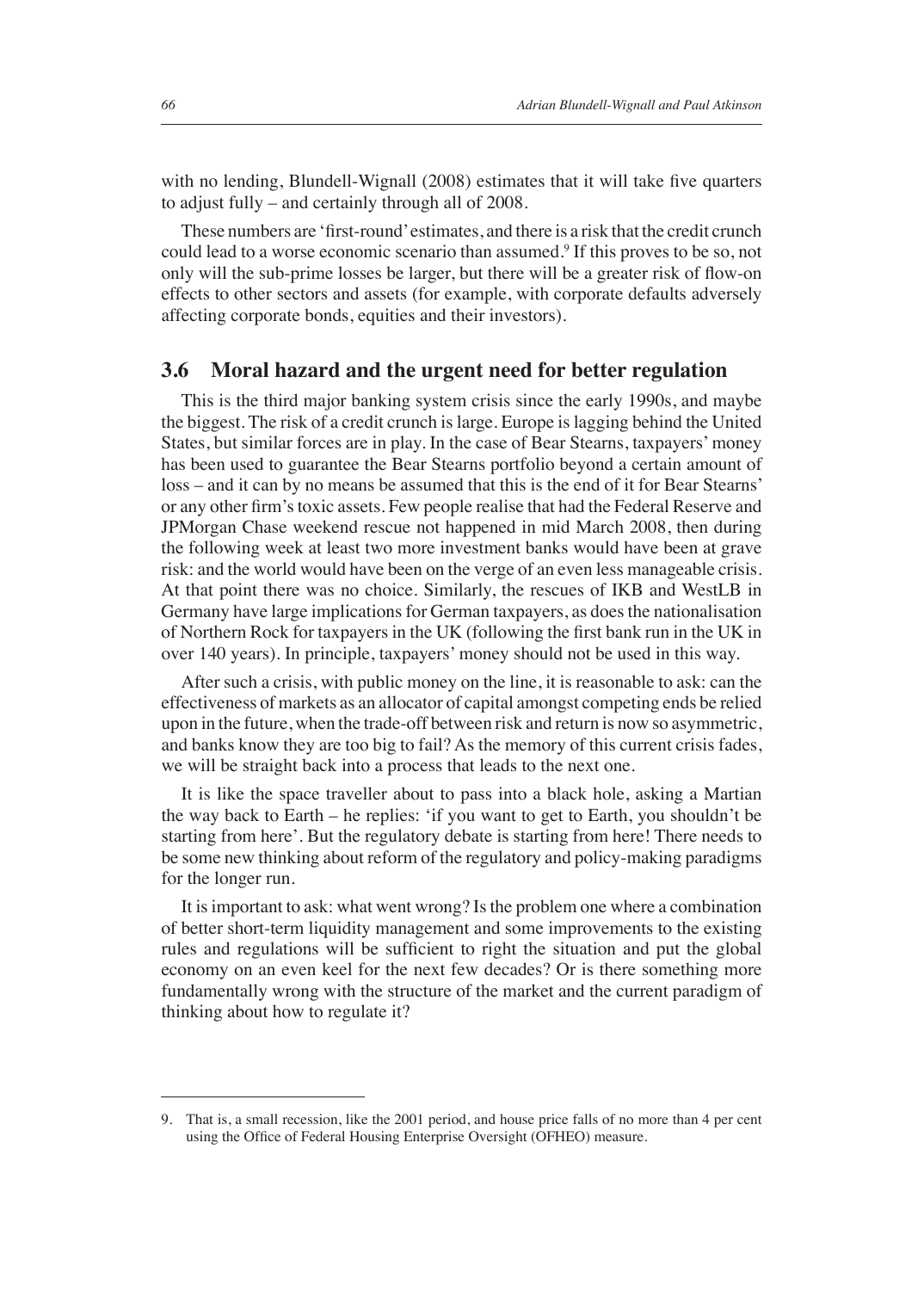#### **4. The Financial Stability Forum (FSF) Analysis of the Crisis and the Issue of Causality**

At the global level the body charged with analysing the crisis and recommending reform is the FSF. It brings together top-level central bankers and supervisors as well as representatives of international organisations (IOSCO, IMF, World Bank, OECD, etc). This group can draw on all of the resources of institutions around the world to do some thorough analysis. The FSF published their findings in April 2008. A summary of the findings is presented in Table 1 (FSF 2008). There are nine key underlying weaknesses on the left-hand side and five sets of key recommendations shown on the right-hand side of the table. The weaknesses taken together presumably should explain the sudden explosion of RMBS after 2004 – in other words, there should be causal factors amongst them. Effective reform, as argued earlier, should attach more weight to causal as opposed to conditioning factors.

Taking the nine weaknesses as hypotheses about causality, in turn:

- 1. Poor underwriting standards. Their presence is indisputable. But does this factor cause the explosion in RMBS and levered conduits? It is equally arguable that it is a facilitating aspect of the process and not a cause. Loan officers did not decide exogenously to become lax after 2004. Rather, the pressure to securitise may have forced them in that direction.
- 2. Poor risk management. Again, this is tautologically correct for the institutions that made bad loans. But did risk management models switch to inferior types from 2004? Did management deliberately or inadvertently decide to downgrade/ignore the role of risk management after 2004? It is argued below (in the discussion of UBS) that cultural factors embedded in bank strategy – and driven by revenue pressures from other causes – led some boards to give a lower weight to risk before the crisis.
- 3. Poor investor due diligence. Again a tautology. Investors are always likely on average to take excessive risks in a boom when liquidity is ample and interest rates are low. This is a part of the procyclicality debate. No one is going to disagree with a recommendation that they should try to do better. But will human nature, given the evidence of all past cycles, really be likely to change in an effective way in future decades? This is highly unlikely.
- 4. Credit rating agencies. It is indisputable that they did a poor job, as has been evidenced by the extent of recent downgrades. What is less clear is whether they independently decided to reduce the quality of their analysis after 2004. As with risk control, ratings become procyclical and that will always be a feature of the financial landscape. Of course improvements in practices are desirable, and this will at minimum avoid future exacerbating behaviour. But it is not going to remove procyclicality. What is very important, and not a focus of the FSF report, is the competitive structure of the market. The oligopoly of the 'issuer-pays' model, with only a few ratings firms, is likely to be a causal factor through the fee incentives and moral hazard issues that arose. If institutional investors in securities on the 'buy side' were required to obtain an independent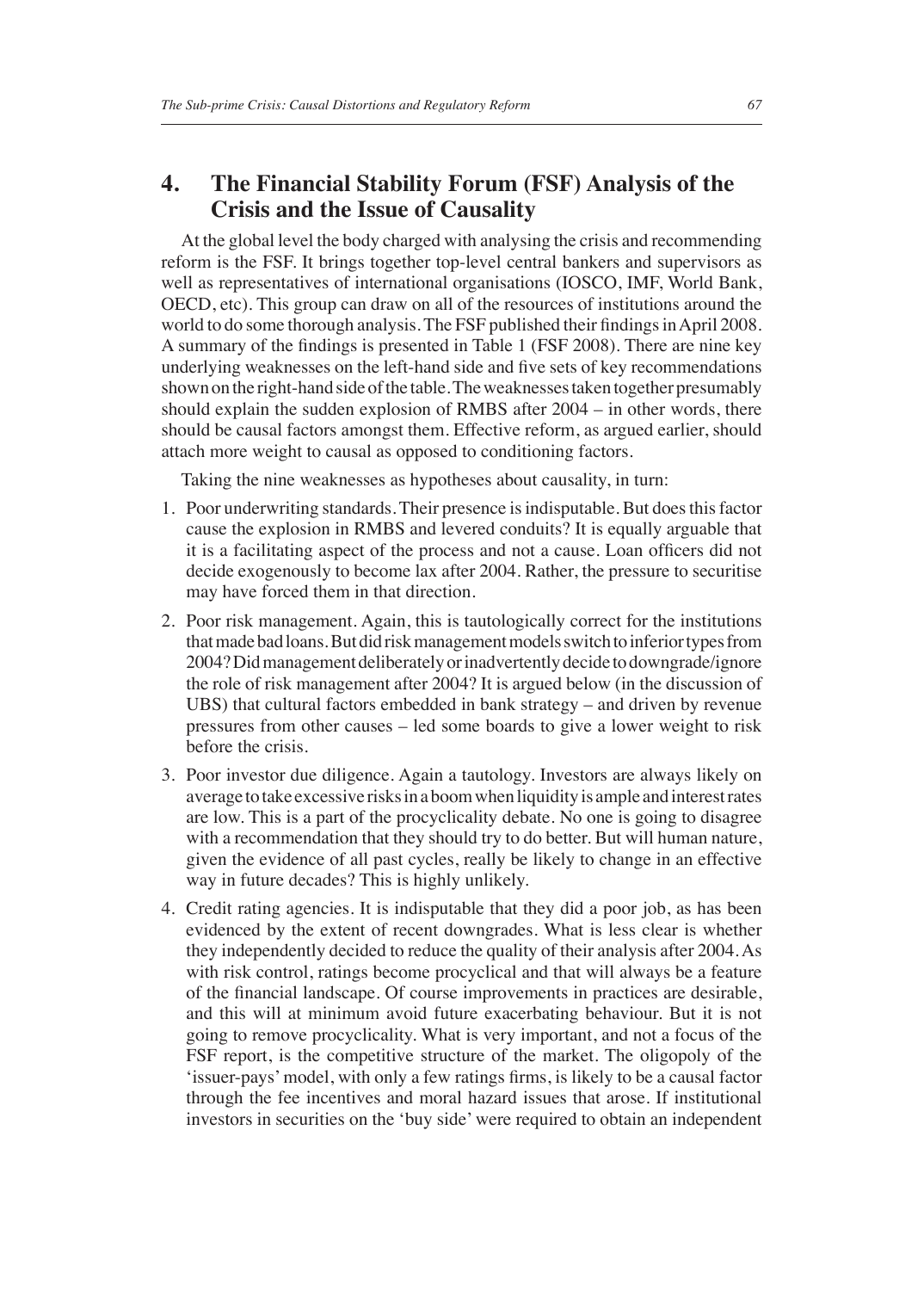| $\ddot{ }$                    |
|-------------------------------|
|                               |
|                               |
|                               |
|                               |
|                               |
|                               |
|                               |
|                               |
|                               |
|                               |
|                               |
|                               |
|                               |
|                               |
| J                             |
|                               |
|                               |
|                               |
| I                             |
|                               |
|                               |
|                               |
|                               |
| ļ<br>$\overline{\phantom{a}}$ |
|                               |
|                               |
| $\ddot{\phantom{a}}$          |
| ļ<br>ŗ                        |
|                               |
|                               |
|                               |
|                               |
| i<br>֕                        |
|                               |
|                               |
|                               |
|                               |
| l                             |
| Í<br>ļ                        |
| 1                             |
|                               |
|                               |
| i<br>$\overline{\mathcal{L}}$ |

- 
- 
- 

**Underlying weaknesses**<br> **Underlying weaknesses**<br>
(1) **Poor underwriting standards** (high LVRs, verification income, etc)<br>
Due to risk transfer/weak oversight/the house price boom and<br>
low rates<br>
for CDOs etc (default, co

- (ii) Basel I encourages securitisation via off-balance sheet conduits ➞ no ongoing information on quality/ Basel I encourages securitisation via off-balance sheet performance of assets performance of assets  $\widehat{a}$ 
	- (iii) Compensation schemes in financial firms that encourage excess (iii) Compensation schemes in financial firms that encourage with low capital charges with low capital charges
- **(6) Weaknesses in disclosure** (unclear risks), especially off-balance sheet/ (6) Weaknesses in disclosure (unclear risks), especially off-balar inaccessible presentation inaccessible presentation risk taking risk taking
- ➞ losses/capital (7) Thin market feedback loop with sharp price falls  $\rightarrow$  loss **(7) Thin market feedback loop with sharp price falls** falls/more selling falls/more selling
	- There is a major 'price discovery' issue with absent markets There is a major 'price discovery' issue with absent markets
- **(8) Weaknesses in regulatory frameworks pre-Basel II** (unregulated (8) Weaknesses in regulatory frameworks pre-Basel II (un exposures and liquidity risk) exposures and liquidity risk)

# (9) Originate-to-distribute model itself **(9) Originate-to-distribute model itsel**f

- (ii) Bank still 'connected' via credit lines/reputational issues/ Bank still 'connected' via credit lines/reputational Leveraged off-balance sheet conduits with liquidity risk (i) Leveraged off-balance sheet conduits with liquidity risk ,<br>อิฮิ
	- Conduit liquidity assumptions wrong counterparty credit exposure counterparty credit exposure
- Warehousing pipeline assumptions wrong (large ongoing (iii) Conduit liquidity assumptions wrong  $\lim_{(i,j)\in\mathbb{R}}$
- (iv) Warehousing pipeline assumptions wrong (large ongoing demand  $\lim_{t \to \infty} \frac{F + F}{F}$ did not eventuate)

For crisis management and dealing with weak banks (including deposit insurance)

## authors' summary of FSF (2008) Source: authors' summary of FSF (2008) Source:

|                                       | Solutions                                                                                                                                                                                                                                                                                                                                                                                                          |
|---------------------------------------|--------------------------------------------------------------------------------------------------------------------------------------------------------------------------------------------------------------------------------------------------------------------------------------------------------------------------------------------------------------------------------------------------------------------|
|                                       | · Require reporting of exposures: total; before and after hedging and writedowns<br>Improve transparency and valuation on CDOs etc                                                                                                                                                                                                                                                                                 |
| bom and<br>ne, etc)                   | · Focus on valuation at fair value in illiquid markets; strengthen models and procedures for<br>• IASB to lead a convergence push on accounting standards on all this<br>· Pillar 3 guidance on all this to be improved after consultation                                                                                                                                                                         |
| o lack of<br>ail-risks'               | • Regulators to look at scope for post-trade transparency (prices/volumes)<br>• IAASB and national standard setters to enhance audit guidance<br>marking to market on trading books                                                                                                                                                                                                                                |
| ral pools;<br>aning of a<br>onsulting | Separate rating from other business and strengthen internal oversight and methods<br>CRAs must insist on better data from underwriters/publish performance of ratings<br>· Investors and regulators to be less reliant on CRAs (own assessments)<br>Separate rating scale for structured products encouraged<br>• IOSCO will strengthen codes on conflict and methods<br>Change the role and use of credit ratings |
| quality/                              | • Market risk on trading book (stop regulatory arbitrage with banking book)<br>Move quickly to a (strengthened) Basel II where capital is required for:<br>• Credit risk on banking book                                                                                                                                                                                                                           |
| conduits                              | • Liquidity for off-balance sheet conduits (to be proposed in 2008)<br>and where supervisors will:                                                                                                                                                                                                                                                                                                                 |
| e excess                              | • Update risk parameters and study Basel II cyclicality issues in 2008<br>• Encourage insurance supervisors (especially monolines) to follow                                                                                                                                                                                                                                                                       |
| ace sheet/                            | (FSF liquidity management guidelines to be released by July 2008)<br>Dealing with stress in the financial system                                                                                                                                                                                                                                                                                                   |
| s/capital                             | Improve supervisory oversight of risk management including off-balance sheet<br>· BCBS Pillar 2 guidance in 2008-2009 to ensure capital 'buffers', including for:<br>· Focus on risks/stress tests/intraday/cross-border                                                                                                                                                                                           |
| regulated                             | concentration risk (individuals/sectors/regions/economy); stress testing of capital cushions;<br>guidance on managing securitisation (including warehousing/trading/syndication);<br>• issue guidance on exposure to leverage of counterparties; and<br>· encourage company boards and investors to do better                                                                                                      |
| issues/                               | Dealer/investor standards for netting, reconciliation and valuation of trades<br>· Standard documentation and cash settlement obligation<br>• Automate trade to remove crisis spike backlogs<br>Improve infrastructure for OTC derivatives                                                                                                                                                                         |
| g demand                              | Responsiveness of authorities/international bodies to be strengthened<br>· Improve responsiveness, techniques, coordination domestically; and                                                                                                                                                                                                                                                                      |
|                                       | For crisis management and dealing with weak banks (including deposit insurance)<br>• coordination across borders and currencies                                                                                                                                                                                                                                                                                    |

nce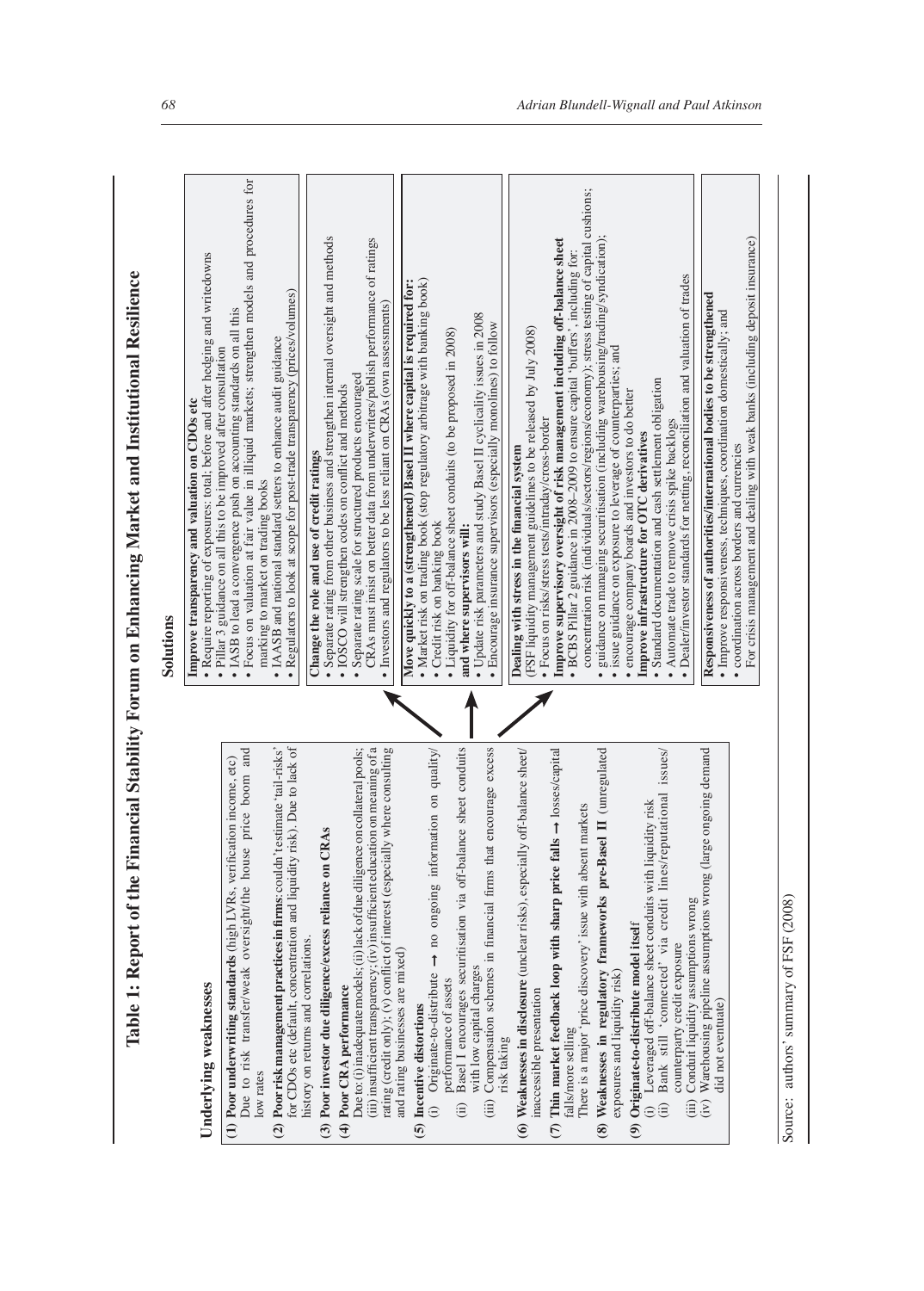appraisal, for example, then a competitive market would develop. Groups like Morningstar, with the right in-house expertise, could move into debt rating for the buy side, putting pressure on fees, reducing moral hazards and improving the rating process itself.

- 5. Incentive distortions via Basel I regulatory arbitrage and financial market compensation schemes – the former had been in play since 1992, and the latter for much longer. Basel weights are exogenous, and more causal in the sense of this paper. The more interesting question is what caused these mechanisms to be taken advantage of from 2004 onwards.
- 6. Disclosure (valuation, fair value accounting, audit, etc) did it deteriorate in 2004, or did pre-existing weaknesses come to light as other causal factors accelerated the securitisation process? The FSF focuses on strengthening models and procedures. This has to be supported as an important 'conditioning factor'. A more structural concern is the audit market itself. There are only four audit firms (post Arthur Anderson) who work closely with complex financial institutions, for substantial fees. This closeness is a concern and creates the risk of reduced independence. These firms are protected by a legal restriction in key jurisdictions: that only audit partners can own shares in audit firms. This precludes someone like Warren Buffett setting up competitor firms by raising funds on the stock exchange. This issue is surely worthy of further consideration in the reform process.
- 7. Thin markets and price discovery this liquidity issue was exposed by the solvency crisis in mortgages and under-capitalised banks. It is unlikely to have been a cause of the crisis, but clearly exacerbated it. The FSF intends to issue guidance on dealing with leveraged counterparties (like hedge funds), warehousing and the like. What remains unclear, at least to the authors of this paper, is a set of clear definitions for those institutions that should fall with the regulatory framework for 'safe-and-sound banking' and those that should not.
- 8. Weaknesses in the regulatory structure pre-Basel II this area is a key focus of this paper because regulatory changes were signalled and some changes did occur at the critical time that needs explanation. The 'mid-year' Basel II text for the revised framework for capital standards was released in June 2004 (BCBS 2004), and the Quantitative Impact Study 4 (QIS-4) Basel II simulations revealed the extremely favourable likely weighting for mortgages, and the freeing up of capital that would arise for banks. At the same time, the OFHEO, which was the Fannie Mae and Freddie Mac regulator, began a series of strong measures that constrained the balance sheets of these institutions. These events fit with the timing of the surge in RMBS issuance and are exogenous events. They have to be considered as potentially causal factors.
- 9. The originate-to-distribute model was this a causal factor? Or was its increased use quite logical, flowing from the incentives set up by other distortions after 2004?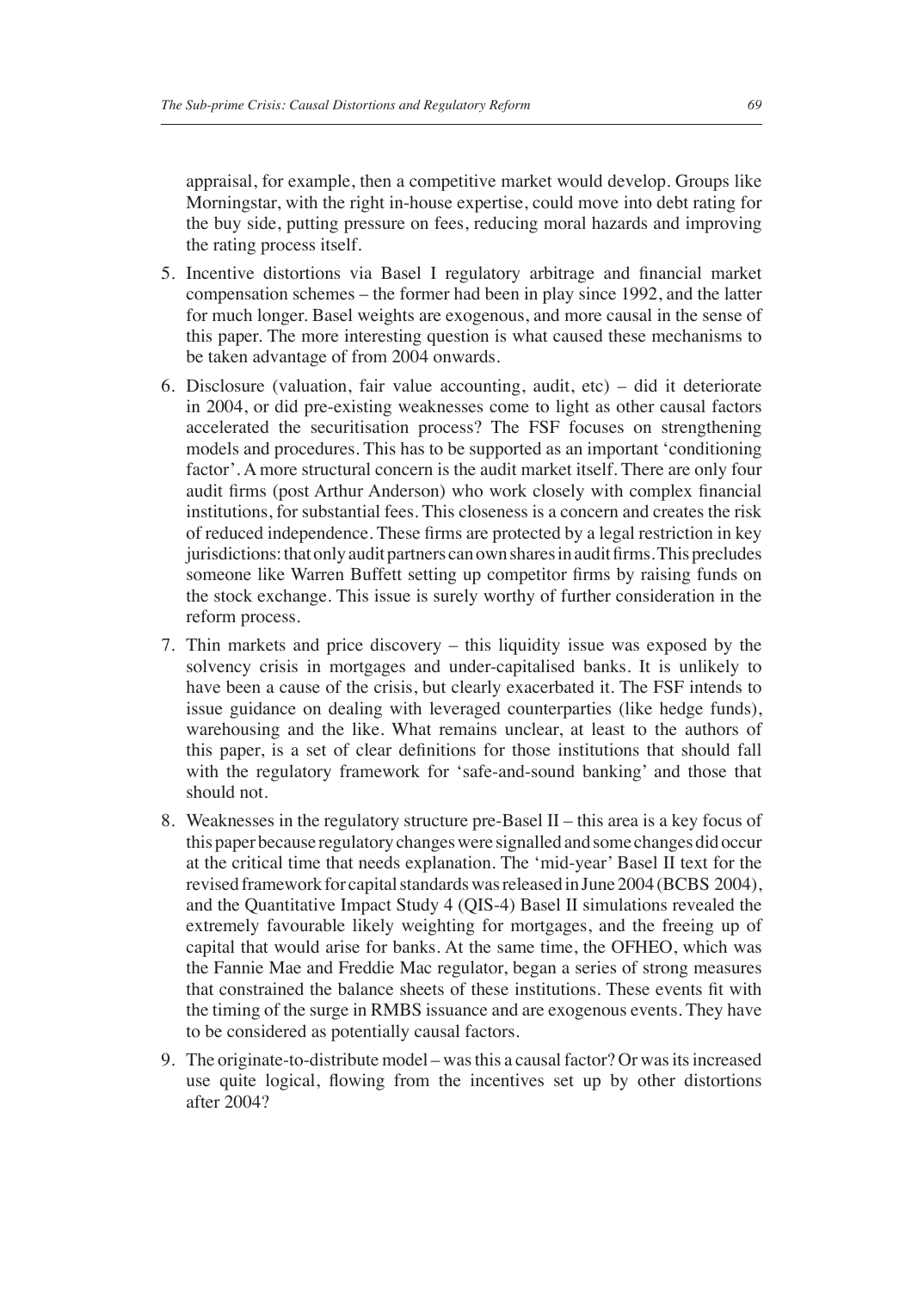As noted in the introduction, causality carries with it some notion of exogeneity in economics and econometrics, while other factors condition the outcome of the causal influences and may even restrain them. Regulatory factors are causal in this sense and deserve special attention. Private-sector practices need to be improved, to be sure, but if regulators set distortions, then problems will follow just as surely as if a poorly made dam were to burst.

#### **5. Capital Regulation and the Basel System10**

Sudden changes in asset quality and value can quickly wipe out bank capital. Where short-term wholesale liabilities fund longer-term assets, failure to roll over short-term financial paper, or a 'run' on deposits, can force deleveraging and asset sales. Banking crises associated with such changes are often systemic in nature, arising from the interconnectedness of financial arrangements: banks between themselves, with derivative counterparties, and with direct links to consumption and investment spending decisions. In history, banking crises have been associated with major economic disruption and recessions. It is for this reason that policy-makers regulate the amount of capital that banks are required to hold, and require high standards of corporate governance, accounting, audit and lending practices.

Capital regulations under Basel I came into effect in December 1992 (after development and consultations since 1988). The aims were: first, to require banks to maintain enough capital to absorb losses without causing systemic problems; and second, to level the playing field internationally (to avoid competitiveness conflicts). A minimum ratio of 4 per cent for Tier 1 capital (essentially, equity less goodwill) to risk-weighted assets (RWA) and 8 per cent for Tier 1 and Tier 2 capital (certain subordinated debt etc).<sup>11</sup> The Basel I risk weights for different loans are shown on the left side of Table 2.

A 'revised framework' known as Basel II was released in June 2004 (see BCBS 2004) after many issues with Basel I, most notably that regulatory arbitrage was rampant (Jackson 1999). Basel I gave banks the ability to control the amount of capital they required by shifting between on-balance sheet assets with different weights, and by securitising assets and shifting them off balance sheet – a form of disintermediation. Banks quickly accumulated capital well in excess of the regulatory minimum and capital requirements, in effect, had no constraining impact on bank risk-taking. The evolution of US commercial bank capital (goodwill included) versus a calculation of the regulatory minimum under Basel I is shown in Figure 8.12

The revised framework is based on three pillars, which we will now examine and discuss in turn.

<sup>10.</sup> Both Basel I and II are only frameworks for capital regulation. Actual regulations reflect national modifications to Basel in different countries.

<sup>11.</sup> A third tier of capital is defined in the Market Risk Amendment to the original accord.

<sup>12.</sup> This is calculated by weighting all of the assets of the banking system by their corresponding weight shown in Table 2.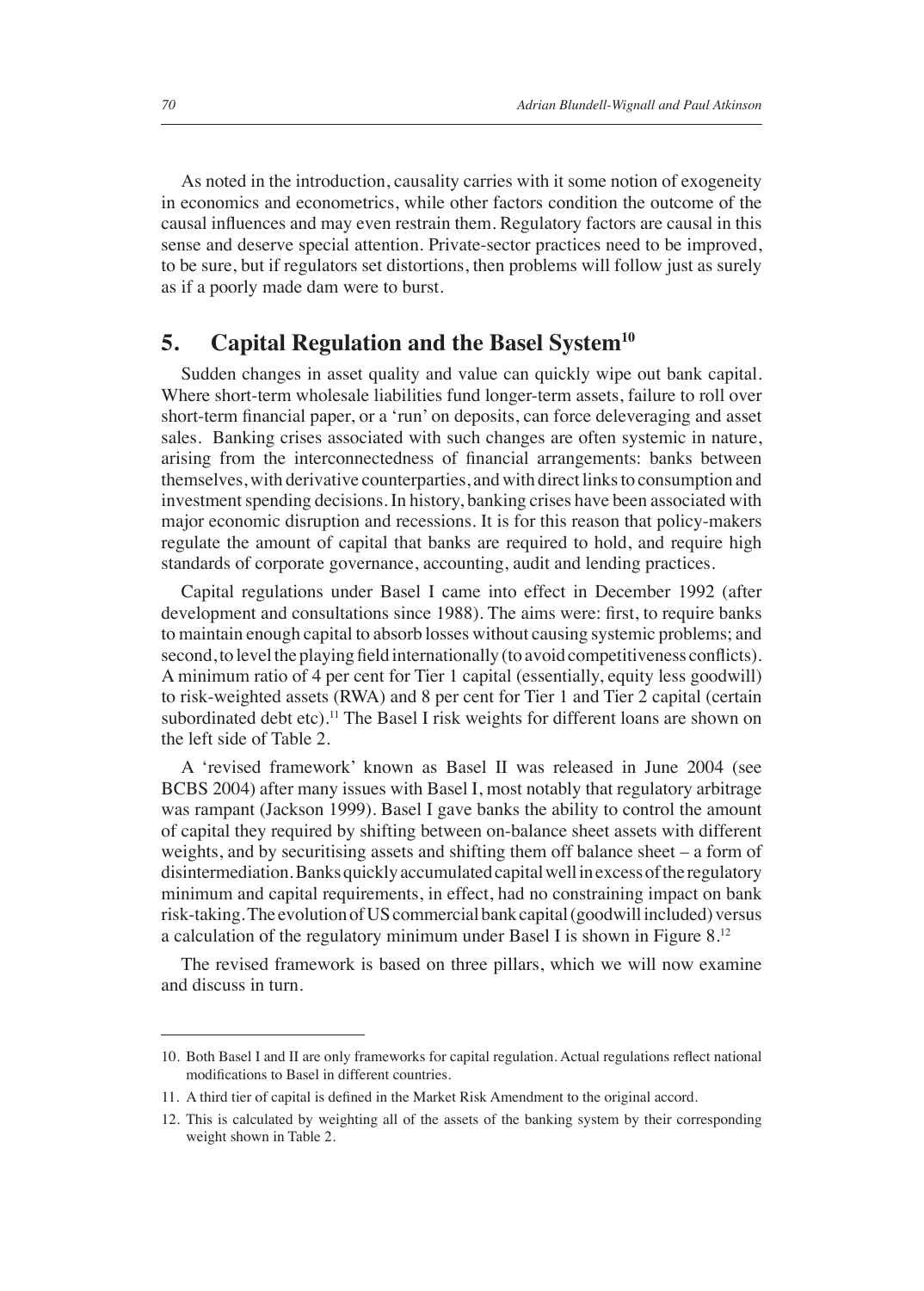| Security                                                                                                                                                                                                                                                                                                                                                                                                                                                           | <b>Basel</b> I   |                            | <b>Basel II</b>                           |                                                                | Basel II advanced : internal ratings-based (IRB) for the United States |                                                             |
|--------------------------------------------------------------------------------------------------------------------------------------------------------------------------------------------------------------------------------------------------------------------------------------------------------------------------------------------------------------------------------------------------------------------------------------------------------------------|------------------|----------------------------|-------------------------------------------|----------------------------------------------------------------|------------------------------------------------------------------------|-------------------------------------------------------------|
|                                                                                                                                                                                                                                                                                                                                                                                                                                                                    |                  | standardised<br>Simplified | Standardised based on<br>external ratings | change in portfolio MRC<br>Average percentage<br>2004-05 QIS-4 | change in portfolio MRC<br>Median percentage<br>2004-05 OIS-4          | Commentary                                                  |
| Most government/central<br>banks                                                                                                                                                                                                                                                                                                                                                                                                                                   | $\circ$          | $\circ$                    |                                           | $\circ$                                                        | $\circ$                                                                | Comes close to letting<br>banks set their own Pillar 1      |
|                                                                                                                                                                                                                                                                                                                                                                                                                                                                    |                  |                            |                                           |                                                                |                                                                        | capital, with supervisory                                   |
| $\begin{array}{l} \mathsf{AAA}\,\mathsf{to}\,\mathsf{AA}\ \mathsf{A}\ \mathsf{A}\ \mathsf{A}\ \mathsf{A}\ \mathsf{A}\ \mathsf{A}\ \mathsf{B}\ \mathsf{B}\ \mathsf{B}\ \mathsf{B}\ \mathsf{B}\ \mathsf{B}\ \mathsf{B}\ \mathsf{B}\ \mathsf{B}\ \mathsf{B}\ \mathsf{B}\ \mathsf{B}\ \mathsf{B}\ \mathsf{B}\ \mathsf{B}\ \mathsf{B}\ \mathsf{B}\ \mathsf{B}\ \mathsf{B}\ \mathsf{B}\ \mathsf{B}\ \mathsf{B}\ \mathsf{B}\ \mathsf{B}\ \mathsf{B}\ \mathsf{B}\ \mathsf$ |                  |                            |                                           |                                                                |                                                                        | oversight. Risk weights                                     |
|                                                                                                                                                                                                                                                                                                                                                                                                                                                                    |                  |                            |                                           |                                                                |                                                                        | depend on internal                                          |
| $BB + to B - (&$ unrated                                                                                                                                                                                                                                                                                                                                                                                                                                           |                  |                            | ុននទ្ទុជ                                  |                                                                |                                                                        | estimates of a loan's                                       |
| Other public<br>Below B-                                                                                                                                                                                                                                                                                                                                                                                                                                           |                  |                            |                                           |                                                                |                                                                        | probability of default; loss<br>given default; and exposure |
| (supervisors' discretion)                                                                                                                                                                                                                                                                                                                                                                                                                                          |                  |                            |                                           |                                                                |                                                                        | to loss. These are based on                                 |
| <b>Claims on MDBs</b>                                                                                                                                                                                                                                                                                                                                                                                                                                              | $0 - 50$<br>20   | $\circ$ $\circ$            |                                           | $^{0}$<br>$^{0}$                                               | $-29.7$                                                                | the banks' own complex                                      |
| Most OECD banks &                                                                                                                                                                                                                                                                                                                                                                                                                                                  |                  |                            |                                           |                                                                |                                                                        | risk models, relying on                                     |
| securities firms                                                                                                                                                                                                                                                                                                                                                                                                                                                   | $\overline{20}$  | $\infty$                   | Other<br><90 days                         | $-21.9$                                                        | $-29.7$                                                                | subjective inputs and often                                 |
| $AAA$ to $A-A$<br>A+ to $A-A$                                                                                                                                                                                                                                                                                                                                                                                                                                      |                  |                            | $\frac{20}{50}$<br>ສ ສ                    |                                                                |                                                                        | on unobservable (e.g. OTC                                   |
|                                                                                                                                                                                                                                                                                                                                                                                                                                                                    |                  |                            |                                           |                                                                |                                                                        | lliquid securities) prices.                                 |
| BBB+to BBB                                                                                                                                                                                                                                                                                                                                                                                                                                                         |                  |                            |                                           |                                                                |                                                                        | provides for<br>Pillar <sub>2</sub>                         |
| (& unrated)                                                                                                                                                                                                                                                                                                                                                                                                                                                        |                  |                            |                                           |                                                                |                                                                        | supervisory oversight. With                                 |
| $BB+toB$<br>Below B-                                                                                                                                                                                                                                                                                                                                                                                                                                               |                  |                            | 880<br>$888$                              |                                                                |                                                                        | stress testing, and guidance                                |
| Residential mortgages                                                                                                                                                                                                                                                                                                                                                                                                                                              |                  |                            |                                           |                                                                |                                                                        | from supervisors, banks                                     |
| -fully secured                                                                                                                                                                                                                                                                                                                                                                                                                                                     |                  |                            |                                           |                                                                | $-72.7$                                                                | for risks not adequately<br>can be made to hold capital     |
| Retail lending (consumer)                                                                                                                                                                                                                                                                                                                                                                                                                                          | $\frac{50}{100}$ | 35                         | 35                                        | $-61.5$<br>$(-6.5 \text{ to } -74.3)$                          | $(-35.2$ to $-78.6)$                                                   | captured under Pillar 1.                                    |
| Corporate & commercial                                                                                                                                                                                                                                                                                                                                                                                                                                             |                  |                            |                                           |                                                                |                                                                        | Pillar 3 is disclosure and                                  |
| real estate                                                                                                                                                                                                                                                                                                                                                                                                                                                        | 100              | 100                        |                                           | $(-21.9 \text{ to } -41.4)$                                    | $(-29.7$ to $-52.5)$                                                   | market discipline which                                     |
| AAA to AA-                                                                                                                                                                                                                                                                                                                                                                                                                                                         |                  |                            | $\frac{20}{50}$                           |                                                                |                                                                        | relies on some notion of                                    |
| $A + to A -$                                                                                                                                                                                                                                                                                                                                                                                                                                                       |                  |                            |                                           |                                                                |                                                                        | narket efficiency.Rational                                  |
| BBB+ to BB-                                                                                                                                                                                                                                                                                                                                                                                                                                                        |                  |                            |                                           |                                                                |                                                                        | markets punish poor risk                                    |
| $(x$ unrated<br>Below BB                                                                                                                                                                                                                                                                                                                                                                                                                                           |                  |                            | 100                                       |                                                                |                                                                        | managers.                                                   |

Table 2: Basel and Basel II Risk Weights and Commentary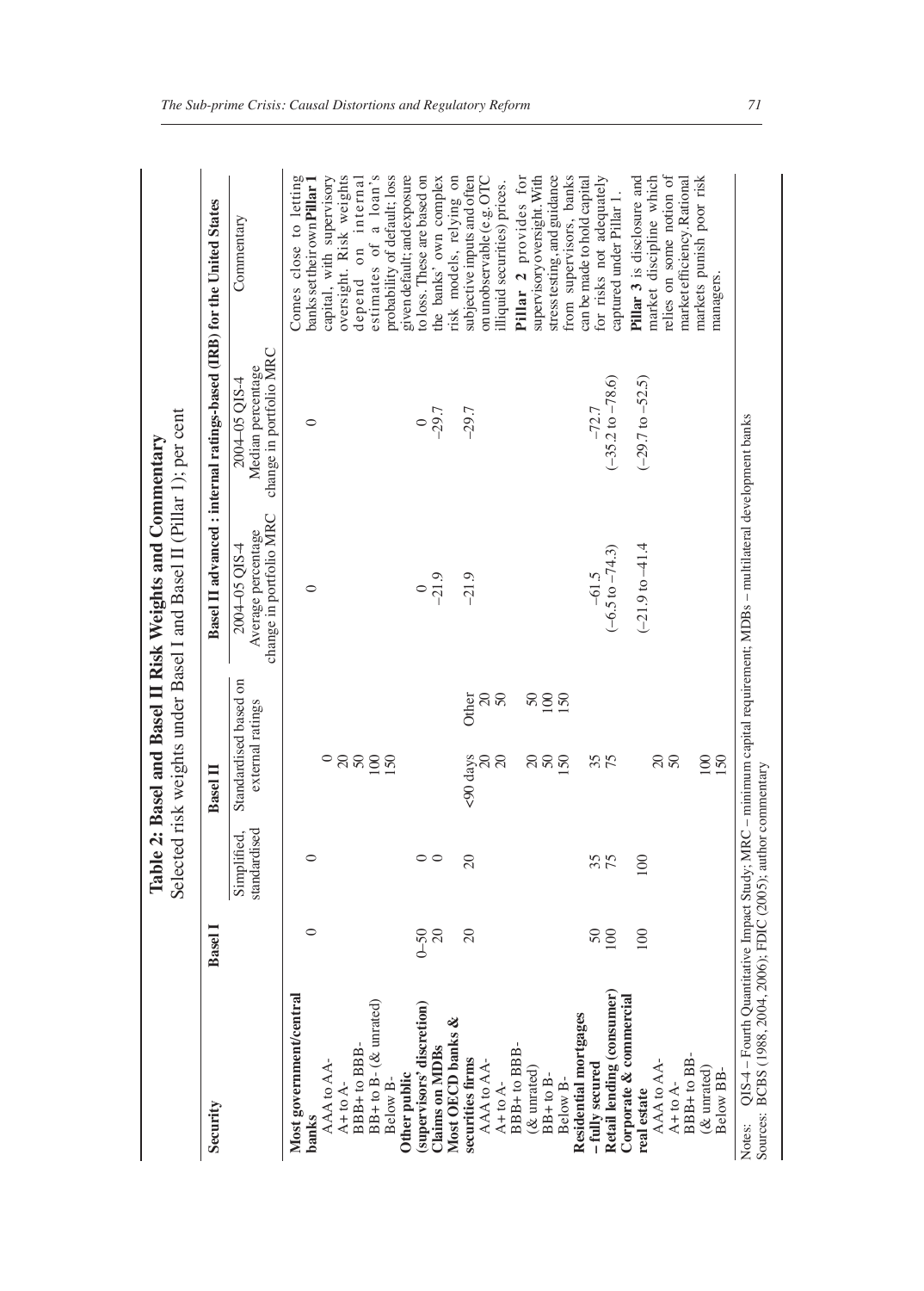#### **5.1 Basel II Pillar 1**

Pillar 1 defines minimum capital to buffer unexpected losses. Total RWA are based on a complex system of risk weighting that applies to 'credit', 'market' (MR) and 'operational' risk (OR), which are calculated separately and then added:

 $RWA = \{12.5(OR+MR) + 1.06$ SUM[ $w(i)A(i)$ ]}

where:  $w(i)$  is the risk weight for asset *I*; and  $A(i)$  is asset *I*; OR and MR are directly measured and grossed up by 12.5 for 8 per cent equivalence; and credit risk is the sum of the various asset classes, each weighted by its appropriate risk weight. A scaling factor applied to this latter term, estimated to be 1.06 on the basis of QIS-3 data (but subject to change), was envisaged for the transition period, which was supposed to start for most countries in January 2008. Banks were to be able to choose between: first, a simplified approach (for smaller institutions without the capacity to model their business in risk terms) by using the fixed weights shown in Table 2; second, an approach based on external ratings (shown in Table 2); and third, an internal ratings-based (IRB) approach for sophisticated banks, driven by their own internal rating models (see Table 2).

The simplified approach is more 'granular' than Basel I, but retains its basic features. It is striking in light of the sub-prime crisis that the simplified approach shows the Basel Committee cutting the risk weight to mortgages by some 30 per cent (from 50 per cent to 35 per cent).

The IRB approach requires banks to specify the probability of default for each individual credit, its loss given default, and the expected exposure at default. This requires highly complex modelling and aggregation, and offers banks with the necessary expertise the possibility of deriving more risk-sensitive weights. This approach requires the approval of the bank's supervisor.

#### **5.2 Problems with Basel capital regulation and Pillar 1**

#### *5.2.1 Portfolio invariance and linear weights*

The risk-weighting formulas in the Basel capital regulations are based on a specific mathematical model, developed by the Basel Committee, which is subject to the restriction that it be 'portfolio invariant'; that is, the capital required to back loans should depend only on the risk of that loan, not on the portfolio to which it is added (Gordy 2003). This is convenient for additivity and application across countries. But it has an important disadvantage: it does not reflect the importance of diversification as an influence on portfolio risk. Thus the minimum capital requirements associated with any type of loan due to credit risk simply rise linearly with the holding of that asset type, regardless of the size of the exposure (that is, appropriate diversification is simply assumed). This means, in simple terms, that it does not do the most basic risk management function of penalising portfolio concentration (as might occur, for example, under a quadratic rule).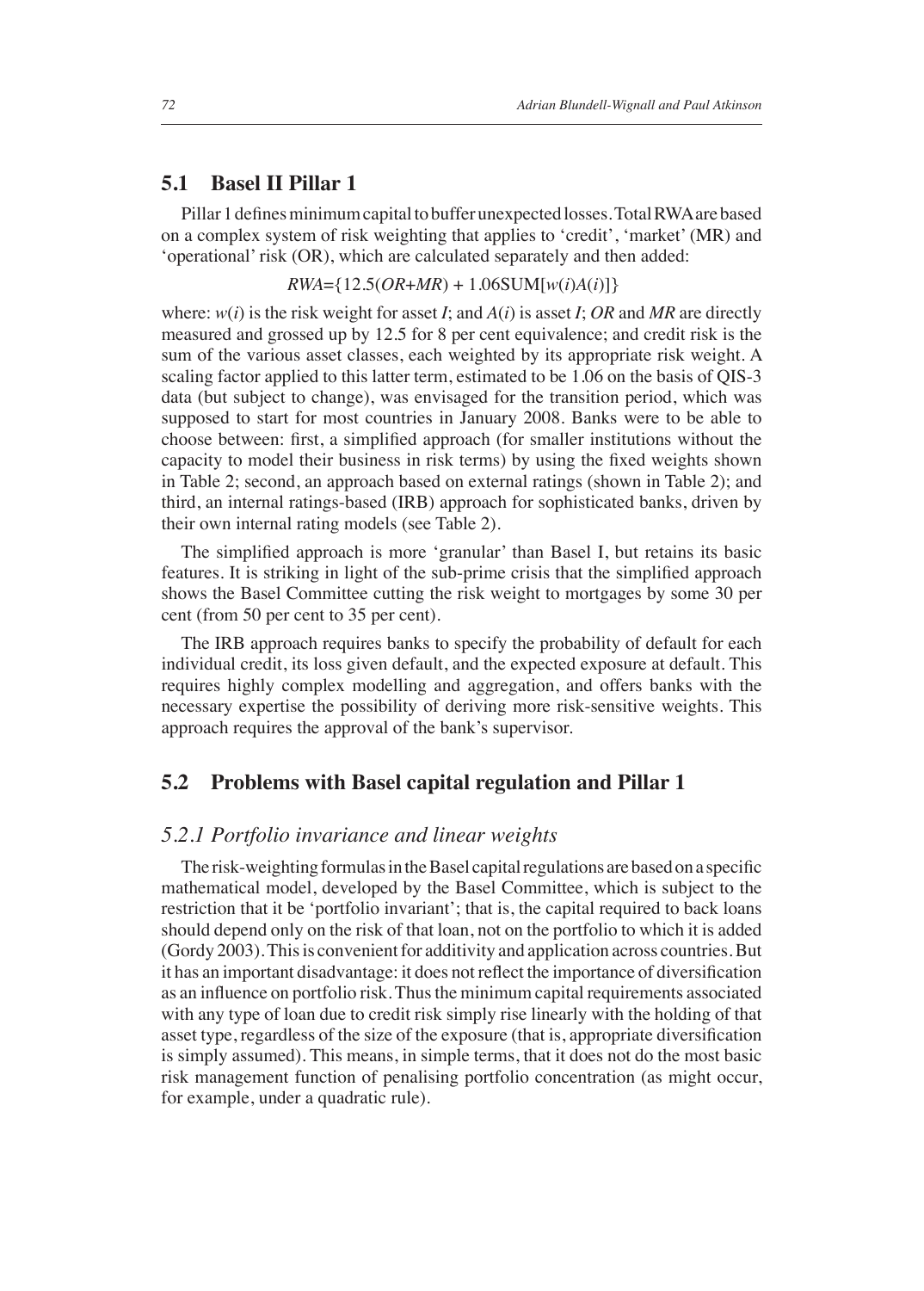Furthermore, the problems of regulatory arbitrage under Basel I are not solved within Pillar 1 of Basel II, and the new rules may even introduce new problems. For example, the problem of moral hazard is stronger with the IRB approach, as risk inputs are subjective. Some prices are of the over-the-counter variety and are not observable, nor do they have appropriate histories for modelling purposes. Banks can manipulate inputs to reduce required capital. Sheila Bair, Chair of the FDIC, puts it this way:

… the key risk inputs that drive the advanced approaches are subjective … unreliable and unproven … Regulators have taken appropriate care not to micro-manage internal rating systems. But the resulting wide latitude in capital requirements could lead to inconsistency across banks. And it could lead regulators to accept capital requirements that are too low. (Bair 2007)

For these sorts of reasons, the Basel Committee envisaged that Pillar 2 would deal with risks not appropriately covered in Pillar 1.13

#### *5.2.2 Regional and sector risk factors*

For the mathematical model underlying the Basel approach (I or II), each exposure's contribution to value-at-risk (VAR) is portfolio invariant only if: (a) dependence across exposures is driven by a single systemic risk factor – a global risk factor, since it is supposed to apply to global banks operating across countries; and (b) each exposure is small (Gordy 2003). What we know of the sub-prime crisis is that it originated in the US housing market (regional sector risk in this framework) and exposures were quite large.

Of the two conditions for invariance, by far the most important is the requirement of a single risk factor that applies to all participants. Almost prophetically, Gordy says:

A single-factor model cannot capture any clustering of firm defaults due to common sensitivity to these smaller-scale components of the global business cycle. Holding fixed the state of the global economy, local events in, for example, France are permitted to contribute nothing to the default rate of French obligors. If there are indeed pockets of risk, then calibrating a single-factor model to a broadly diversified international credit index may significantly understate the capital needed to support a regional or specialized lender. (Gordy 2003, p 222)

If 'France' was replaced by 'the United States' and 'sub-prime' was mentioned as the pocket of risk, the story of the current turmoil was pretty much told in a rather technical paper four years before the crisis.

The Chair of the FDIC commented on US mortgages versus global banking risk after the US QIS-4 that showed banks reducing their weights for mortgages by up to 90 per cent, in the following way:

<sup>13.</sup> Kane (2006) points out that the whole process of negotiating Basel II in the United States has been made especially difficult due to disagreements between complex financial institutions and the various regulatory groups. In this process, the banks are always going to seek the least burdensome system where any choice is involved.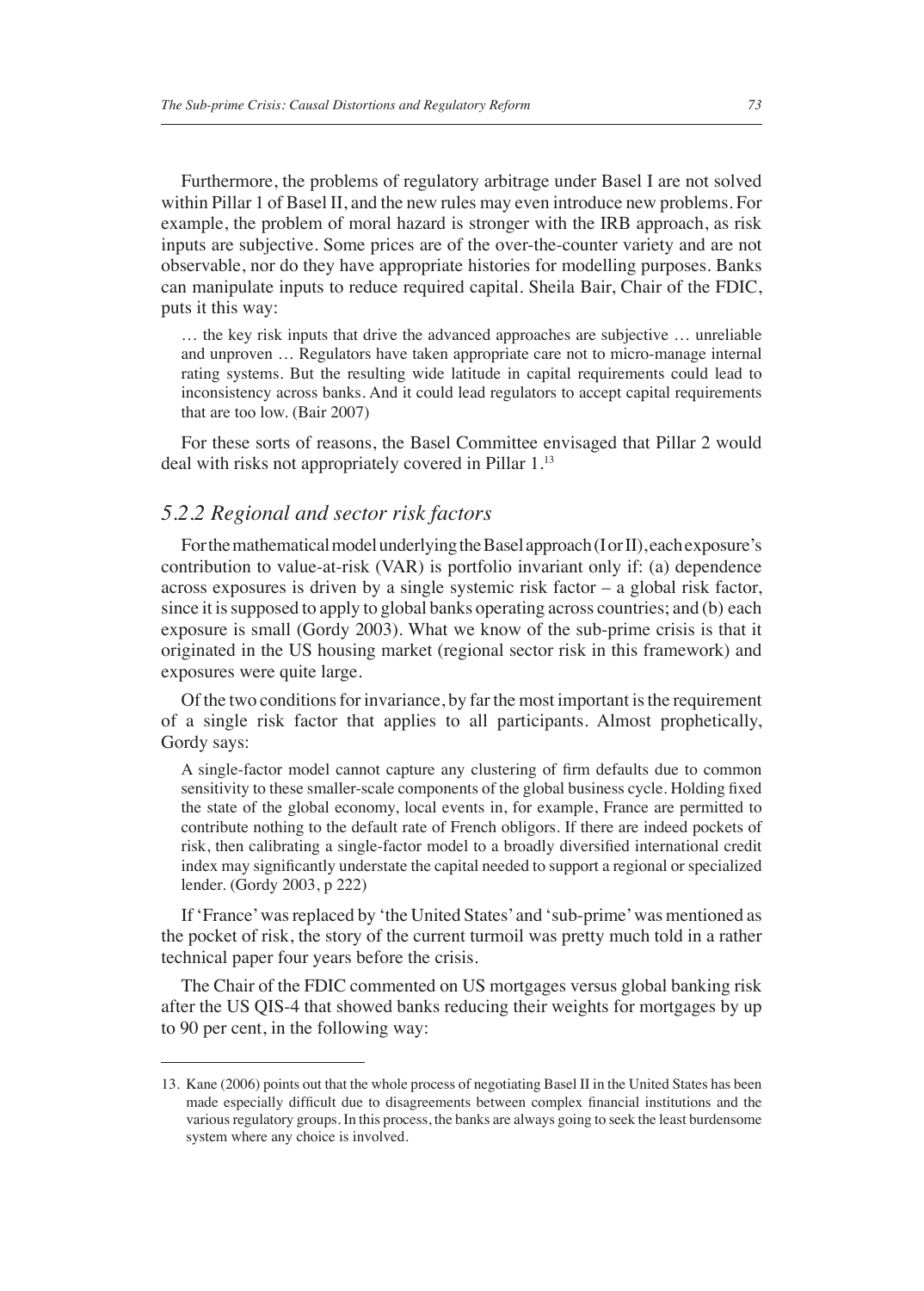To me, one of the most troubling aspects of Basel II is that a purely historical look at mortgage data might have justified such numbers ... These kinds of results are simply unacceptable. Redefining capital requirements sharply downward in this way under the advanced approaches, risks increasing the fragility of the global banking system. (Bair 2007)

#### *5.2.3 The procyclicality of the Basel system*

The Basel system is known to be procyclical. There are many reasons for this. The most basic reason is that judgments tend to underestimate risks in good times and overestimate them in bad times. More specific factors include:<sup>14</sup>

- i. leverage ratios that depend on current market values (and are therefore high in good times and low in bad times). If asset values do not accurately reflect future cash flows, procyclicality results. This, of course, would be amplified by the distortions of excess liquidity and low interest rates discussed above;
- ii. banks' risk measurements tend to be point-in-time and not holistic measures over the whole cycle (see Section 8 below, for discussion of this point relating to UBS);
- iii. counterparty credit policies are easy in good times and tough in bad; and
- iv. profit recognition and compensation schemes encourage short-term risk-taking, but are not adjusted for risk over the business cycle.

Capital regulation under Basel does nothing to counter this procyclicality. Banks can control their RWA via regulatory arbitrage and by varying bank capital more directly via dividend and share buyback policies (high dividends and buybacks in the good times and vice versa).

Figure 7 shows US GDP growth and a constructed series of aggregate total assets as a ratio to RWA, over the Basel era. This simple variable leads the broad trend in the nominal business cycle.

The IRB approach of the revised framework actually institutionalises this procyclicality by making banks themselves responsible for estimating probability of default, loss given default and exposure at default, which are all a function of the cycle, and are led by the stock market, asset values and other financial variables. Private bankers cannot predict future asset prices and future volatility events. The simplified system would change nothing, relative to Basel I, and the external ratingsbased approach uses credit ratings, which are notoriously procyclical.

<sup>14.</sup> See Bernanke, Gertler and Gilchrist (1999).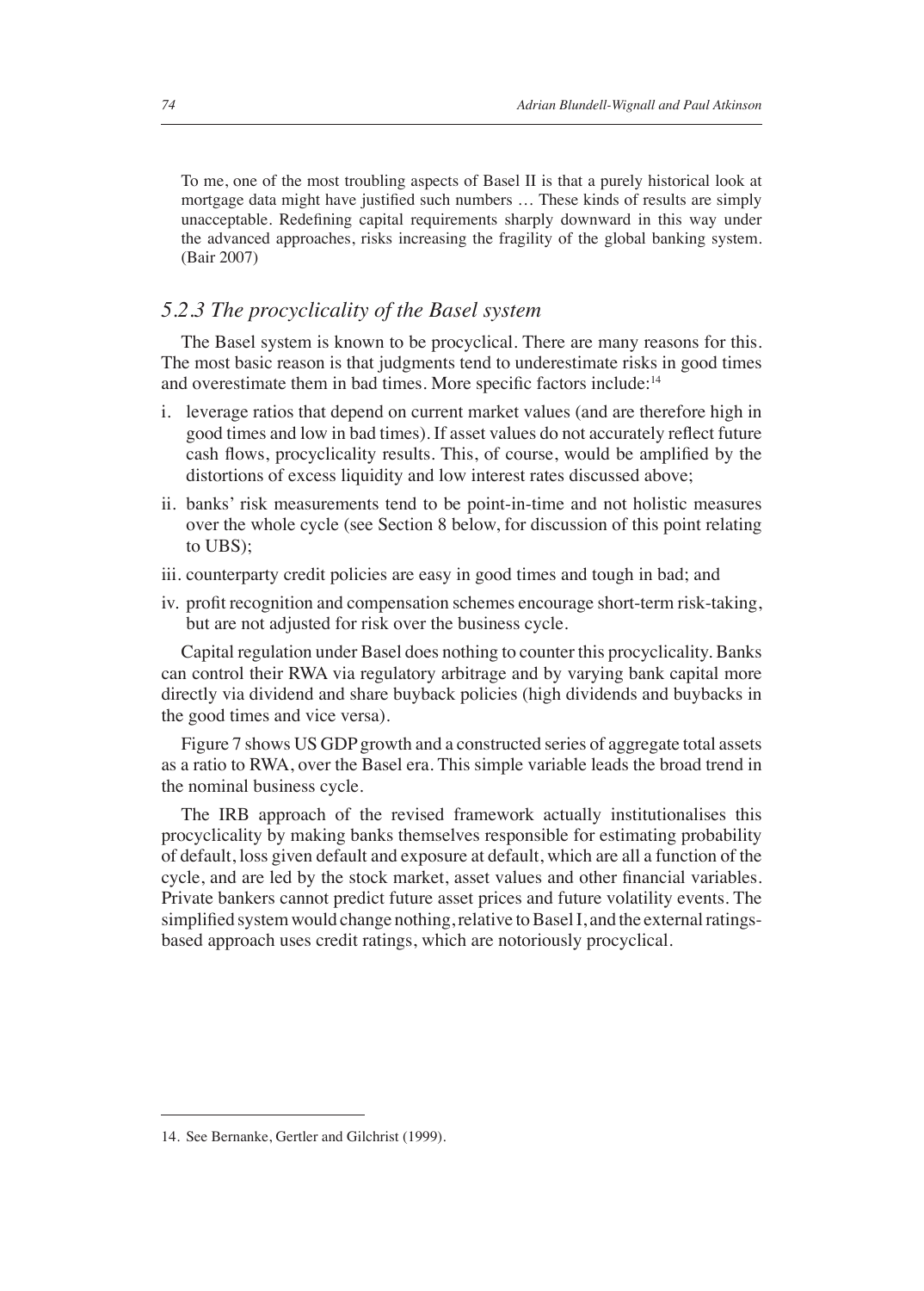

**Figure 7: US GDP and Total Assets/Risk-weighted Assets**

#### **5.3 Basel II Pillars 2 and 3**

Pillar 2 relates to the supervisory review process. With stress testing and guidance from supervisors, banks can be made to hold capital for risks not appropriately captured under Pillar 1. Building buffers in this way requires supervisors to be forward-looking, that is, to keep up with changes in market structure, practices and complexity. This is inherently difficult. Supervisors are even less likely to be able to predict future asset prices and volatility than private bankers. Furthermore, supervisors have smaller staff (per regulated entity) and are less well paid. If supervisory practices lag (as in the sub-prime crisis) the policy-makers will be ineffective in countering defects in Pillar 1.15 Pillar 2 is not likely to be effective in a forward-looking way.

The Chair of the FDIC is highly sceptical about the ability of supervisors to play the role asked of them in compensating for all the deficiencies in the basic capital rules:

In response to such criticisms, many argue that supervisory diligence under Pillar 2 will somehow protect against inadequate capital under Pillar 1. More specifically, they say required stress testing by banks will take care of any shortages under Pillar 1 … Despite the best of intentions ... banks and supervisors may be ill-equipped to mitigate deficiencies in the advanced approaches. If the basic capital standards are unreliable, how can we have confidence that supervisory add-ons will be sufficient or consistent? (Bair 2007)

Sources: OECD; Thomson Reuters

<sup>15.</sup> A former very senior member of the Basel Committee mentioned several times in discussions that banks are very effective at driving their agenda and influencing outcomes.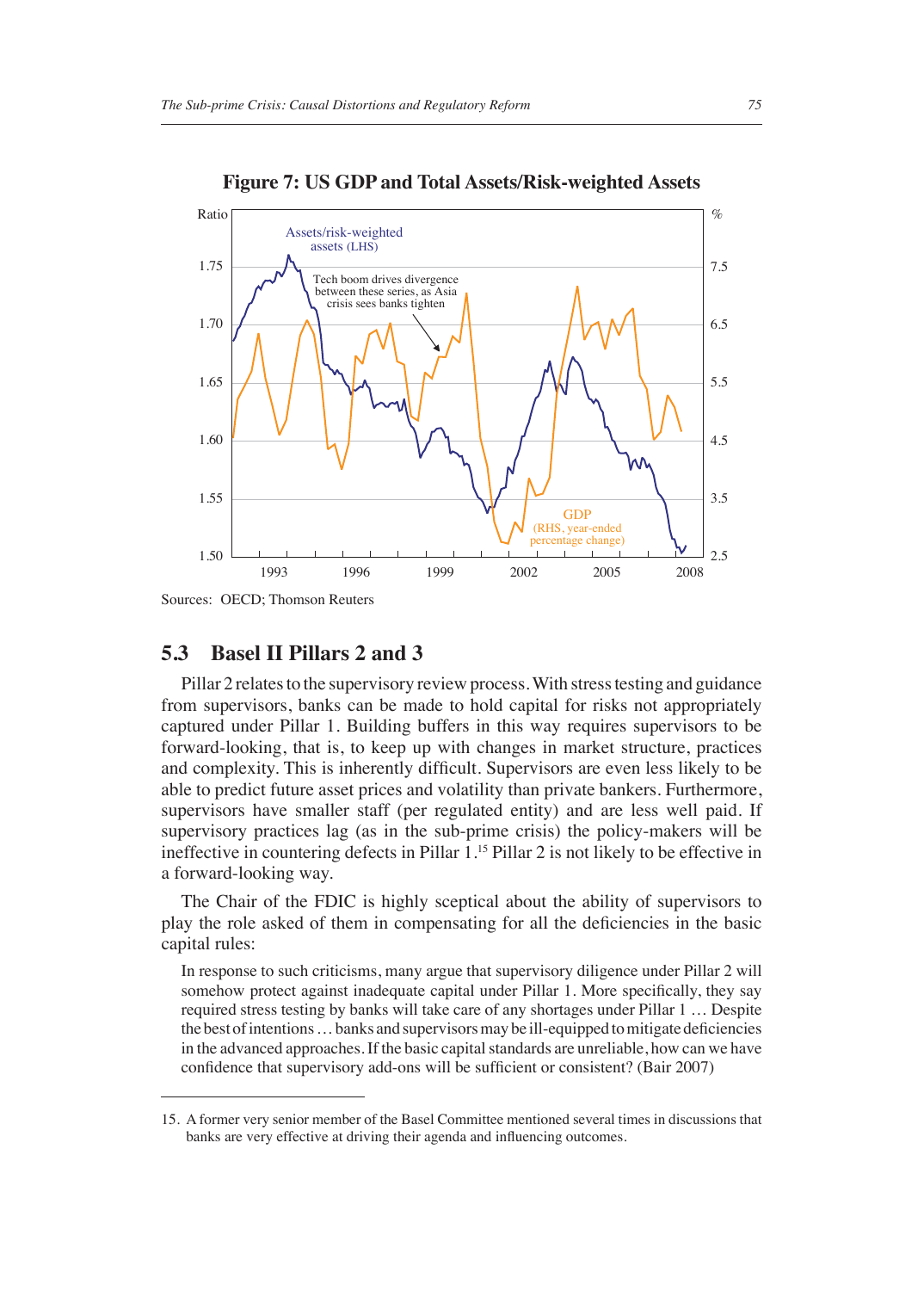In this respect it is worth noting (see below) that the United Kingdom's FSA, which is one of the best staffed and most sophisticated of supervisors, signed off on Northern Rock to be one of the first banks to go to the Basel II IRB approach, understanding fully that this would reduce their capital massively, immediately prior to the sub-prime crisis.

Pillar 3 relies on disclosure and market discipline to help enforce sound risk management practices by punishing bad banks. Underlying this is an efficient markets notion that markets will act in a fully rational way.

At the level of markets, the bubble at the root of the sub-prime crisis, and those before it, suggest the systematic absence of informational efficiency. The whole procyclicality debate concerning the Basel system is premised on the idea that asset prices do not reflect future cash flows accurately.

At the reporting level there is room for even greater scepticism. In March 2008, KPMG conducted research amongst 1 080 audit committee members of public companies (150 from the United Kingdom and the rest globally). Of the respondents, 46 per cent were satisfied that their company had an effective process to identify the potentially significant business risks facing the company; and only 38 per cent were very satisfied with the risk reports they received from management (KPMG's Audit Committee Institute 2008).

The reality is that even insiders have difficulty in measuring and reporting risk to themselves. For banking, in a mark-to-market reporting world (particularly in a universal bank that incorporates an investment bank alongside a commercial bank), risk management and reporting systems are extremely complex and require enormous resources. The ability of supervisors to follow any of this in anything other than a superficial way and to act pre-emptively is a daunting task.

#### **5.4 The sub-prime crisis and the role of regulation**

The revised framework was published in June 2004, after years of consultations and negotiations with financial institutions. In 2004 the QIS-4 was conducted in a number of countries to see how risk weights would change in practice. These studies were completed by the start of 2005. The results were surprising, and some of the average and median changes in minimum regulatory capital are shown in Table 2 for the United States. Of telling importance, for the purposes of this paper, is that the average minimum risk weight for fully-secured mortgages would fall by 61.5 per cent and the median weight by 72.7 per cent (for some individual institutions the fall was closer to 90 per cent).

As a simple illustration, the Basel II advance estimate line in Figure 8 shows the implied changes to the minimum regulatory capital where the 'average' percentage changes from the QIS-4 results are applied to the Basel I weights (using the more granular categories of Basel II) in the US commercial banking system. By the end of 2007, just prior to the supposed introduction of the revised framework, this would amount to a reduction in minimum regulatory capital of around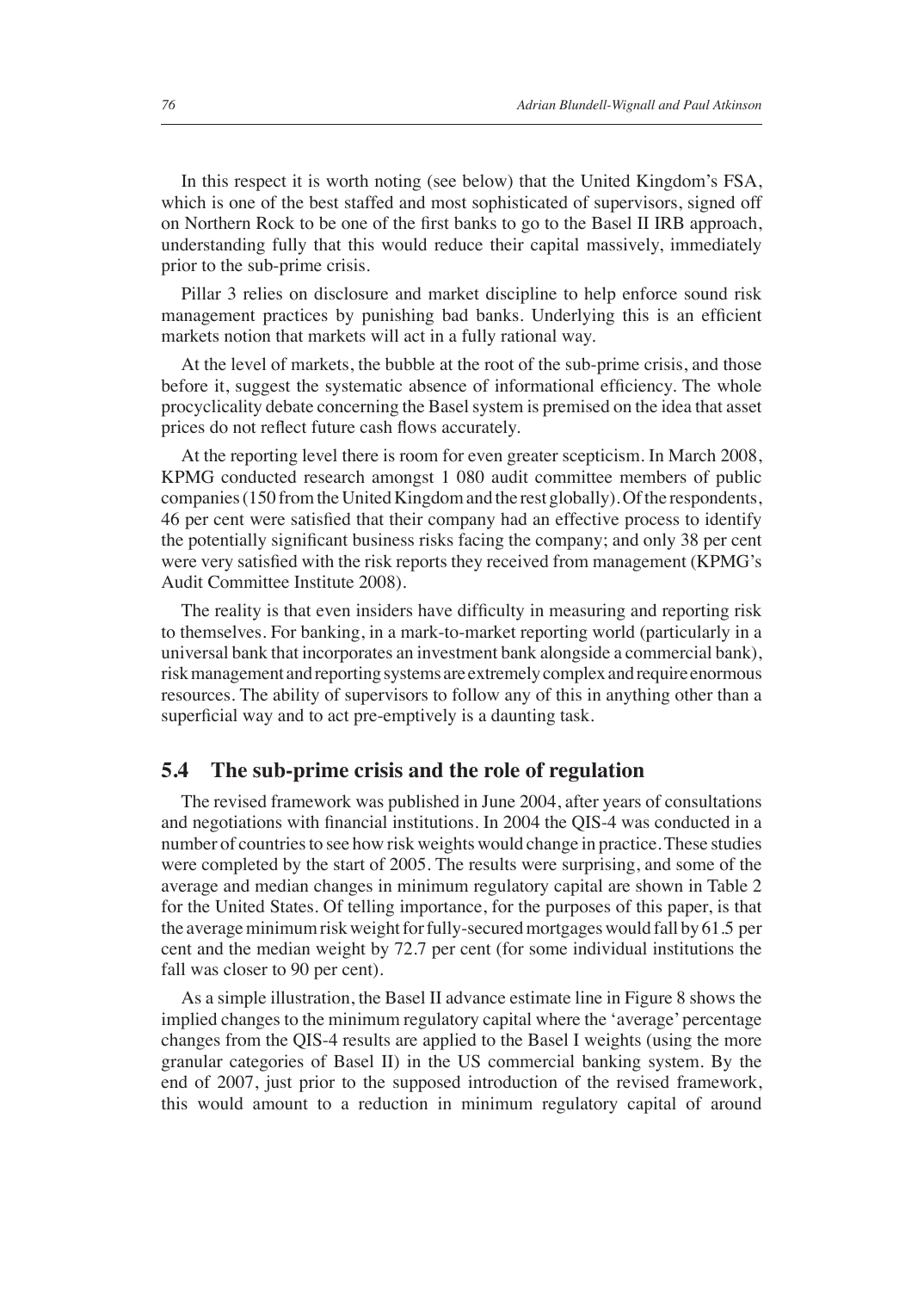

**Figure 8: US Commercial Bank Equity, Basel I Minimum Capital, Basel II Advance Estimate**

Sources: Board of Governors of the Federal Reserve System; OECD

US\$220 billion. Of course supervisors in many jurisdictions recognised this effect and provided for various transition arrangements to avoid such an immediate large drop – the argument here, however, is that banks would nevertheless anticipate the freeing-up of capital and take advantage of changing weights to optimise their future position.

From 2005 to 2007, a frequent theme in broking research notes was the question of what banks would do with the excess capital to which the revised framework would give rise. Banks could either expand their portfolios and take more risk, or return the money to shareholders via dividends and buybacks. Banks could not assume with certainty what the final risk weights would be, or the overall fall in total capital that might be permitted by supervisors, particularly during the first few years of transition. The United States, for example, flagged in September 2005 that there would be a three-year transition period with: no cuts in minimum capital in 2008, a floor of 95 per cent in 2009, falling to 90 per cent in 2010 and 85 per cent in 2011, before a possible full removal thereafter. Nevertheless, bank strategy would inevitably have to take into account the changes that had been clarified, and the extremely favourable cut in the risk weights that would in any case apply to mortgages.<sup>16</sup>

<sup>16.</sup> See 'Banking Agencies Announce Revised Plan for Implementation of Basel II Framework', joint press release of Board of Governors of the Federal Reserve System, Federal Deposit Insurance Corporation, Office of the Comptroller of the Currency, and Office of Thrift Supervision, PR-98-2005, 30 September 2005.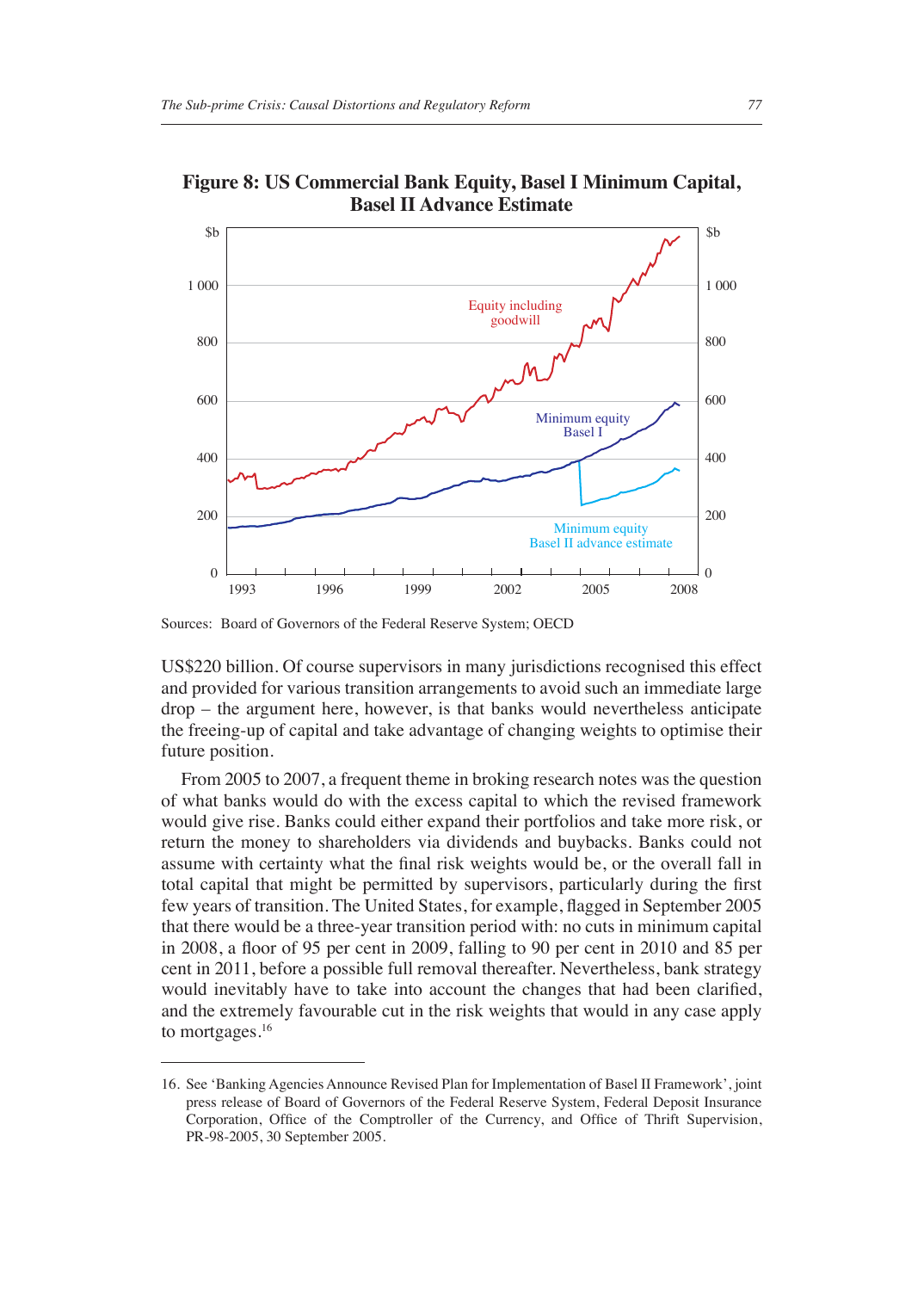#### **5.5 Off-balance sheet treatment**

Under Basel II, off-balance sheet exposures are converted to balance sheet equivalents by 'credit conversion factors' (CCF) which vary depending on the type of exposure (as with Pillar 1 weights). Exposures unconditionally cancellable by the bank without prior notice carry a CCF of 0, while others range up to 100 per cent. Risk weights are applied to the converted amounts.

Under the standardised approach, structured products are treated like corporate exposures as long as they carry an investment grade rating of BBB- or above. The better end of the junk ratings carry a 350 per cent risk weight and exposures that rate B+ or below and unrated securitisations must be fully deducted from capital. Where banks use the IRB approach, the risk weights depend on external ratings, with weights ranging from as low as 7 per cent to very high weights and, in the limit, are full deductibility from capital. Originating banks can exclude certain securitised product exposures where risk is fully transferred – but otherwise they generally require a CCF (usually 100 per cent). This is undoubtedly the most positive and important aspect of the revised framework.

Given that Basel II would deal explicitly with off-balance sheet exposures in this way, and that the time line for its introduction was clear, a rational financial organisation would not take advantage of the anomalies under Basel I by rapidly growing its off-balance sheet exposures, only to find that it had to deleverage massively or to raise capital as Basel II came into force – unless, of course, Basel II was to free up capital anyway, and off-balance sheet exposure could be concentrated in products with weights much lower than Basel I. This, of course, was exactly the situation that banks became aware of by 2005, and fits with the explosion of private-label RMBS at that time. Basel II implied:

- i. mortgages risk weights would be cut to 35 per cent under the simplified system, and much less than 35 per cent under the IRB approach, encouraging the expansion of on-balance sheet mortgages from 2004 onwards (see Figure 2);
- ii. increased scope for banks originating securitisations to reduce their exposures, or exclude them altogether, as well as the low risk weights (7 per cent to 35 per cent under IRB) for senior tranches rated BBB+ or above; and
- iii. banks would be fully encouraged to arbitrage differences in risk weights by shifting to real estate and securitised assets due to the additive nature of required capital without penalty for concentration – other than Pillar 2 requirements being imposed after the fact (see the RMBS acceleration after 2004 in Figure 3).<sup>17</sup>

It would be very naïve to believe that banks did not begin to incorporate these changes into their growth strategies. The following quote from a senior investment banker not wishing to be named, sums up the situation:

<sup>17.</sup> Under Basel I, credit lines to off-balance sheet identities required capital to be held for credits of duration of one year or more. In effect, this required no capital at all, as credit lines could simply be structured to be 364-day loans or contingent credit lines.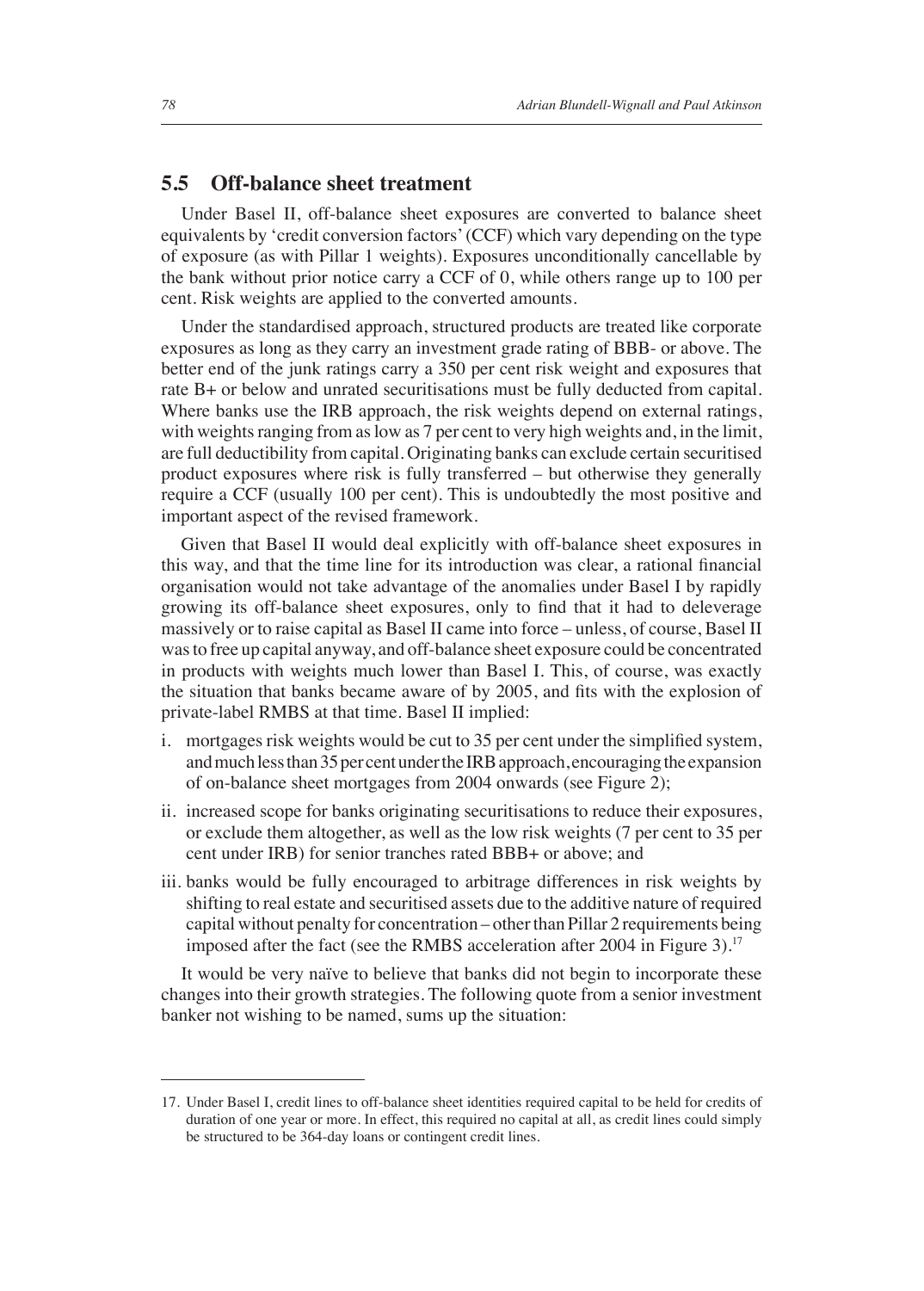We started looking at the implications of Basel II from the day it was published back in 2004. Changes like these have huge implications for our business, so you can't just leave it to one side until the system is up and running. Internal seminars and meetings began even before the 2004 publication. We have been looking at this and adopting anticipatory strategies for at least four or five years. What you have to understand about complex regulations that affect our business is that we work intensively to minimise the impact they have on our bottom line. It is exactly the same as with taxation. The more complex the structure the more scope there is for finding ways around it! It amazes me that regulators asked us to set our capital regulation weights, given the way the incentives are. Of course our managers want to participate in the process, for all the obvious reasons. But good luck to any supervisors who want to find out what is going on inside businesses – that is difficult for insiders to know fully and impossible for outsiders. In our country the supervisors are thought of as excellent on a global comparison, and we think they are very smart. It is just that the scope to choose how you report and measure things is so huge. Our internal processes and resources are enormous, and we work only on our own bank. The supervisors can never match this with the best will in the world.

#### **5.6 Northern Rock and the 'anticipating Basel II' factor**

Northern Rock is another good on-the-record example of the anticipation of Basel II affecting the structure of the portfolio. They were one of the first banks to get up and running under the Basel II IRB approach. The collapse of Northern Rock was preceded by a few years of aggressive expansion (with assets rising at a rate of over 25 per cent per annum) funded by borrowing heavily in wholesale markets (requiring rollovers and refinancing). They also concentrated their assets in mortgage products (75 per cent of assets) which reduced their capital requirement as they progressed.

Here is the response of the CEO in the UK Treasury Committee Evidence:<sup>18</sup>

**Mr Fallon:** Mr Applegarth, why was it decided a month after the first profits warning, as late as the end of July, to increase the dividend at the expense of the balance sheet?

*Mr Applegarth*: Because we had just completed our Basel II two and a half year process and under that, and in consultation with the FSA, it meant that we had surplus capital and therefore that could be repatriated to shareholders through increasing the dividend.

In this two-and-a-half year preparation period, the balance sheet of Northern Rock grew rapidly (in the year to June 2007 by a very fast 28.3 per cent) using funds from the wholesale market. It is implicit here that the well-resourced FSA became critical of Northern Rock only after the crisis; they had approved the Basel II IRB approach for Northern Rock in June 2007, knowing full well that it would reduce their required capital.

By June 2007, just as the crisis was to break and liquidity was to dry up, Northern Rock had total assets of £113 billion and shareholders equity of £2.2 billion. Their RWA under Basel II was a mere £19 billion (16.7 per cent of total assets), compared to £34 billion under Basel I (30 per cent of assets). Under Basel II they had Tier 1

<sup>18.</sup> House of Commons Treasury Committee (2008), Ev 48.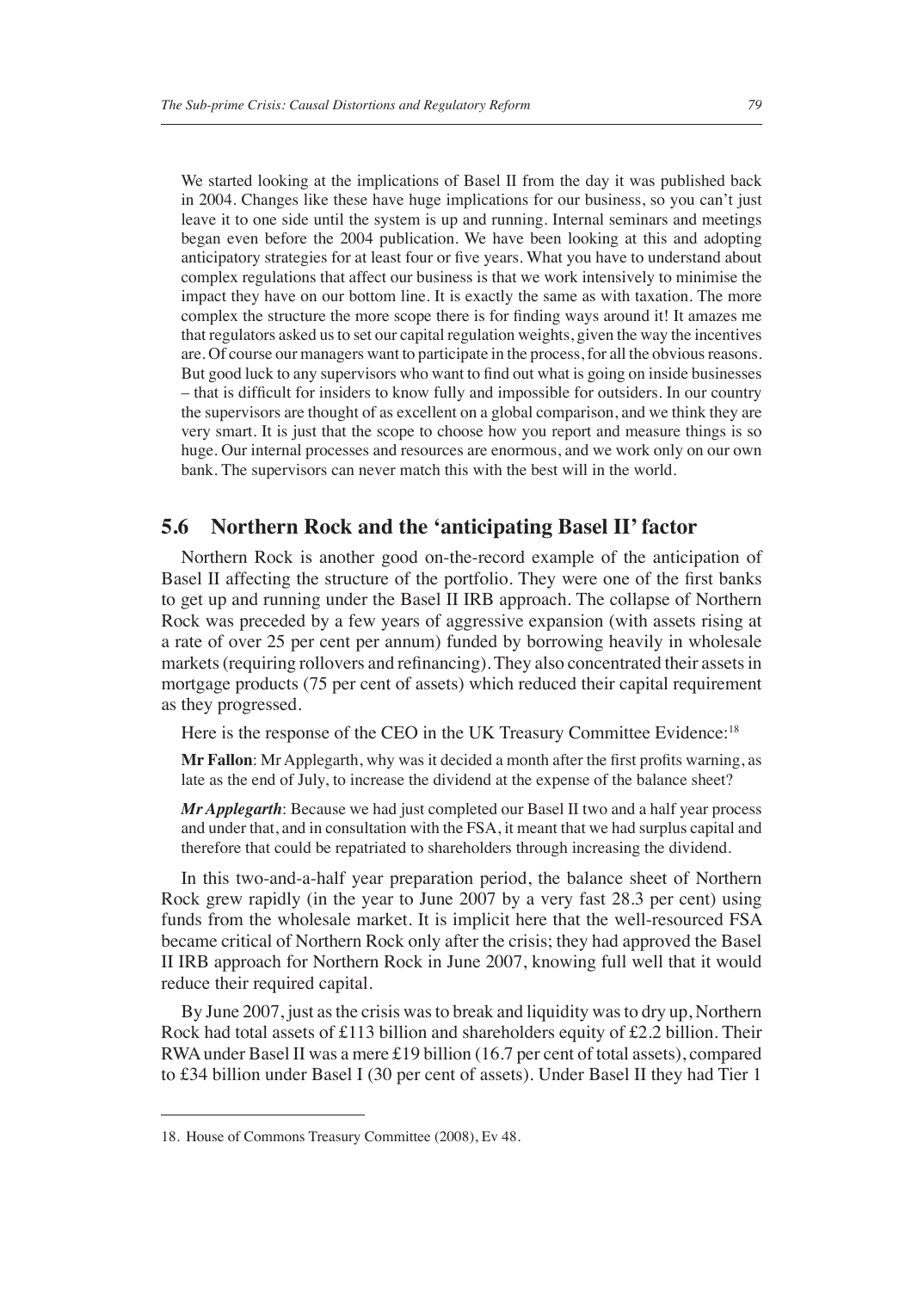capital of a healthy 11.3 per cent of RWA, but only 2 per cent of total assets. When the crisis started, and liquidity dried up, they suffered the first run on a British bank since 1866, and their regulatory capital was less than 10 per cent of the £23 billion that the authorities used to support it.

The mechanisms involved in preparing for Basel II and concentrating in mortgages played a key role in some of the banks that suffered huge losses. The Basel II transition was a necessary if not sufficient condition to explain the sudden nature of the acceleration of RMBS after 2004.

In the United States a second factor, or catalyst, also played a role and curiously enough was also a result of actions within the complex US regulatory structure.

### **6. The Regulation of Fannie and Freddie (The Dominant RMBS Enterprises)**

The main regulatory players in US banking are the: Board of Governors of the Federal Reserve (for federally-chartered banks), Federal Deposit Insurance Corporation (FDIC, deposit insurance banks and thrifts), Office of the Comptroller of the Currency (national and foreign bank branch regulation and supervision), and Office of Thrift Supervision. Another important regulator which deals with the largest mortgage players, Fannie Mae (Federal National Mortgage Association) and Freddie Mac (Federal Home Loan Mortgage Corporation) is the Office of Federal Housing Enterprise Oversight (OFHEO).

The complex and overlapping regulatory structure in the United States is another key part of the puzzle for the behaviour of RMBS post 2004. Two specific factors were at play.

First, from early 2004 OFHEO imposed an ongoing requirement on each enterprise to maintain a capital level at least 30 per cent above the statutory minimum requirement. This was implemented because of the financial and operational uncertainties regarding Fannie Mae and Freddie Mac's past problems, which had been associated with operational control and audited financial statements. When capital has to be raised like this, deleveraging mechanisms lead to balance sheet contraction and constraint.

Second, balance sheet caps were subsequently imposed (post the capital-induced deleveraging effect). For Fannie Mae the cap was the end of the 2005 balance sheet level, with any increase above this to be approved by the OFHEO. For Freddie Mac, the cap was set at  $\frac{1}{2}$  per cent per quarter growth above the mid-2006 level. These were to remain in place until the Generally Accepted Accounting Principles (GAAP) audit issues were solved. Removal occurred on 1 March 2008 (partly to help alleviate pressures from the sub-prime crisis).

Fannie Mae and Freddie Mac were dominant in the mortgage securitisation business in large measure because they benefited from an implicit government guarantee and insurance. After the Savings and Loan (S&L) crisis, Fannie Mae and Freddie Mac expanded their balance sheets rapidly, filling the gap left by the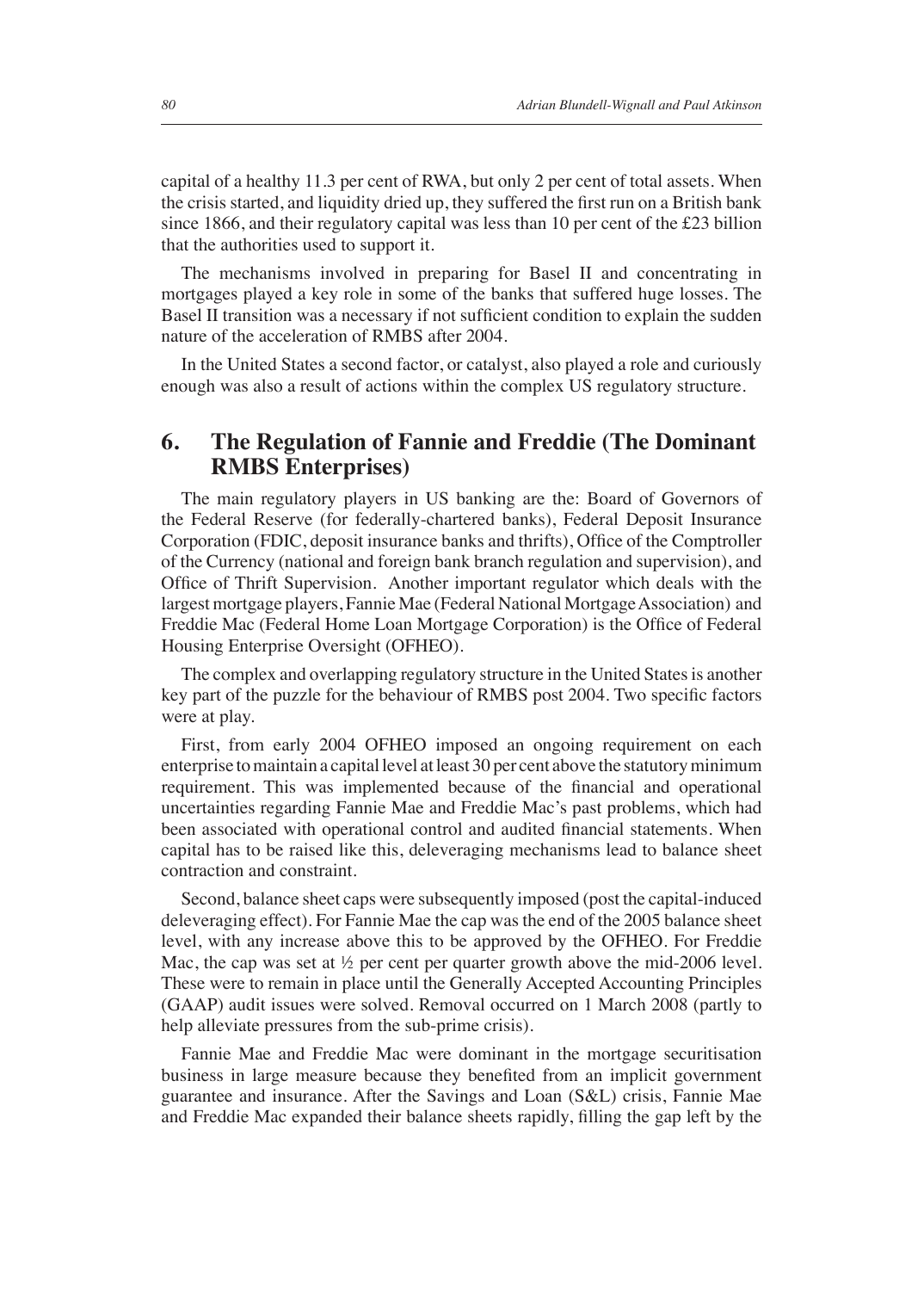S&L associations that were shut down. Private-label securitisation also proceeded, but at a much slower pace. Banks and mortgage lenders, however, sell mortgages to Fannie Mae and Freddie Mac, and this was a significant revenue generator. When the constraints were imposed, this did two things:

- i. the potential for a large *revenue gap* opened up, with no sales to Fannie Mae and Freddie Mac, hurting bank share prices if it was not filled; and
- ii. it caused the contraction and subsequent 'hobbling' of the major players in securitised mortgages, which had previously had the unfair advantage of competing with perceived government guarantees. This had the effect of opening a new market for banks, helping them to move more quickly into the RMBS business, which they had always thought should have been theirs in the first place.

For an analogy, think of a patchwork balloon. If you apply inflexible strips to it, then the hot air just forces its way into the flexible parts. At the micro level, bonus remuneration and the profit motive set in train incentives to focus hard on the new growth areas. As there were no government guaranteed competitors, and the flexible conditioning factors like credit ratings, bond insurance, lending standards, corporate governance, risk control, etc could adjust, RMBS exploded (encouraged by the prospect of even more favourable weights for mortgages under Basel II).

Figure 9 shows Federal mortgage pools as a share of total mortgages, with the periods of regulatory activity shown by the vertical lines, alongside the private-label RMBS as a share of total mortgages. The inverse pattern is clear.



**Figure 9: Federal Mortgage Pools versus RMBS**

Sources: Board of Governors of the Federal Reserve System; OECD; Thomson Reuters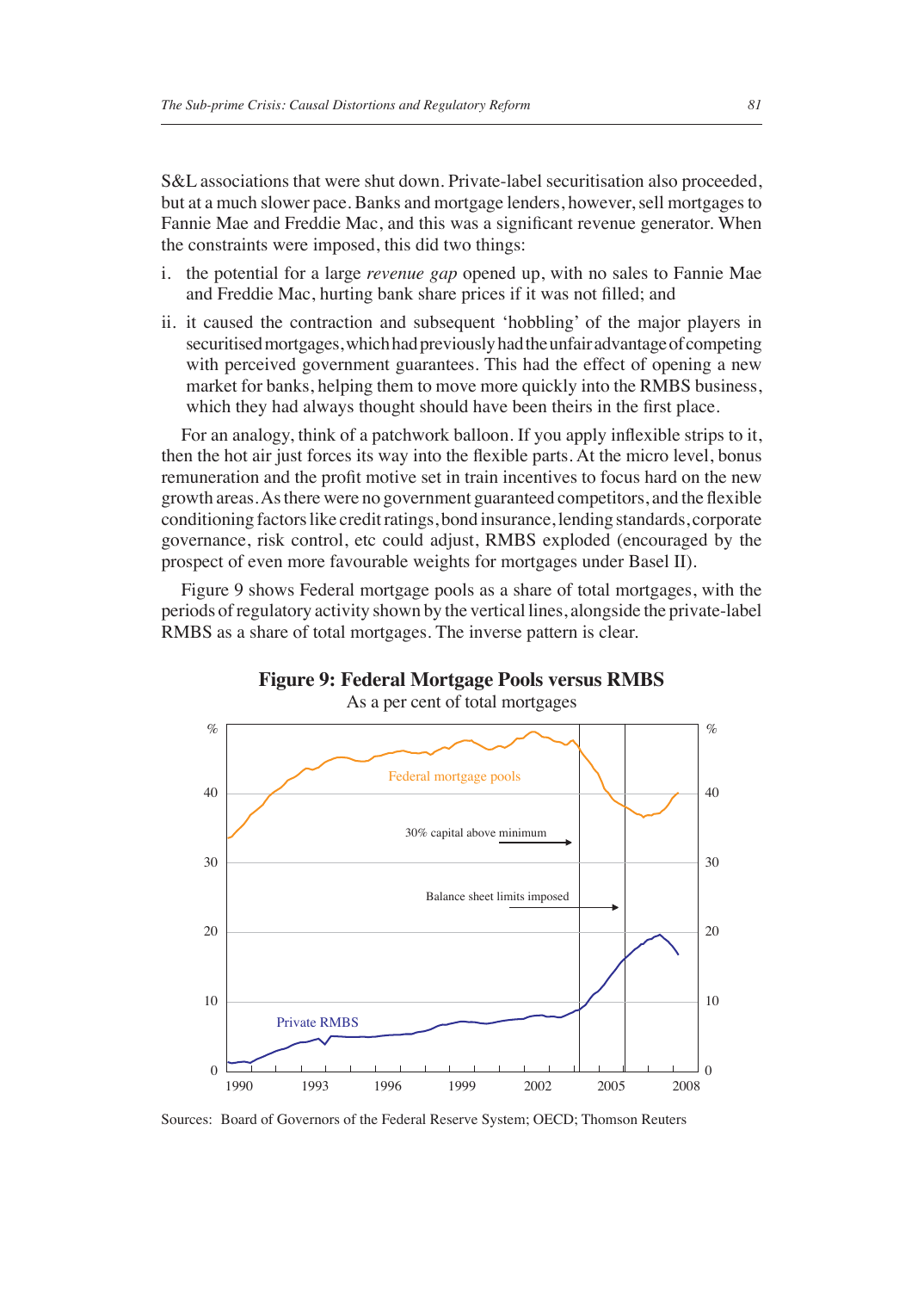#### **7. An Illustrative Econometric Analysis of RMBS Structural Change: Basel and OFHEO**

Table 3 sets out an econometric analysis of the various influences on private-label RMBS based on a simple co-integration model, where major structural change is expected as a consequence of changes in Basel I rules and the OFHEO constraints imposed on Fannie and Freddie.

In the model's simplest form, mortgage securitisation is related to GDP, the spread between the mortgage rate and money market rates (the federal funds rate) – which is a proxy for the profit margin to be split between the various players – the level of the mortgage rate as a nominal demand constraint on the mortgage borrower, excess capital over the Basel I minimum, and the rate of growth of house prices as a speculative demand variable. A dummy variable is included for the massive disruption caused by the S&L crisis of the early 1990s (calculated as the dollar value of write-offs of the assets of S&L associations that were formally closed down between January 1989 and December 1993, scaled by total assets of the banking system, and zero elsewhere).

The monthly model is first estimated for the period 1990–2003, prior to the structural change. The model has the expected signs and appears to be co-integrated (see the bottom rows of Table 3). Over the full sample, through the period of structural change to 2007, the model breaks down (with wrong-signed coefficients on house prices and an implausible jump in the Basel I excess capital variable). The Durban-Watson statistic of 0.06 and the wrong sign and insignificance for the restricted error correction coefficient both indicate that the first model is not cointegrated over the full sample period. Including a simple dummy variable for the Fannie and Freddie balance sheet constraints period (Table 3) has the expected effect on the coefficient; it is positive and highly significant. All the correct signs for the other coefficients are restored, and the model again becomes consistent with weak co-integration. If structural change is allowed to shift the Basel I coefficients in the direction of the QIS-4 changes (greatly favouring mortgages and reducing expected required capital) from the beginning of 2005 (refer to Table 2 and Figure 8), then most of the old pre-structural change coefficients are restored to be similar to their old values. The dummy variable for Fannie Mae and Freddie Mac and the redefined excess capital (Basel I prior to 2005 and QIS-4 adjusted after) are both highly significant. The model is again consistent with strong co-integration.

Figure 10 sets out the results of the econometric dissection of the various influences on private-label RMBS.

In February 2008, off-balance sheet private-label RMBS totals around \$US2 trillion. Of this, about US\$0.8 trillion is explained by the standard variables from the old model prior to 2004 (GDP, the interest rate terms, house price inflation and excess Basel I capital). Allowing for the Basel I coefficients to change following QIS-4, and assuming this leads to anticipatory behaviour as discussed earlier (for example, Northern Rock etc), adds US\$0.5 trillion, taking the total to US\$1.25 trillion. The rest, some US\$0.8 trillion, is estimated to have been due to the regulations placed on the balance sheets of Fannie Mae and Freddie Mac.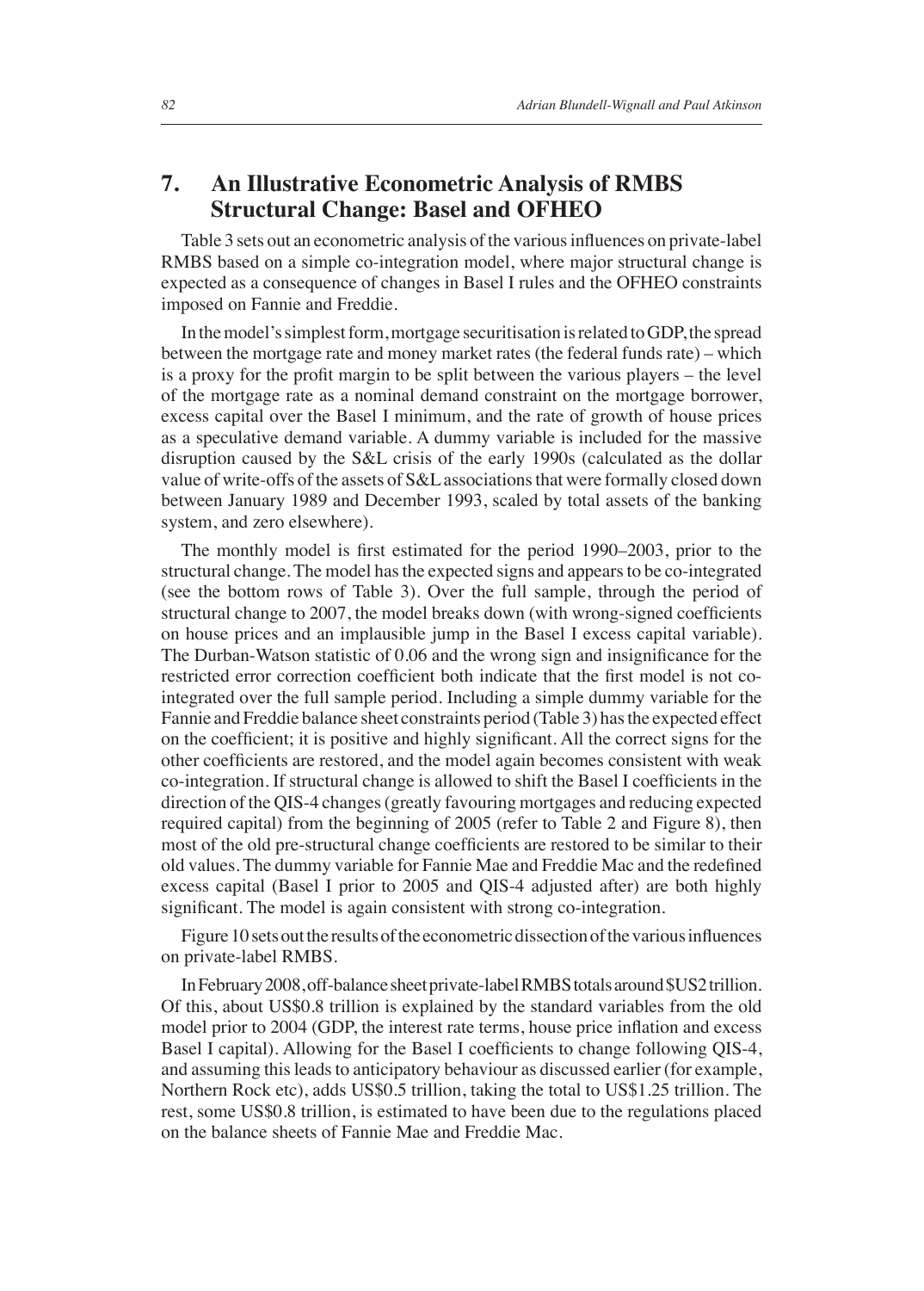| log of RMBS<br>Dependant variable is the             |                                                                              | 1990-2003                                                                         |                                                                                           |                                                                                                                                                                               | 1990-2007                                                                                           |            |                                                                                  |                                                                                           |
|------------------------------------------------------|------------------------------------------------------------------------------|-----------------------------------------------------------------------------------|-------------------------------------------------------------------------------------------|-------------------------------------------------------------------------------------------------------------------------------------------------------------------------------|-----------------------------------------------------------------------------------------------------|------------|----------------------------------------------------------------------------------|-------------------------------------------------------------------------------------------|
|                                                      | Coeff                                                                        | $t$ -value                                                                        | Coeff                                                                                     | t-value                                                                                                                                                                       | Coeff                                                                                               | $t$ -value | Coeff                                                                            | -value                                                                                    |
| Constant c                                           |                                                                              |                                                                                   |                                                                                           |                                                                                                                                                                               |                                                                                                     |            |                                                                                  |                                                                                           |
| JOE GDP                                              | $-1694$<br>$-2.46$<br>$-0.024$<br>$-0.034$<br>$-1.81$<br>$-0.34$<br>$-0.046$ | $77,62$<br>$75,95$<br>$75,95$<br>$75,95$<br>$75,75$<br>$75,75$<br>$75,75$<br>$18$ | $25.32$<br>$3.39$<br>$-0.027$<br>$-0.014$<br>$-0.079$<br>$-0.079$<br>$-0.079$<br>$-0.071$ | $-25.34$<br>$-1.38$<br>$-1.38$<br>$-1.38$<br>$-1.38$<br>$-1.38$<br>$-1.38$<br>$-1.38$<br>$-1.38$<br>$-1.38$<br>$-1.38$<br>$-1.38$<br>$-1.38$<br>$-1.38$<br>$-1.38$<br>$-1.38$ |                                                                                                     |            |                                                                                  |                                                                                           |
| ixed mortgage rate                                   |                                                                              |                                                                                   |                                                                                           |                                                                                                                                                                               |                                                                                                     |            |                                                                                  |                                                                                           |
| Spread to federal funds rate                         |                                                                              |                                                                                   |                                                                                           |                                                                                                                                                                               |                                                                                                     |            |                                                                                  |                                                                                           |
| 12-months-ended house price inflation                |                                                                              |                                                                                   |                                                                                           |                                                                                                                                                                               |                                                                                                     |            |                                                                                  |                                                                                           |
| S&L crisis dummy 1989-1993                           |                                                                              |                                                                                   |                                                                                           |                                                                                                                                                                               |                                                                                                     |            |                                                                                  |                                                                                           |
| Basel I excess capital/total assets                  |                                                                              |                                                                                   |                                                                                           |                                                                                                                                                                               |                                                                                                     |            |                                                                                  |                                                                                           |
| Basel II adjusted excess capital/total assets        | na                                                                           |                                                                                   | na                                                                                        |                                                                                                                                                                               | 18.47<br>$2.65$<br>$-0.044$<br>$-0.032$<br>$-0.184$<br>$-0.184$<br>$+58$<br>$+58$<br>$+58$<br>$+58$ |            | $18.26$<br>$2.58$<br>$2.58$<br>$0.021$<br>$0.029$<br>$1.24$<br>$0.91$<br>$0.444$ |                                                                                           |
| Fannie/Freddie balance sheet constraint dummy        | na                                                                           | n <sub>a</sub>                                                                    | na                                                                                        | na                                                                                                                                                                            |                                                                                                     |            |                                                                                  | $-27.82$<br>$37.16$<br>$-1.75$<br>$-1.75$<br>$-1.5.11$<br>$-1.5.11$<br>$-1.63$<br>$-1.63$ |
| Ourban-Watson statistic                              |                                                                              |                                                                                   |                                                                                           |                                                                                                                                                                               |                                                                                                     |            |                                                                                  |                                                                                           |
| Restricted error correlation test for co-integration | $-0.096$                                                                     | $0.37$<br>-3.87                                                                   | 0.011                                                                                     | 0.06                                                                                                                                                                          | 0.022                                                                                               |            | $-0.038$                                                                         | $0.36$<br>$-2.58$                                                                         |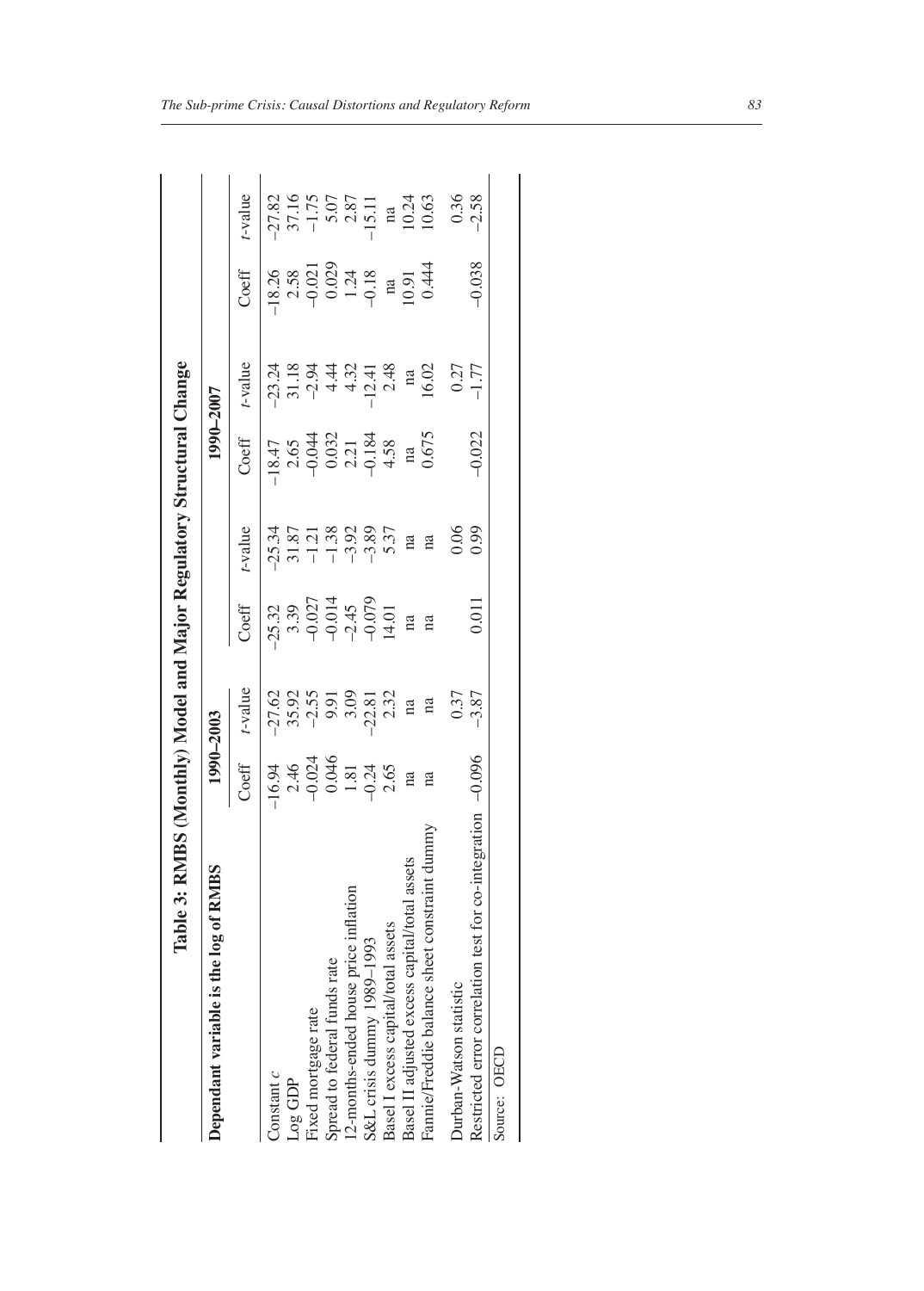

**Figure 10: Model-based Contributions to the RMBS Explosion**

#### **8. Citi: Illustrations of Capital Regulation and Off-balance Sheet Activity**

Too often macroeconomic policy-makers focus on broad aggregates and analyses including econometrics that may or may not be consistent with *firm-specific* developments. Two institutions with the highest profile write-offs in the sub-prime crisis are Citi and UBS. Both combine investment and commercial banking. This section looks at developments in Citi in light of the above aggregate analysis. Table 4 shows Citi's balance sheet and capital management and Table 5 summarises its use of securitisation vehicles, most of whose assets are off-balance sheet. These are used to answer some key questions.

i. Is there evidence of capital arbitrage and absence of constraints on the Citi balance sheet? From the beginning of 2003 to June 2007 (just before the crisis), after distribution of US\$39 billion in cash dividends, gross additions to equity in the form of retained earnings and new stock issues amounted to US\$54 billion (Table 4). At the same time Citi returned US\$23 billion to shareholders with share buybacks, for a net addition to equity from these sources of US\$30 billion. This is approximately equal to the increase in Tier 1 capital, which rose by 57 per cent. Notwithstanding the large return of cash to shareholders, total assets on the balance sheet more than doubled (Table 4), implying only 2.7 per cent equity backing for the total asset increase of US\$1.1 trillion, as excess regulatory capital was absorbed. This understates the degree of evident comfort in terms of capital adequacy, because the analysis up to this point ignores offbalance sheet transactions.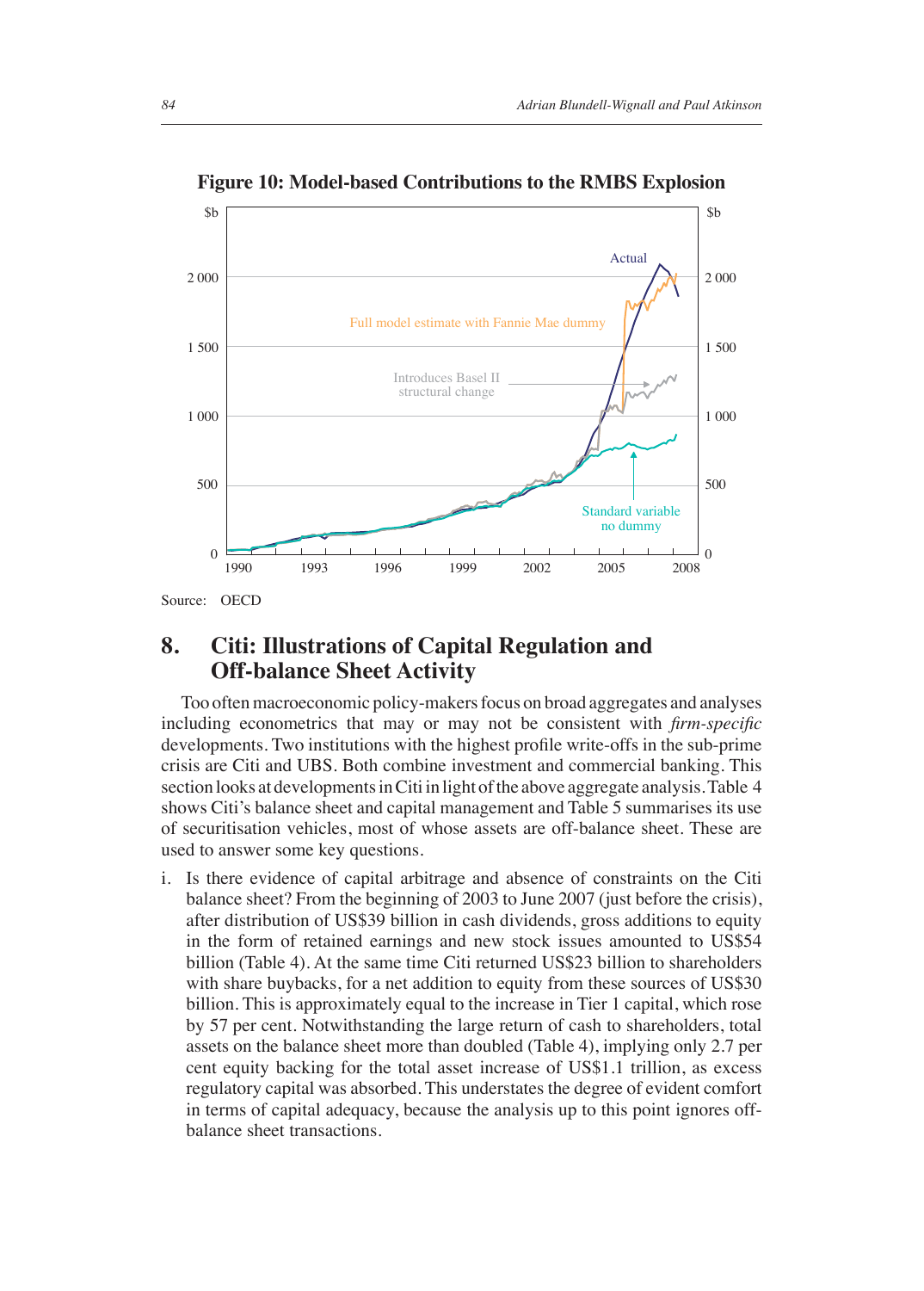|              |        |               | Table 4: Citi Balance Sheet - Management and Capital<br>US\$ billion, except where indicated |               |               |               |           |                                                                     |                    |    |
|--------------|--------|---------------|----------------------------------------------------------------------------------------------|---------------|---------------|---------------|-----------|---------------------------------------------------------------------|--------------------|----|
|              | 2002   | 2003          | 2004                                                                                         | 2005          | 2006          |               |           | 2007                                                                |                    | ິລ |
|              |        |               |                                                                                              |               |               |               |           | $31 \text{ Mar}$ $30 \text{ Jun}$ $30 \text{ Sep}$ $31 \text{ Dec}$ |                    |    |
| <b>iriod</b> |        |               |                                                                                              |               |               |               |           |                                                                     |                    |    |
|              | 070    | 1236          | 1452                                                                                         | 1461          | 1851          | 1987          | 2182      | 2318                                                                | 2146               |    |
| ί            | $\sim$ | $\frac{1}{2}$ | $\frac{1}{2}$                                                                                | $\frac{1}{2}$ | $\frac{1}{2}$ | $\frac{1}{2}$ | $-1$ $-1$ | $\sim$ $\sim$ $\sim$                                                | $\tilde{\epsilon}$ |    |

|                                                                                                                                                                                                                      | 2002                                                                                        | 2003                                                           | 2004                                                                | 2005                                                           | 2006                                                                                 |                                                                            |                                 | 2007                                   |                                                                                                                                                                                                                                                                                                                                                 | 2008 |
|----------------------------------------------------------------------------------------------------------------------------------------------------------------------------------------------------------------------|---------------------------------------------------------------------------------------------|----------------------------------------------------------------|---------------------------------------------------------------------|----------------------------------------------------------------|--------------------------------------------------------------------------------------|----------------------------------------------------------------------------|---------------------------------|----------------------------------------|-------------------------------------------------------------------------------------------------------------------------------------------------------------------------------------------------------------------------------------------------------------------------------------------------------------------------------------------------|------|
|                                                                                                                                                                                                                      |                                                                                             |                                                                |                                                                     |                                                                |                                                                                      | 31 Mar                                                                     | $30 \text{ Jun}$                | 30 Sep                                 | $31$ Dec                                                                                                                                                                                                                                                                                                                                        |      |
| Balance sheet (end of period)                                                                                                                                                                                        |                                                                                             |                                                                |                                                                     |                                                                |                                                                                      |                                                                            |                                 |                                        |                                                                                                                                                                                                                                                                                                                                                 |      |
| Total assets <sup>(a)</sup>                                                                                                                                                                                          |                                                                                             |                                                                |                                                                     |                                                                |                                                                                      | $\begin{array}{c}\n 1.987 \\  1.107 \\  +4.3 \\  88\n \end{array}$<br>91.4 | 2182<br>1168<br>146.5<br>99.4   | 2 318<br>1 262<br>1 45.6<br>87<br>92.4 |                                                                                                                                                                                                                                                                                                                                                 |      |
| Risk-weighted assets (BIS)                                                                                                                                                                                           |                                                                                             |                                                                |                                                                     |                                                                |                                                                                      |                                                                            |                                 |                                        |                                                                                                                                                                                                                                                                                                                                                 |      |
| Risk-weight adjustment (%)                                                                                                                                                                                           |                                                                                             |                                                                |                                                                     |                                                                |                                                                                      |                                                                            |                                 |                                        |                                                                                                                                                                                                                                                                                                                                                 |      |
|                                                                                                                                                                                                                      |                                                                                             |                                                                |                                                                     |                                                                |                                                                                      |                                                                            |                                 |                                        |                                                                                                                                                                                                                                                                                                                                                 |      |
| Equity®<br>Tier 1 capital (BIS)                                                                                                                                                                                      |                                                                                             |                                                                |                                                                     |                                                                |                                                                                      |                                                                            |                                 |                                        |                                                                                                                                                                                                                                                                                                                                                 |      |
|                                                                                                                                                                                                                      |                                                                                             |                                                                |                                                                     |                                                                |                                                                                      |                                                                            |                                 |                                        |                                                                                                                                                                                                                                                                                                                                                 |      |
| Memo: mortgages<br>Memo: total loans                                                                                                                                                                                 | $070$<br>$696$<br>$-35.0$<br>$-35.0$<br>$-35.0$<br>$-35.0$<br>$-35.2$<br>$-35.2$<br>$+47.8$ | $750$<br>$750$<br>$70$<br>$70$<br>$76.9$<br>$161.0$<br>$478.0$ | $452$<br>$857$<br>$77$<br>$745$<br>$763$<br>$763$<br>$763$<br>$763$ | $1461$<br>$885$<br>$-394$<br>$798$<br>$778$<br>$2335$<br>$583$ | $\begin{array}{r} 1851 \\ 1058 \\ -42.8 \\ 86 \\ 90.9 \\ 775.9 \\ 679.2 \end{array}$ |                                                                            |                                 |                                        | $2146$<br>$1253$<br>$-41.6$<br>$72.3$<br>$313.5$<br>$313.5$<br>$778.0$                                                                                                                                                                                                                                                                          |      |
| Capital ratios (end of period                                                                                                                                                                                        |                                                                                             |                                                                |                                                                     |                                                                |                                                                                      |                                                                            |                                 |                                        |                                                                                                                                                                                                                                                                                                                                                 |      |
| Equity ratio (%)                                                                                                                                                                                                     |                                                                                             |                                                                |                                                                     |                                                                |                                                                                      |                                                                            |                                 |                                        |                                                                                                                                                                                                                                                                                                                                                 |      |
| Leverage ratio $(\%)$                                                                                                                                                                                                |                                                                                             | 5.56<br>5.58                                                   | 5.30<br>5.20<br>8.74                                                | 5.35<br>5.35<br>8.79                                           | $4.65$<br>5.16<br>8.59                                                               | 4 3 4 5<br>4 3 5<br>4 7 6                                                  | $74.37$<br>$75$<br>$75$<br>$75$ | $3.75$<br>$7.32$                       | $3.36$<br>$4.03$<br>$7.12$                                                                                                                                                                                                                                                                                                                      |      |
| Tier 1 capital ratio (BIS, %)                                                                                                                                                                                        | 5.67<br>5.67                                                                                |                                                                |                                                                     |                                                                |                                                                                      |                                                                            |                                 |                                        |                                                                                                                                                                                                                                                                                                                                                 |      |
| Cash impact on capital (flow)                                                                                                                                                                                        |                                                                                             |                                                                |                                                                     |                                                                |                                                                                      |                                                                            |                                 |                                        |                                                                                                                                                                                                                                                                                                                                                 |      |
| Dividends                                                                                                                                                                                                            |                                                                                             |                                                                |                                                                     |                                                                |                                                                                      |                                                                            |                                 |                                        |                                                                                                                                                                                                                                                                                                                                                 |      |
| Stock repurchases                                                                                                                                                                                                    |                                                                                             |                                                                |                                                                     |                                                                |                                                                                      |                                                                            |                                 |                                        |                                                                                                                                                                                                                                                                                                                                                 |      |
| Cash returned to shareholders                                                                                                                                                                                        |                                                                                             |                                                                |                                                                     |                                                                |                                                                                      |                                                                            |                                 |                                        |                                                                                                                                                                                                                                                                                                                                                 |      |
| Retained earnings                                                                                                                                                                                                    | 5.5<br>5.50505<br>5.505                                                                     | s a a a 1<br>s a s 1<br>s 1<br>s 1<br>s 1                      | 800809<br>800809                                                    | 22064023202                                                    | $0.8$<br>$0.8$<br>$0.3$<br>$0.4$<br>$0.3$<br>$0.3$<br>$0.4$<br>$0.2$                 | 323333                                                                     | 1011309<br>1011309              | 70797777777                            | $\begin{array}{l} 7.07 \\ 0.07 \\ -1.09 \\ -1.09 \\ -1.09 \\ -1.09 \\ -1.09 \\ -1.09 \\ -1.09 \\ -1.09 \\ -1.09 \\ -1.09 \\ -1.09 \\ -1.09 \\ -1.09 \\ -1.09 \\ -1.09 \\ -1.09 \\ -1.09 \\ -1.09 \\ -1.09 \\ -1.09 \\ -1.09 \\ -1.09 \\ -1.09 \\ -1.09 \\ -1.09 \\ -1.09 \\ -1.09 \\ -1.09 \\ -1.09 \\ -1.09 \\ -1.09 \\ -1.09 \\ -1.09 \\ -1.$ |      |
| Stock issues                                                                                                                                                                                                         |                                                                                             |                                                                |                                                                     |                                                                |                                                                                      |                                                                            |                                 |                                        |                                                                                                                                                                                                                                                                                                                                                 |      |
| Gross additions to equity                                                                                                                                                                                            |                                                                                             |                                                                |                                                                     |                                                                |                                                                                      |                                                                            |                                 |                                        |                                                                                                                                                                                                                                                                                                                                                 |      |
| SWF convertible stock purchases                                                                                                                                                                                      |                                                                                             |                                                                |                                                                     |                                                                |                                                                                      |                                                                            |                                 |                                        |                                                                                                                                                                                                                                                                                                                                                 | 6.88 |
| Write-offs cumulative to 2008:Q1                                                                                                                                                                                     |                                                                                             |                                                                |                                                                     |                                                                |                                                                                      |                                                                            |                                 |                                        |                                                                                                                                                                                                                                                                                                                                                 | 41.9 |
| Memo:                                                                                                                                                                                                                |                                                                                             |                                                                |                                                                     |                                                                |                                                                                      |                                                                            |                                 |                                        |                                                                                                                                                                                                                                                                                                                                                 |      |
| Cash returned to owners 2003-2007:Q2 - US\$61.9b, of which: dividends US\$38.6b, return of capital US\$23.3b<br>Gross additions to equity $2003-2007$ : Q2 – US\$53.8b; additions net of return of capital US\$30.5b |                                                                                             |                                                                |                                                                     |                                                                |                                                                                      |                                                                            |                                 |                                        |                                                                                                                                                                                                                                                                                                                                                 |      |
| Net of goodwill<br>$\widehat{a}$                                                                                                                                                                                     |                                                                                             |                                                                |                                                                     |                                                                |                                                                                      |                                                                            |                                 |                                        |                                                                                                                                                                                                                                                                                                                                                 |      |
| Source: Citi, Form 10-K filings with Securities and Exchange Commission                                                                                                                                              |                                                                                             |                                                                |                                                                     |                                                                |                                                                                      |                                                                            |                                 |                                        |                                                                                                                                                                                                                                                                                                                                                 |      |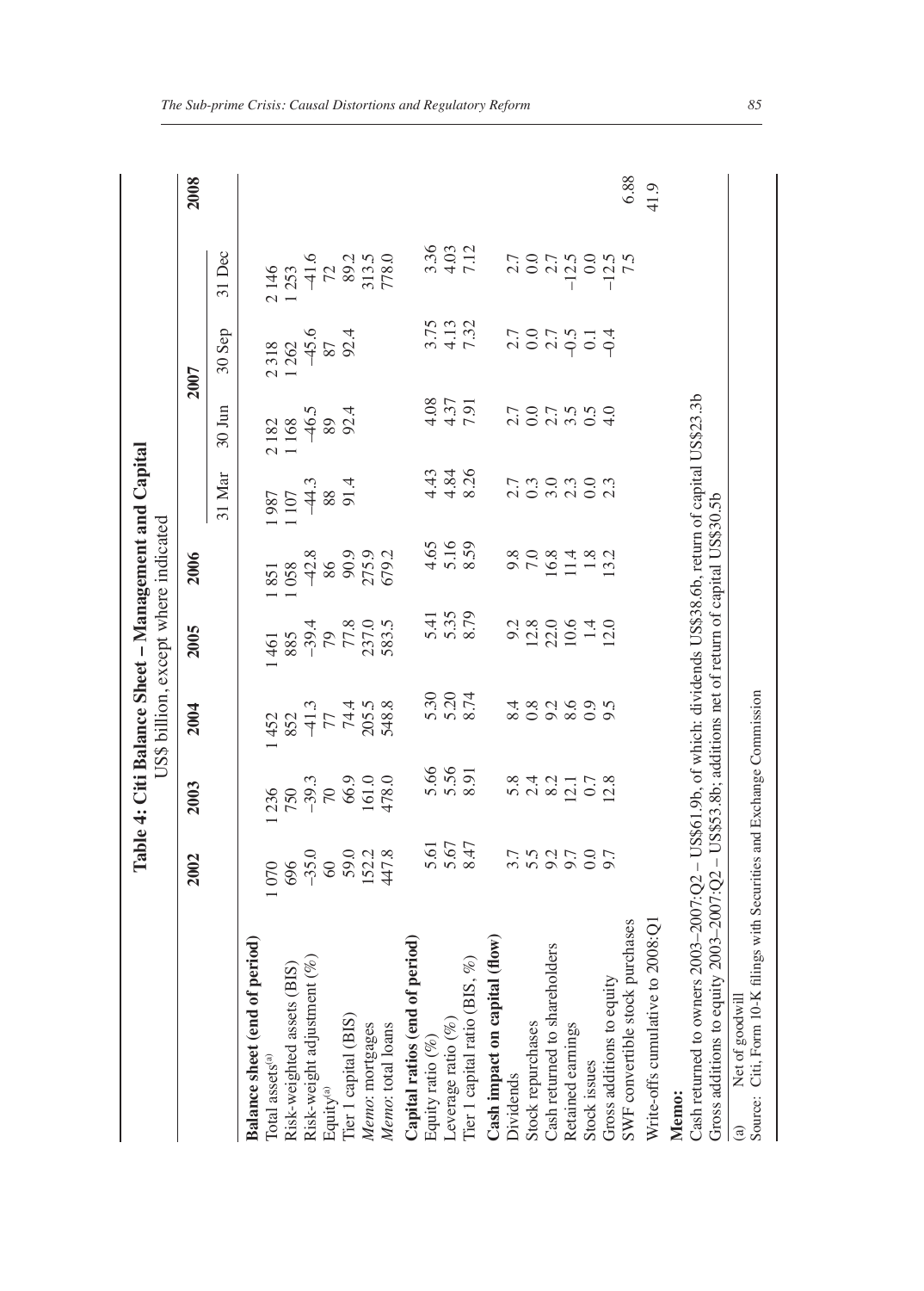| 2006<br>2002<br>2003<br>2004<br>2005<br>Assets in consolidated VIEs <sup>(a)</sup><br>36.9<br>35.6<br>50.4<br>42.1<br>Assets in unconsolidated VIEs<br>(significant involvement)<br>135.8<br>191.4<br>388.3<br>116.6<br>Sub-prime in securities and banking<br>of which - CDOs of ABS<br>- direct exposure<br>Maximum loss exposure to<br>unconsolidated VIEs<br>78.0<br>91.0<br>109.0<br>50.0<br>147.9<br>As reported and revised in 2007 financials<br>of which – funded<br>- unfunded<br>Assets in QSPEs: all involvement <sup>(a)</sup><br>653.9<br>971.9<br>1 203.5<br>1 505.7<br>QSPEs (Citi acting as 'principal')<br>541.2<br>$of which$ – retained interests in mortgages<br>8.8<br>- other retained interests<br>10.4<br>394.4<br>- transferred mortgage exposures<br>- other transferred interests<br>127.6<br>Cash flows during the year<br>Proceeds from new mortgage<br>70.9<br>securitisation<br>40.1<br>66.4<br>85.2<br>99.4<br>58.9<br>of which - US consumer<br>67.5<br>26.3<br>31.9<br>- markets and banking<br>16.9<br>15.7<br>16.0<br>19.2<br>Commissions and fees<br>3.5<br>$of which$ – investment banking<br>3.5<br>3.5<br>4.1<br>4.2<br>4.5<br>4.5<br>5.2<br>- credit cards and bank cards<br>2.1<br>2.2<br>2.3<br>- Smith Barney (GWM)<br>3.0<br>- markets and banking<br>2.0<br>2.3<br>2.5<br>trading-related<br>1.6<br>4.9<br>6.7<br>4.5<br>3.7<br>8.0<br>Principal transactions<br>5.6<br>6.9<br>of which markets and banking<br>3.9<br>1.8<br>5.6<br>of which – fixed income<br>2.3<br>2.4<br>0.0<br>$-0.1$<br>0.1<br>$-0.8$<br>$-$ credit products <sup>(b)</sup><br>0.0<br>0.2<br>0.2<br>$-0.3$<br>0.3<br>$-$ equities<br>0.9<br>2.2<br>0.6<br>0.7<br>- foreign exchange<br>1.9<br>1.8 | Table 5: Chi Oli-balance Sheet Activity<br>Securitisation and special-purpose entities, US\$ billion |  |  |      |
|------------------------------------------------------------------------------------------------------------------------------------------------------------------------------------------------------------------------------------------------------------------------------------------------------------------------------------------------------------------------------------------------------------------------------------------------------------------------------------------------------------------------------------------------------------------------------------------------------------------------------------------------------------------------------------------------------------------------------------------------------------------------------------------------------------------------------------------------------------------------------------------------------------------------------------------------------------------------------------------------------------------------------------------------------------------------------------------------------------------------------------------------------------------------------------------------------------------------------------------------------------------------------------------------------------------------------------------------------------------------------------------------------------------------------------------------------------------------------------------------------------------------------------------------------------------------------------------------------------------------------------------------------------------------------------------------------------------------|------------------------------------------------------------------------------------------------------|--|--|------|
| 121.8<br>356.3<br>37.3<br>29.3<br>8.0<br>152.2<br>38.5<br>113.7<br>766.0<br>18.4<br>13.9<br>582.5<br>151.2<br>147.3<br>107.2<br>40.1<br>21.1<br>5.2<br>5.1<br>3.3<br>2.7<br>$-12.1$<br>$-15.0$<br>4.1<br>$-21.8$<br>0.8<br>1.2                                                                                                                                                                                                                                                                                                                                                                                                                                                                                                                                                                                                                                                                                                                                                                                                                                                                                                                                                                                                                                                                                                                                                                                                                                                                                                                                                                                                                                                                                         |                                                                                                      |  |  | 2007 |
|                                                                                                                                                                                                                                                                                                                                                                                                                                                                                                                                                                                                                                                                                                                                                                                                                                                                                                                                                                                                                                                                                                                                                                                                                                                                                                                                                                                                                                                                                                                                                                                                                                                                                                                        | <b>Balance sheet (end Dec)</b>                                                                       |  |  |      |
|                                                                                                                                                                                                                                                                                                                                                                                                                                                                                                                                                                                                                                                                                                                                                                                                                                                                                                                                                                                                                                                                                                                                                                                                                                                                                                                                                                                                                                                                                                                                                                                                                                                                                                                        |                                                                                                      |  |  |      |
|                                                                                                                                                                                                                                                                                                                                                                                                                                                                                                                                                                                                                                                                                                                                                                                                                                                                                                                                                                                                                                                                                                                                                                                                                                                                                                                                                                                                                                                                                                                                                                                                                                                                                                                        |                                                                                                      |  |  |      |
|                                                                                                                                                                                                                                                                                                                                                                                                                                                                                                                                                                                                                                                                                                                                                                                                                                                                                                                                                                                                                                                                                                                                                                                                                                                                                                                                                                                                                                                                                                                                                                                                                                                                                                                        |                                                                                                      |  |  |      |
|                                                                                                                                                                                                                                                                                                                                                                                                                                                                                                                                                                                                                                                                                                                                                                                                                                                                                                                                                                                                                                                                                                                                                                                                                                                                                                                                                                                                                                                                                                                                                                                                                                                                                                                        |                                                                                                      |  |  |      |
|                                                                                                                                                                                                                                                                                                                                                                                                                                                                                                                                                                                                                                                                                                                                                                                                                                                                                                                                                                                                                                                                                                                                                                                                                                                                                                                                                                                                                                                                                                                                                                                                                                                                                                                        |                                                                                                      |  |  |      |
|                                                                                                                                                                                                                                                                                                                                                                                                                                                                                                                                                                                                                                                                                                                                                                                                                                                                                                                                                                                                                                                                                                                                                                                                                                                                                                                                                                                                                                                                                                                                                                                                                                                                                                                        |                                                                                                      |  |  |      |
|                                                                                                                                                                                                                                                                                                                                                                                                                                                                                                                                                                                                                                                                                                                                                                                                                                                                                                                                                                                                                                                                                                                                                                                                                                                                                                                                                                                                                                                                                                                                                                                                                                                                                                                        |                                                                                                      |  |  |      |
|                                                                                                                                                                                                                                                                                                                                                                                                                                                                                                                                                                                                                                                                                                                                                                                                                                                                                                                                                                                                                                                                                                                                                                                                                                                                                                                                                                                                                                                                                                                                                                                                                                                                                                                        |                                                                                                      |  |  |      |
|                                                                                                                                                                                                                                                                                                                                                                                                                                                                                                                                                                                                                                                                                                                                                                                                                                                                                                                                                                                                                                                                                                                                                                                                                                                                                                                                                                                                                                                                                                                                                                                                                                                                                                                        |                                                                                                      |  |  |      |
|                                                                                                                                                                                                                                                                                                                                                                                                                                                                                                                                                                                                                                                                                                                                                                                                                                                                                                                                                                                                                                                                                                                                                                                                                                                                                                                                                                                                                                                                                                                                                                                                                                                                                                                        |                                                                                                      |  |  |      |
|                                                                                                                                                                                                                                                                                                                                                                                                                                                                                                                                                                                                                                                                                                                                                                                                                                                                                                                                                                                                                                                                                                                                                                                                                                                                                                                                                                                                                                                                                                                                                                                                                                                                                                                        |                                                                                                      |  |  |      |
|                                                                                                                                                                                                                                                                                                                                                                                                                                                                                                                                                                                                                                                                                                                                                                                                                                                                                                                                                                                                                                                                                                                                                                                                                                                                                                                                                                                                                                                                                                                                                                                                                                                                                                                        |                                                                                                      |  |  |      |
|                                                                                                                                                                                                                                                                                                                                                                                                                                                                                                                                                                                                                                                                                                                                                                                                                                                                                                                                                                                                                                                                                                                                                                                                                                                                                                                                                                                                                                                                                                                                                                                                                                                                                                                        |                                                                                                      |  |  |      |
|                                                                                                                                                                                                                                                                                                                                                                                                                                                                                                                                                                                                                                                                                                                                                                                                                                                                                                                                                                                                                                                                                                                                                                                                                                                                                                                                                                                                                                                                                                                                                                                                                                                                                                                        |                                                                                                      |  |  |      |
|                                                                                                                                                                                                                                                                                                                                                                                                                                                                                                                                                                                                                                                                                                                                                                                                                                                                                                                                                                                                                                                                                                                                                                                                                                                                                                                                                                                                                                                                                                                                                                                                                                                                                                                        |                                                                                                      |  |  |      |
|                                                                                                                                                                                                                                                                                                                                                                                                                                                                                                                                                                                                                                                                                                                                                                                                                                                                                                                                                                                                                                                                                                                                                                                                                                                                                                                                                                                                                                                                                                                                                                                                                                                                                                                        |                                                                                                      |  |  |      |
|                                                                                                                                                                                                                                                                                                                                                                                                                                                                                                                                                                                                                                                                                                                                                                                                                                                                                                                                                                                                                                                                                                                                                                                                                                                                                                                                                                                                                                                                                                                                                                                                                                                                                                                        |                                                                                                      |  |  |      |
|                                                                                                                                                                                                                                                                                                                                                                                                                                                                                                                                                                                                                                                                                                                                                                                                                                                                                                                                                                                                                                                                                                                                                                                                                                                                                                                                                                                                                                                                                                                                                                                                                                                                                                                        |                                                                                                      |  |  |      |
|                                                                                                                                                                                                                                                                                                                                                                                                                                                                                                                                                                                                                                                                                                                                                                                                                                                                                                                                                                                                                                                                                                                                                                                                                                                                                                                                                                                                                                                                                                                                                                                                                                                                                                                        |                                                                                                      |  |  |      |
|                                                                                                                                                                                                                                                                                                                                                                                                                                                                                                                                                                                                                                                                                                                                                                                                                                                                                                                                                                                                                                                                                                                                                                                                                                                                                                                                                                                                                                                                                                                                                                                                                                                                                                                        |                                                                                                      |  |  |      |
|                                                                                                                                                                                                                                                                                                                                                                                                                                                                                                                                                                                                                                                                                                                                                                                                                                                                                                                                                                                                                                                                                                                                                                                                                                                                                                                                                                                                                                                                                                                                                                                                                                                                                                                        |                                                                                                      |  |  |      |
|                                                                                                                                                                                                                                                                                                                                                                                                                                                                                                                                                                                                                                                                                                                                                                                                                                                                                                                                                                                                                                                                                                                                                                                                                                                                                                                                                                                                                                                                                                                                                                                                                                                                                                                        |                                                                                                      |  |  |      |
|                                                                                                                                                                                                                                                                                                                                                                                                                                                                                                                                                                                                                                                                                                                                                                                                                                                                                                                                                                                                                                                                                                                                                                                                                                                                                                                                                                                                                                                                                                                                                                                                                                                                                                                        |                                                                                                      |  |  |      |
|                                                                                                                                                                                                                                                                                                                                                                                                                                                                                                                                                                                                                                                                                                                                                                                                                                                                                                                                                                                                                                                                                                                                                                                                                                                                                                                                                                                                                                                                                                                                                                                                                                                                                                                        |                                                                                                      |  |  |      |
|                                                                                                                                                                                                                                                                                                                                                                                                                                                                                                                                                                                                                                                                                                                                                                                                                                                                                                                                                                                                                                                                                                                                                                                                                                                                                                                                                                                                                                                                                                                                                                                                                                                                                                                        |                                                                                                      |  |  |      |
|                                                                                                                                                                                                                                                                                                                                                                                                                                                                                                                                                                                                                                                                                                                                                                                                                                                                                                                                                                                                                                                                                                                                                                                                                                                                                                                                                                                                                                                                                                                                                                                                                                                                                                                        |                                                                                                      |  |  |      |
|                                                                                                                                                                                                                                                                                                                                                                                                                                                                                                                                                                                                                                                                                                                                                                                                                                                                                                                                                                                                                                                                                                                                                                                                                                                                                                                                                                                                                                                                                                                                                                                                                                                                                                                        |                                                                                                      |  |  |      |
|                                                                                                                                                                                                                                                                                                                                                                                                                                                                                                                                                                                                                                                                                                                                                                                                                                                                                                                                                                                                                                                                                                                                                                                                                                                                                                                                                                                                                                                                                                                                                                                                                                                                                                                        |                                                                                                      |  |  |      |
|                                                                                                                                                                                                                                                                                                                                                                                                                                                                                                                                                                                                                                                                                                                                                                                                                                                                                                                                                                                                                                                                                                                                                                                                                                                                                                                                                                                                                                                                                                                                                                                                                                                                                                                        |                                                                                                      |  |  |      |
|                                                                                                                                                                                                                                                                                                                                                                                                                                                                                                                                                                                                                                                                                                                                                                                                                                                                                                                                                                                                                                                                                                                                                                                                                                                                                                                                                                                                                                                                                                                                                                                                                                                                                                                        |                                                                                                      |  |  |      |
|                                                                                                                                                                                                                                                                                                                                                                                                                                                                                                                                                                                                                                                                                                                                                                                                                                                                                                                                                                                                                                                                                                                                                                                                                                                                                                                                                                                                                                                                                                                                                                                                                                                                                                                        |                                                                                                      |  |  |      |
|                                                                                                                                                                                                                                                                                                                                                                                                                                                                                                                                                                                                                                                                                                                                                                                                                                                                                                                                                                                                                                                                                                                                                                                                                                                                                                                                                                                                                                                                                                                                                                                                                                                                                                                        |                                                                                                      |  |  |      |
| 0.8<br>0.5<br>0.7<br>0.1<br>0.1<br>0.4<br>– commodities                                                                                                                                                                                                                                                                                                                                                                                                                                                                                                                                                                                                                                                                                                                                                                                                                                                                                                                                                                                                                                                                                                                                                                                                                                                                                                                                                                                                                                                                                                                                                                                                                                                                |                                                                                                      |  |  |      |

## **Table 5: Citi Off-balance Sheet Activity**

(a) Securitisation vehicles used by Citi are generally accounted for as 'variable interest entities' (VIEs) or 'qualifying special purpose entities' (QSPEs). VIEs are vehicles that either must supplement their equity with additional subordinated financial support, or whose equity investors lack the characteristics of a controlling financial interest. Under FIN 46-R the primary beneficiary of a VIE is obliged to consolidate it. Maximum exposure to loss where a 'significant involvement' in an unconsolidated VIE exists must also be disclosed. QSPEs are passive entities generally exempt from consolidation by the transferor, here Citi.

(b) Includes structured products, including sub-prime related.

Source: Citi, Form 10-K filings with Securities and Exchange Commission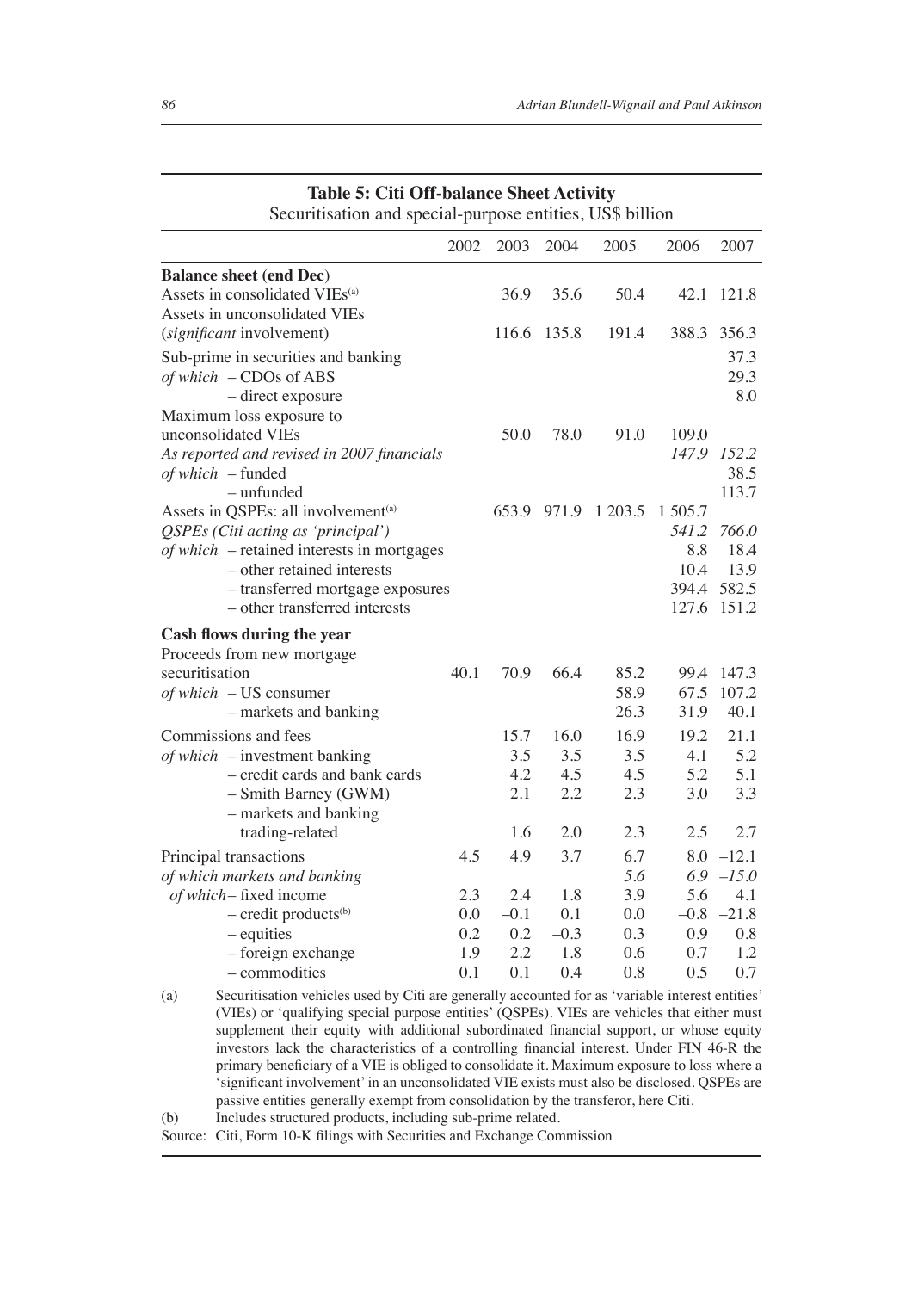- ii. Was the off-balance sheet activity substantial?Yes. Citi's securitisation activities are largely carried out using two types of special purpose entities (SPEs), most of whose assets are *not consolidated* onto Citi's balance sheet. Variable interest entities (VIEs, see Table 5 for a definition) amounted to US\$478 billion at the end of 2007, US\$356 billion of which was not consolidated. This figure, which represents a tripling from the end of 2003, is nevertheless a decline from the previous year, due to the large consolidation of previously off-balance sheet assets due to the sub-prime crisis. In Table 4, assets of qualifying special purpose entities (QSPEs, see Table 5 for a definition) – predominantly mortgages – add a further US\$766 billion, only US\$32 billion of which reflects 'retained interests'. A continuous series for QSPEs is not available, but expansion of these assets seems to have proceeded in line with those in VIEs. Altogether, assets in unconsolidated SPEs are equivalent to an additional 52 per cent of the balance sheet. In principle, the risk associated with these assets has been largely transferred, justifying nonconsolidation, even though exposure to losses in the unconsolidated VIEs could be as high as 43 per cent, or US\$152 billion (see Table 5). Some commentators continue to argue that Pillar 2 of the revised framework can be relied upon to save the flaws in Pillar 1. This episode suggests that pre-emptive supervisory intervention is at best very difficult.
- iii. Is the Citi evidence consistent with procyclicality of the Basel capital regulation process? During the four and a half years from the end of 2002 to mid 2007 – essentially the upswing that followed the tech bust – Tier 1 capital rose by 57 per cent. At the same time, risk weight adjustments, that is, assets not requiring capital backing, rose from 35 per cent to 46.5 per cent of total assets, allowing an overall balance sheet expansion of more than 100 per cent. Securitised offbalance sheet assets – mostly real estate related – rose even faster. During this period, OFHEO house prices rose by 41 per cent. As the crisis emerged, Tier 1 capital and the risk weight adjustments both declined, resulting in a small balance sheet contraction during the second half of 2007, even as off-balance sheet assets were repatriated to the balance sheet, reinforcing the cyclical slowdown that was under way.
- iv. How long will it take Citi to recapitalise via earnings? So far Citi has announced US\$42 billion of write-offs related to sub-prime and off-balance sheet exposures. The fiscal authorities will necessarily absorb a significant part of this, but retained earnings and external capital will be required to restore Citi's capital base, and resumption of normal operations involving balance sheet expansion will require further capital backing. On the basis of analysis similar to the aggregate work on the size of losses and time required to rebuild in Blundell-Wignall (2008), summarised earlier, it would take until mid 2010 for Citi to rebuild the equity backing for its balance sheet to 2003 levels while supporting balance sheet expansion of 6 per cent (in line with nominal GDP growth in the United States). This assumes an underlying earnings rate 'norm' somewhat over 1 per cent of assets, elimination of the dividend and no external capital injections. In fact Citi has already raised US\$7.5 billion from the Abu Dhabi Investment Authority and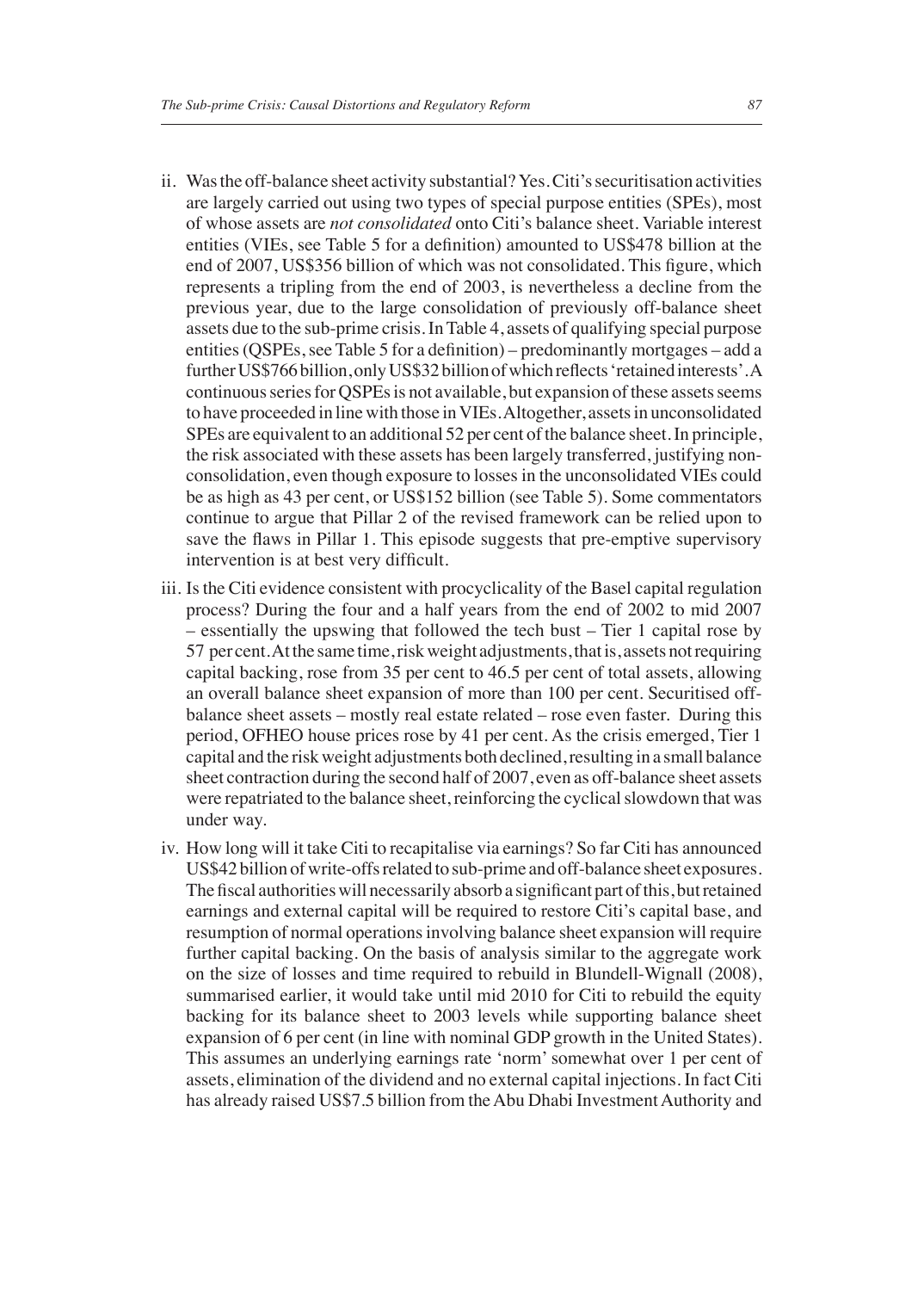US\$6.9 billion from the Government of Singapore Investment Corporation, so recovery could come somewhat earlier.

- v. Is there evidence that accounting is an 'art' not a 'science', that is, that firms have scope to recognise and model potential losses and risks in different ways that can lead to massive revisions?The maximum loss exposure for Citi's unconsolidated VIEs was reported as US\$109 billion for  $2006$ , in the  $2006$  filings. In the  $2007$ filings, Citi revised its definition of 'significant' involvement in VIEs and restated its 2006 disclosure data to be consistent with this. The number was raised to US\$148 billion for the 2006 accounts, a 35 per cent increase (see Table 5). In 2007, the maximum loss exposure rises only modestly to US\$152 billion. Similarly, the assets in QSPEs reported in 2006 covered 'all' involvement and amounted to US\$1.5 trillion. In 2007, coverage of mortgage securitisations was more restricted and the number reported was cut to US\$541 billion for the 2006 year (see Table 5). The ability of internal audit committees, external auditors and bank supervisors to keep track of consistency with accounting standards and to avoid such arbitrary outcomes – presumably at least one of the many key requirements for the success of Basel II – seems questionable.
- vi. Is Citi's off-balance sheet activity consistent with the view that an unintended consequence of the likely reduction in weightings for mortgages in Basel II, and the balance sheet caps on Fannie Mae and Freddie Mac, was to stimulate privatelabel securitisation? Table 5 shows proceeds from new mortgage securitisations. The Basel II framework was published and QIS-4 testing conducted in 2004, and it was then that Fannie Mae and Freddie Mac had to raise 30 per cent more capital and stopped buying mortgages. In 2003, Citi's proceeds from mortgage securitisations were US\$71 billion. In 2004 they actually fell. Subsequently, however, these proceeds accelerated sharply; from US\$66 billion in 2004, they rose 122 per cent to US\$147 billion by 2007. A revenue gap opened up in 2004 and was subsequently closed via off-balance sheet VIE and QSPE securitisations (or private-label RMBS as these activities have been referred to throughout this paper). While these numbers are not operating revenues, they incorporate fees and contribute importantly to the commissions and fees reported in Table 5. As with Northern Rock, increasing concentration of mortgages was also a feature. Citi's on-balance sheet mortgages were 34 per cent of total loans in 2003, and rose to 41 per cent by the end of 2006 (see Table 4). The share of mortgagebacked assets in unconsolidated VIEs is not available, but the far larger and rapidly increasing QSPE assets are dominated by mortgages.

#### **9. UBS Report to Shareholders**

It is difficult to understand the complexity, the incentives for revenue generation, the influence of personalities, and the culture for growth and beating the competition that the factors discussed above breed in an investment bank. Containing those forces is difficult for management, and their willingness to do so is also cyclical. The history of UBS in the lead-up to the crisis (which for them can be dated as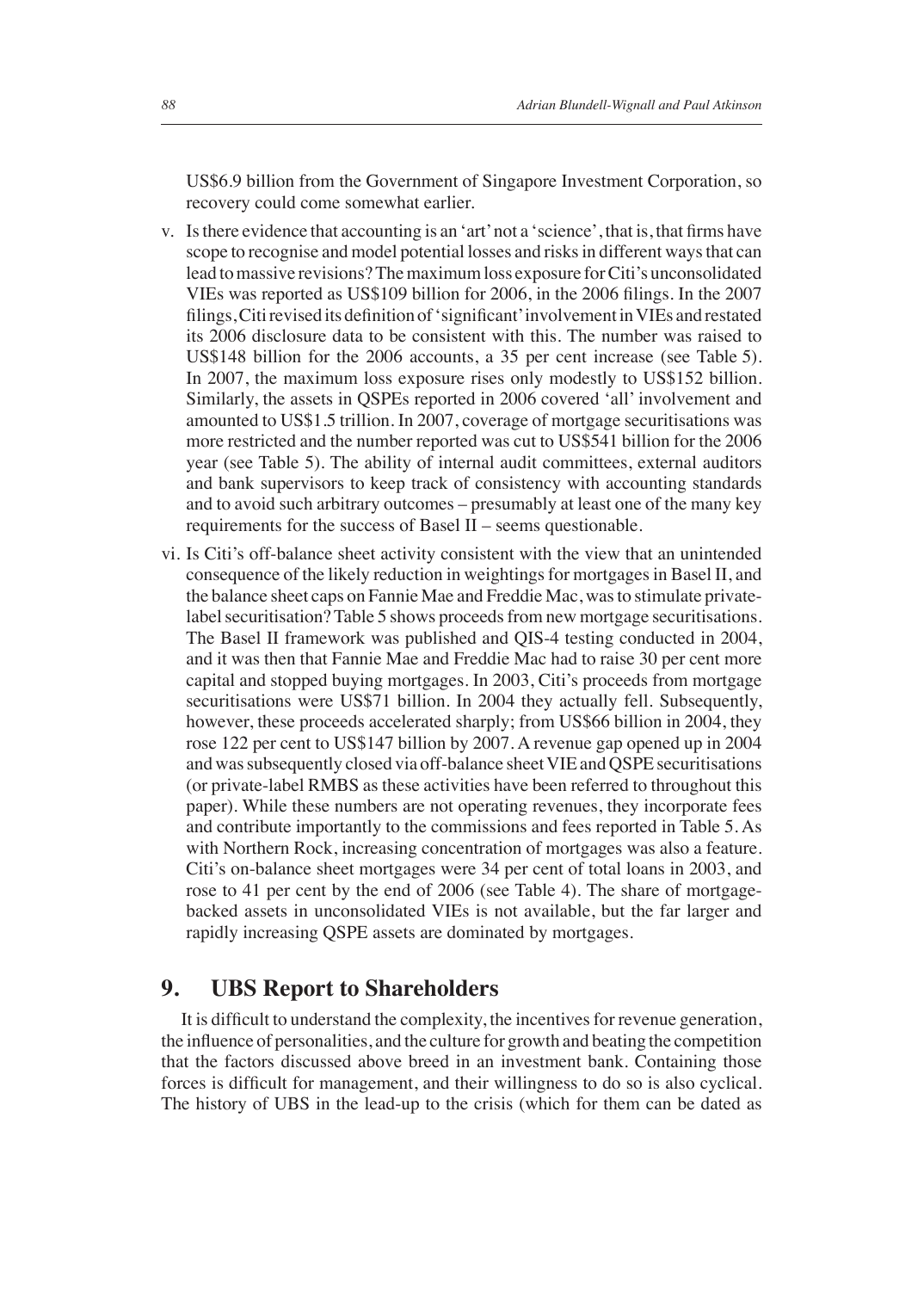when a write-down was forced on them by the Swiss regulator) gives a rare insight into some of this.

#### **9.1 Corporate governance, risk control and funding**

On paper UBS looks to be 'state of the art' in corporate governance and risk control. Overarching principles include: managerial responsibility; independent checks and controls; the requirement for transparent risk disclosure internally; earnings protection for shareholders; and the protection of UBS's reputation. There is a specialist risk sub-committee of the board, an audit committee and internal and external audit reviews. There is also an internal funding process run by a centralised Group Treasury, with group-level governance oversight.

Risk control included explicit frameworks for 'market' and 'credit' risk, and all new business initiatives and significant transactions required prior approval by management. The 'market risk framework' explicitly favours VAR and stress-loss analysis (as favoured by the Basel Committee). These cover concentration issues, exposure to related parties and operational limits. Credit risk covers limits and monitoring (country, sector and products). In 2006 and 2007, UBS chose to allocate the bulk of their VAR limit and group stress loss limit to the investment bank, around which the growth strategy was centred.

UBS Group Senior Management identified the sub-prime issue as a major risk in September 2006, but the investment bank management did not act until July 2007, when it was too late. What is striking about the UBS story is that the complexity and the very nature of investment bank culture make it difficult to manage capital and risk even for highly-sophisticated organisations. No internal rules appear to have been broken, but the losses piled up quickly to around 50 per cent of stockholders equity.

#### **9.2 The damage**

At the time of writing, UBS has taken US\$19 billion in write-downs. In December 2007, total balance sheet assets were US\$1 828 billion (versus Citi's US\$42 billion write-down with assets of a similar size at US\$2 146 billion, net of goodwill). These losses were heavily linked to the investment bank and Dillon Read Capital Management (DRCM). These losses came from businesses within the investment bank (84 per cent of write-downs, or about US\$16 billion), or from DRCM (16 per cent of the losses and about US\$3 billion). At December 2007, UBS had US\$38 billion in capital compared to Citi's \$114 billion in stockholders equity.

The main contributor to UBS write-downs within the investment bank was the CDO trading desk in the Securitized Products Group (66 per cent of write-downs, or US\$12.7 billion). This business grew rapidly through 2006. The rest of the losses in the investment bank came from foreign currency and cash collateral trading (10 per cent, US\$1.9 billion) and the Proprietary Trading and Credit Fixed Income businesses (8 per cent, US\$1.5 billion).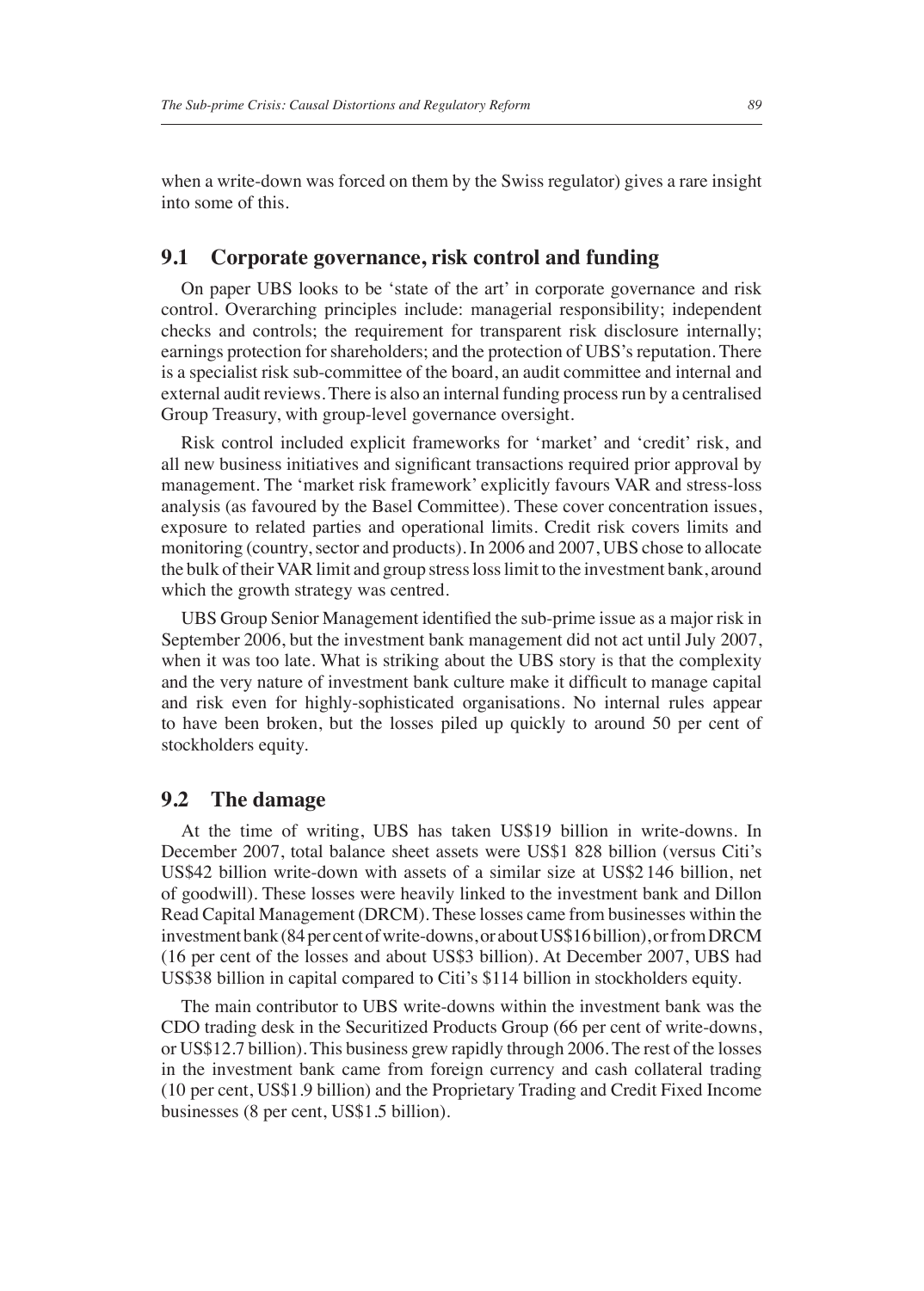With good governance, new business and transaction approval rules in place, Basel capital requirements being met, and oversight from supervisors all over the world, it interesting to see just what went wrong.

#### **9.3 Primary causation: the revenue gap/growth catch-up factor**

As discussed earlier, by June 2005 the financial boom and liquidity bubble underpinned by global carry trades was in full swing, and it was argued that US mortgage originator/investment banks were developing new strategies for privatelabel RMBS and leveraged conduits for structured products to meet demand. UBS is not a major US sub-prime loan originator, and could not have been impacted much by the new regulations on Fannie Mae and Freddie Mac. However, UBS saw the rapid growth of these new businesses, and perceived that it was falling behind. At this time UBS management launched DRCM, with the precise aim of establishing a new alternative investment business.

An external consulting firm (Mercer Oliver Wyman) was also appointed to recommend strategy. This consultant pointed out that of all the businesses, fixed income was the area where the investment bank lagged the three leading competitors the most. The investment bank had its biggest gaps in the credit, securitised products and commodities businesses – product gaps in credit, high yield, mortgage-backed securities, sub-prime and adjustable-rate mortgages were singled out. In March 2006, the investment bank presented its conclusions and key initiatives to close revenue gaps. These included expanding its: securitised products via a new Securitised Products Group; global structured finance and high-yield loan business; structured credit; and the development of trading strategies for these products.

The three biggest players in fixed income revenue in 2005 and 2006 were Goldman Sachs (about US\$8¾ billion and rising to US\$10.4 billion in 2006), Citi (about US\$9¼ billion and rising to US\$10½ billion in 2006); and Deutsche Bank (about US\$9 billion and rising to US\$11½ billion in 2006). These numbers were presented by the UBS Head of Fixed Income in March 2007 as the 'gap' that had to be closed – UBS was a mere ninth at around US\$6 billion in 2005 and about US\$6¼ billion in 2006.19 UBS developed a 'me too' revenue gaps strategy – a 'growth at any cost' mentality – at exactly the wrong time from a macroeconomic prudential risk perspective. This is classic investment banking (from the Latin American Debt crisis to the sub-prime crisis, modern bankers continue a long tradition). Market share, revenue gaps and beating the key competition is the topic of every morning meeting at all levels in the bank, and for senior management it can be a question of holding your job.

The corporate governance and risk control functions in many firms will adjust  $(his is a small and a cultural issue within the firm) but it is very hard for these functions.$ 

<sup>19.</sup> Simon Bunce, UBS Fixed Income Businesses Investor Day, 28 March 2007. He identifies a US\$4.6 billion revenue gap to the top three competitors as the most significant opportunity to increase revenue.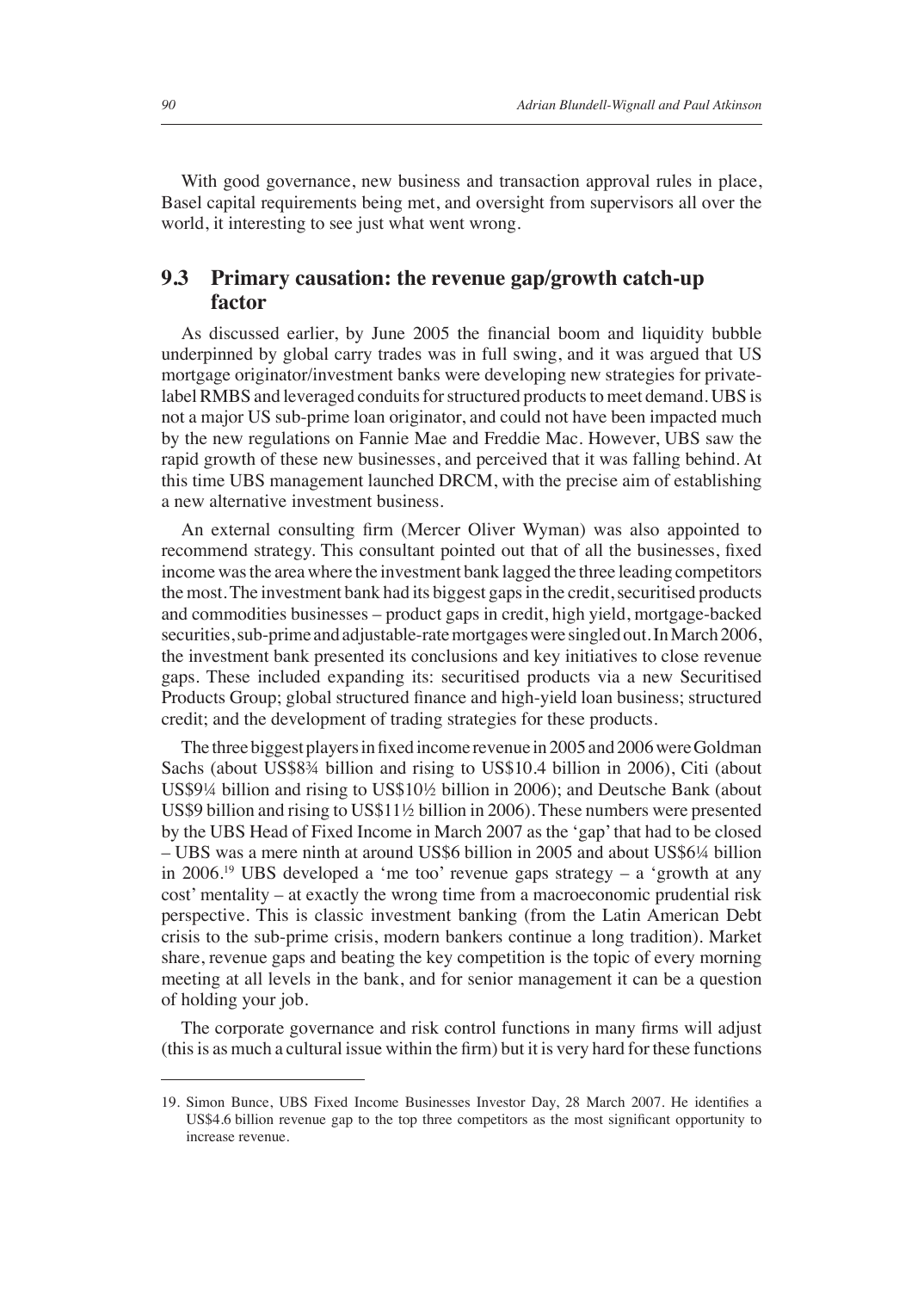to stand in the way of growth. The idea of a 'crisis' is not on the 'sell team's' mind before a crisis breaks, and all the incentives are aligned to make money for the company and for the key personalities to be seen to be driving this. This certainly appears to have been the case in UBS, where departing top managers were replaced by people from a sales background (consistent with growth), not a risk management background. Key internal risk controllers do *not* hold sway at this point, and they simply have to adjust, or risk their own jobs – this is how it works. Only once a crisis hits does the relative power begin to shift in favour of the risk controllers.

#### **9.4 Funding, hard limits and staff remuneration incentives**

UBS has a centralised treasury able to raise funds efficiently in the open market, and it chose to distribute funds internally within the normal external spread:

… i.e. internal bid prices were always higher than the relevant London Inter-Bank Bid Rate (LIBID) and internal offer prices were always lower than relevant London Inter-Bank Offered Rate (LIBOR). (UBS 2008, p 25)

The businesses were able to fund themselves at prices better than in the market. No attempt was made to take account of liquidity in this process (to match term funding to liquidity). A stricter funding model was seen as a 'constraint on the growth strategy*'*. There was strong resistance from the investment management to hard limits on the balance sheet and RWAs. Such limits were quickly installed only in the second half of 2007, once the crisis was under way.

Staff compensation incentives did not differentiate between the creation of genuine 'alpha' versus the creation of returns based on low-cost funding, nor the quality (risk attributes) of staff earnings for the company. The relatively high yield from sub-prime assets made this an attractive candidate for long-position carry trades, (even with thin margins) via leverage (and the use of derivatives). This encouraged concentration in the higher carry mezzanine tranches of CDOs. It also encouraged minimal hedging of super senior positions (in order to be more profitable).

#### **9.5 Corporate governance stretching**

Notwithstanding the fact that UBS Group Senior Management (GSM) identified the sub-prime issue as a major risk in September 2006, the investment bank management did not adjust until July 2007 (the way this works internally is that GSM and the Board would not have felt strongly enough about the possibility of a crisis). Growth and revenue are in the interests of the shareholders and the Board would not have been able to act forcefully: in complete contrast to their actions once the crisis became clear. Investment bank management held sway and GSM and the Board went along with it. The report states that GSM took comfort from the main exposures being AAA CDOs, and that they were prepared to rely on investment bank assurances that the risk was well managed. Revenue growth and catching up to competitors was the dominant culture. All of the focus of the management within the investment bank on 'processes' for new business initiatives and prior approval of transactions was: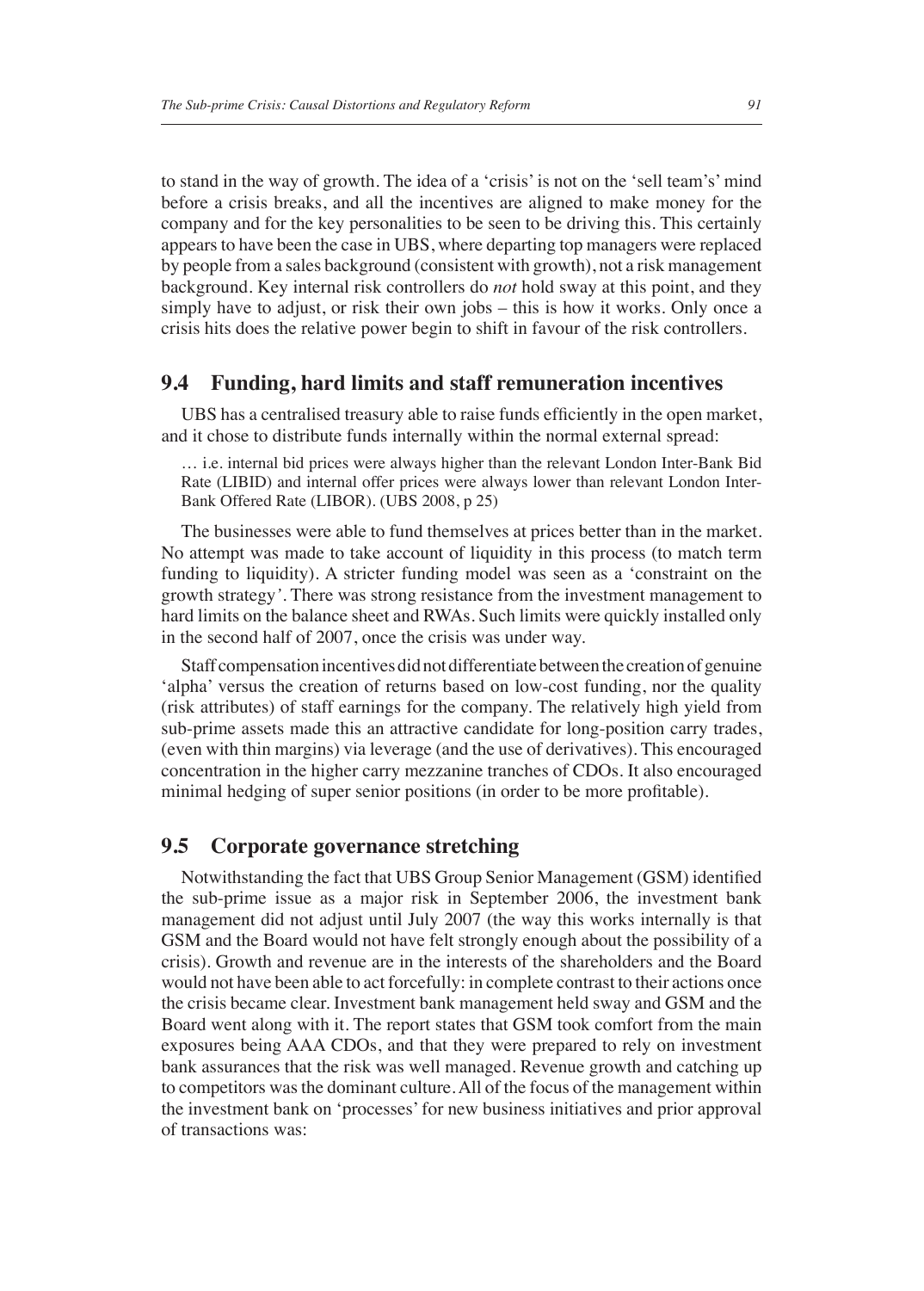… on speeding up approvals as opposed to ensuring that the process achieved the goal of delivering substantive and holistic risk assessment of the proposals presented. (UBS 2008, p 41)

The report also states that internal reporting of risk positions was complex, even across the 'silos' within a business line. A holistic picture of the risk situation within investment bank business lines was not presented to management or the Board, and there was no serious internal challenge to the overall strategy.

#### **9.6 How the losses occurred in DRCM**

DRCM (16 per cent of losses) implemented their strategy late, just as the market turmoil was beginning. This 'bad luck' led to reviews of the reporting line and control issues; but the shareholder report states quite clearly that no internal rules were broken (UBS 2008). The report suggests that problems arose because of:

- i. staff changes leadership and technical 'key person' risk played a role and is not captured in regulations;
- ii. the relative autonomy of the team, with cross-reporting lines.<sup>20</sup> This contributed to a doubling-up of fixed income strategies in the investment bank and DRCM – when DRCM was closed in 2007 the exposures still existed in the investment bank; and
- iii. the inability of management to focus on all aspects of the complex growth in their business.

#### **9.7 The investment bank**

The investment bank was anointed as the key driver of the growth strategy. This strategy, together with the cheap funding and lack of hard limits on RWA, ensured that the investment bank would play a key role in the losses. The investment bank did not have the incentive to assess and prioritise between businesses, from the perspective of allocating resources, when setting strategy.

The CDO desk within the investment bank was responsible for 66 per cent of write-downs. UBS-sourced RMBS were held in a CDO warehouse (on UBS's books, thus exposing the investment bank to market risk). Once securitised, the RMBS were transferred to a CDO SPV and structured into tranches. Higher fees caused the desk to focus on mezzanine tranches (the structuring fee was 125 to 150 basis points on the notional value of the deal, whereas super senior was only 30 to 40 basis points). The report also states clearly that the growth in the structuring business was hugely accelerated by the development of the CDS market, because this avoided cash ABS being sourced for inclusion (the cash plus synthetic 'hybrid' CDOs became 75 per cent of the total CDO exposure). The warehouse was responsible for one-quarter of the CDO desk losses.

<sup>20.</sup> DRCM reported to Global Asset Management, but the investment bank was exposed to the risk and returns of DRCM managing its proprietary capital via UBS finance companies.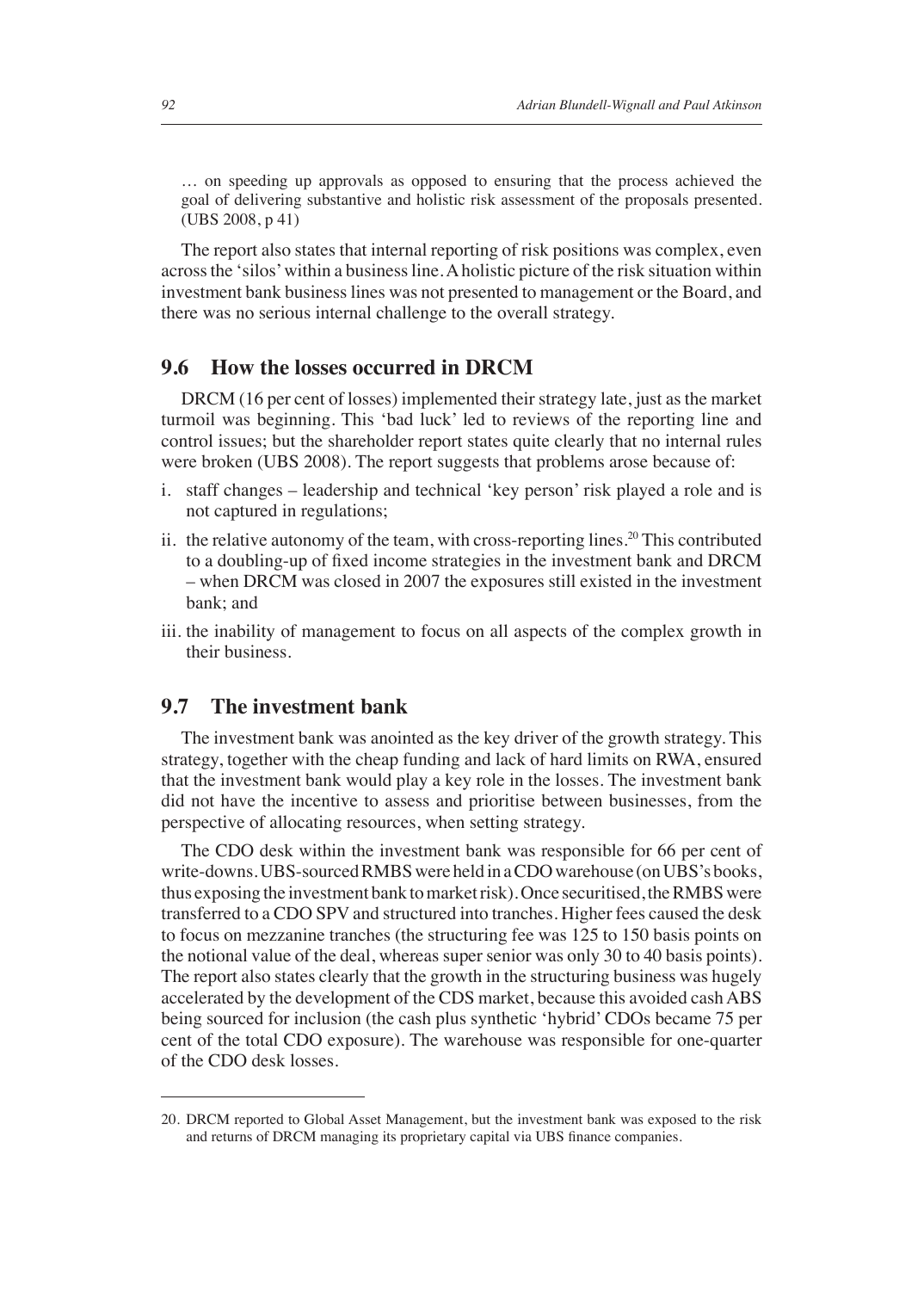In 2006 and 2007 there were no notional limits on the warehouse pipeline and retained pipeline positions, but they were subject to VAR limits and stress testing and were identified by Market Risk Control, as early as late 2005, as the main source of market risk in the investment bank. That there were no notional limits and all deals were approved is very consistent with the growth culture dominating the risk control culture until mid 2007. This relative 'cultural sway' within an organisation is the most basic source of 'procyclicality', and is almost impossible to regulate against.

UBS at first sold the super senior AAA CDO tranches to third-party investors, but then began to retain them for their own book (and buy them from third parties). This (with cheap funding) was seen as an easy source of profit. Some of these were fully hedged (via CDS) with monoline insurers as counterparties. There was no breakdown in risk controls or the setting and monitoring of counterparty limits. The losses here simply came from the widening of margins in anticipation of expected severe downgrades. They simply 'got it wrong'.

The amplified mortgage portfolio also became a part of this business. Here the super senior tranches were only partially hedged to improve their expected profitability: a few per cent of the notional value was believed to be sufficient to hedge even a major negative event, based on historical statistical analysis. There were no notional limits on the size of these positions. The partial hedges were quickly exhausted as the crisis unfolded, leaving UBS fully exposed, with the actual volatility well outside of historical experience. When decisions were taken to exit positions from mid 2007, it was too late as liquidity had disappeared.

Of the US\$50 billion super senior tranches held by UBS at December 2007, US\$21 billion was bought from third parties, of which US\$15 billion was fully hedged and the remaining US\$6 billion was only partially hedged. Super senior tranches contributed three-quarters of the CDO desk losses and 50 per cent of the total write-downs.

Because of illiquidity, the crisis dramatically changed what a 10 standard deviation event looks like – 2–4 per cent hedging looked adequate before the crisis, but for some AAA tranches we now know that 50 per cent losses or worse are possible. This of course highlights one of the great weaknesses of the Basel II IRB approach, which relies on internal bank modelling. The VAR methodologies also rely on the AAA ratings of the super senior tranches. There was no attempt to look through these to analyse the underlying collateral; there was a belief that the sub-prime crisis would not impact on AAA assets. (Once again this calls attention to the role of CRAs.)

#### **10. The Situation in Europe versus the United States and the Leverage Ratio**

US banks are much better capitalised than their European counterparts. It has been argued above that the US sub-prime crisis is a regional/sectoral crisis that the Basel RWA approach is ill-suited to deal with. It was also argued that the problems in the United States were compounded by proposed changes to the Basel weights.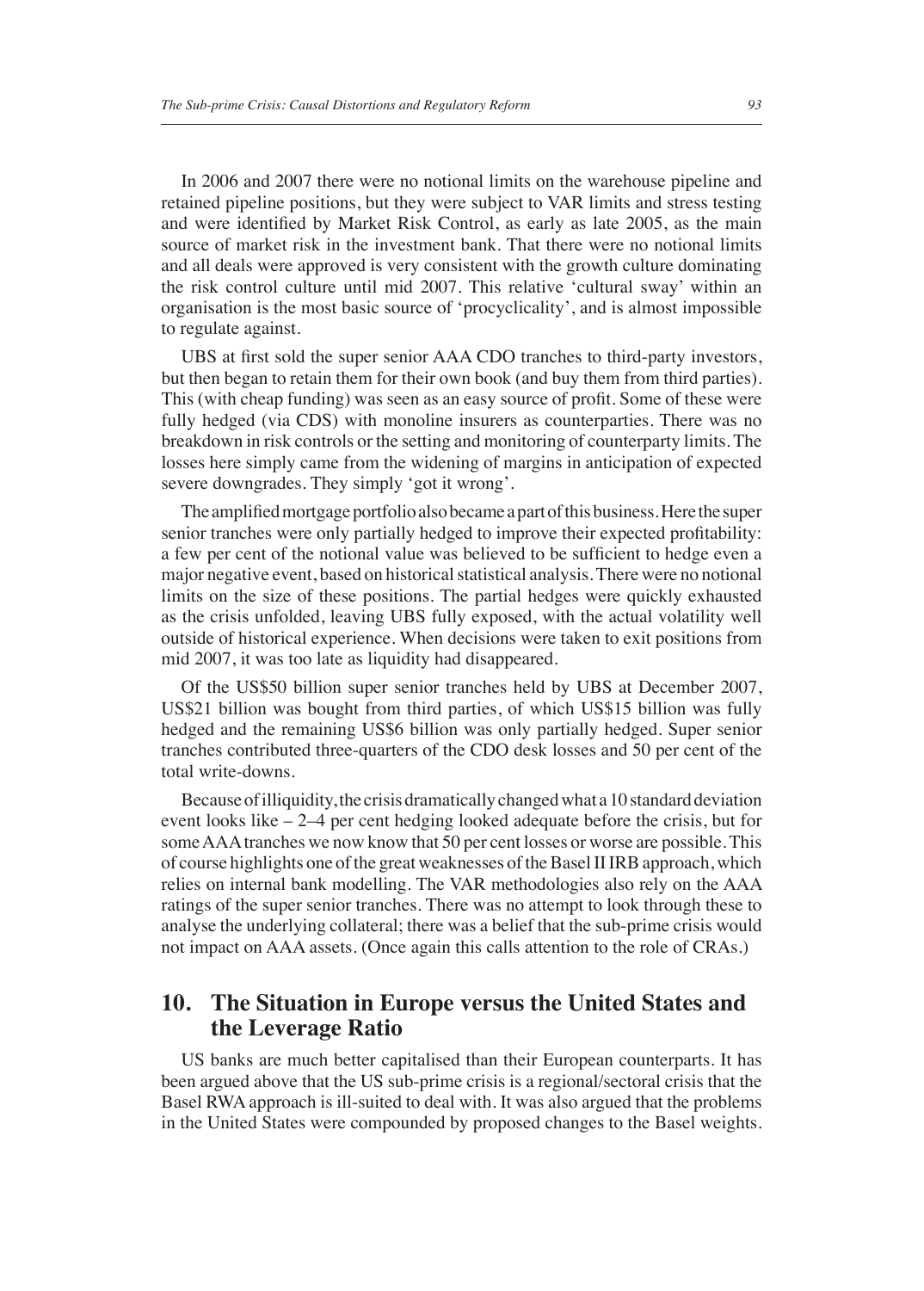The crisis was centred in the United States and not elsewhere, because: first, at the macroeconomic level the US growth cycle was not synchronised with other countries; the Federal Reserve had 1 per cent interest rates (following the bursting of the tech bubble) and international reserves from Asia were mainly pouring into the United States, flattening the yield curve, both of which helped generate a housing boom; and, second, a regulatory catalyst stimulated the private mortgage securitisation and sale process, where the crisis was to become focused. Were US banks not as well capitalised as they are, the impact of the crisis would have been much worse than it is currently.

Table 6 shows the leverage ratios for a selection of major European and US banks – measured here as Tier 1 capital divided by the bank's total assets. The average leverage ratio for the European banks shown is 2.68 per cent, while that for US banks is 5.15 per cent, and 5.88 per cent if investment banks are excluded. European banks, in other words, typically have around half the capital of US banks as a share of assets.

The main reasons for this are the explicit use of the leverage ratio in requirements set by the Federal Reserve (a minimum of Tier 1 capital to adjusted total assets of 4 per cent is required for most banks regardless of RWA) and the *Federal Deposit Insurance Corporation Improvement Act (FDICIA) of 1991*, enshrining 'prompt corrective action' in law. The aim of the latter is to minimise the exposure of the deposit insurance fund to losses. Five categories have been established:

- i. 'well-capitalised', meaning 'significantly exceeds' the Federal Reserve's minimum and, more precisely, by 25 per cent or more (that is, a leverage ratio of 5 per cent or more);
- ii. 'adequately capitalised' means meeting the minimum;
- iii. 'undercapitalised' means failing to meet the minimum;
- iv. 'significantly undercapitalised' means failing by a significant amount in view of FDIC; and
- v. 'critically undercapitalised' means failing to meet any of the capital requirements, and this is specified as no less than 2 per cent. At 'significantly undercapitalised' levels, banks are forced by law to raise capital or resolve the issue in other ways (for example, merge, etc), whereas the worst category makes it mandatory for the relevant regulator to appoint a receiver.

On the basis of the US FDIC Act, none of the European banks shown in Table 6 would be 'well capitalised', two would be adequately capitalised, eight would have to adjust and three would be closed down. In the US case, only the investment banks (Goldman Sachs, Lehman Brothers, Merrill Lynch and Morgan Stanley) would not meet the minimum requirement. This is because investment banks were not supervised as banks, but fell under the supervision (voluntarily) of the Securities and Exchange Commission. It is interesting in this regard that Bear Stearns, an investment bank, has been the main casualty of the sub-prime crisis thus far.

The FDIC has analysed the implications of the US QIS-4 results (some of which are reported in Table 2) for prompt corrective action. All 26 institutions in the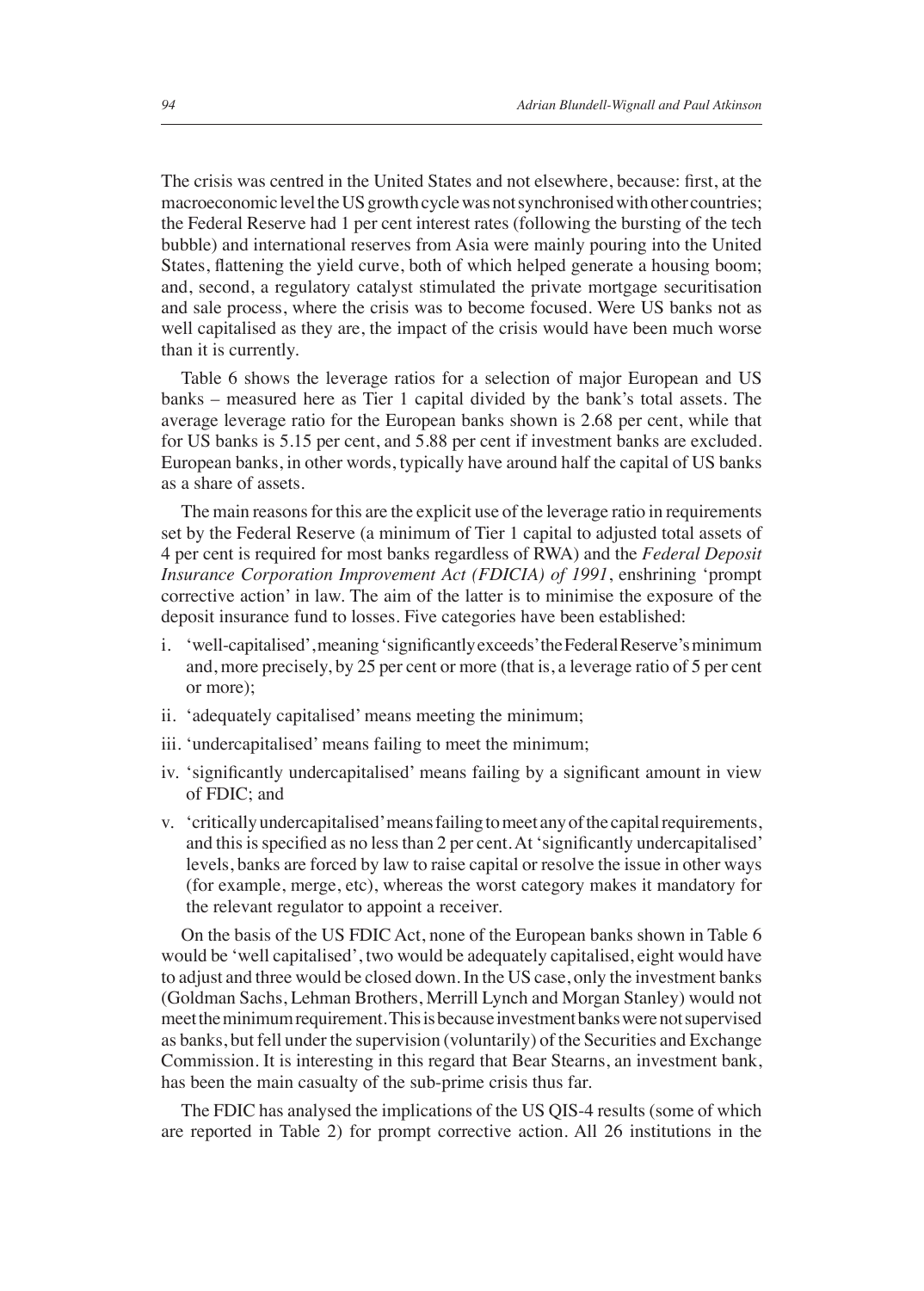|                                 | Currency   | Assets<br>(A)        | Tier 1 capital<br>(B) | Leverage ratio<br>(B/A)<br>$\%$ |
|---------------------------------|------------|----------------------|-----------------------|---------------------------------|
| <b>Europe</b>                   |            |                      |                       |                                 |
| Deutsche Bank                   | <b>EUR</b> | 2 0 2 0 3 4 9        | 28 3 20               | 1.40                            |
| Crédit Agricole                 | EUR        | 1 414 223            | 28 000                | 1.98                            |
| Commerzbank                     | EUR        | 616 474              | 16 3 33               | 2.65                            |
| <b>Barclays</b>                 | GBP        | 1 227 361            | 27 408                | 2.23                            |
| <b>BNP</b> Paribas              | <b>EUR</b> | 1 694 454            | 37 601                | 2.22                            |
| <b>UBS</b>                      | <b>CHF</b> | 2 272 579            | 32 811                | 1.44                            |
| Société Générale                | <b>EUR</b> | 1 071 762            | 21 616                | 2.02                            |
| Crédit Suisse                   | <b>CHF</b> | 1 360 680            | 34 737                | 2.55                            |
| <b>HBOS</b>                     | <b>GBP</b> | 666 947              | 24 3 88               | 3.66                            |
| Lloyds TSB                      | GBP        | 353 346              | 13 9 52               | 3.95                            |
| <b>BBVA</b>                     | EUR        | 502 204              | 20 659                | 4.11                            |
| <b>Banco Santander</b>          | <b>EUR</b> | 912 915              | 39 725                | 4.35                            |
| Royal Bank of Scotland          | <b>GBP</b> | 1 900 519            | 44 3 64               | 2.33                            |
| Total                           | <b>EUR</b> | 15 673 605           | 351 950               | 2.68                            |
| <b>United States</b>            |            |                      |                       |                                 |
| <b>Banks</b>                    |            |                      |                       |                                 |
| Citi                            | <b>USD</b> | 2 187 631            | 89 226                | 4.08                            |
| U.S. Bancorp                    | USD        | 237 615              | 17 539                | 7.38                            |
| Wells Fargo                     | <b>USD</b> | 575 442              | 36 674                | 6.37                            |
| <b>Bank of America</b>          | <b>USD</b> | 1 715 746            | 83 372                | 4.86                            |
| JPMorgan Chase & Co             | <b>USD</b> | 1 562 147            | 88746                 | 5.68                            |
| SunTrust                        | <b>USD</b> | 179 574              | 11 425                | 6.36                            |
| <b>Washington Mutual</b>        | <b>USD</b> | 327 913              | 22 406                | 6.83                            |
| BB&T                            | <b>USD</b> | 132 618              | 9 0 8 5               | 6.85                            |
| National City                   | <b>USD</b> | 150 374              | 9 3 6 7               | 6.23                            |
| Countrywide Financial           | <b>USD</b> | 211 730              | 8 7 5 4               | 4.13                            |
| Investment banks                |            |                      |                       |                                 |
| Goldman Sachs                   | <b>USD</b> | 1 119 796            | 42 728                | 3.82                            |
| Lehman Brothers                 | <b>USD</b> | 691 063              | 23 103                | 3.34                            |
| Merrill Lynch                   | <b>USD</b> | 1 020 050            | 31 566                | 3.09                            |
| Morgan Stanley                  | USD        | 1 045 409            | 32 074                | 3.07                            |
| <b>Total</b>                    |            |                      |                       | 5.15                            |
|                                 |            | 11 157 108           | 506 065               |                                 |
| US banks<br>US investment banks |            | 7 280 790<br>3876318 | 376 594<br>129 471    | 5.88<br>3.33                    |

|  |                             | <b>Table 6: Bank and Investment Capitalisation</b> |
|--|-----------------------------|----------------------------------------------------|
|  | Europe versus United States |                                                    |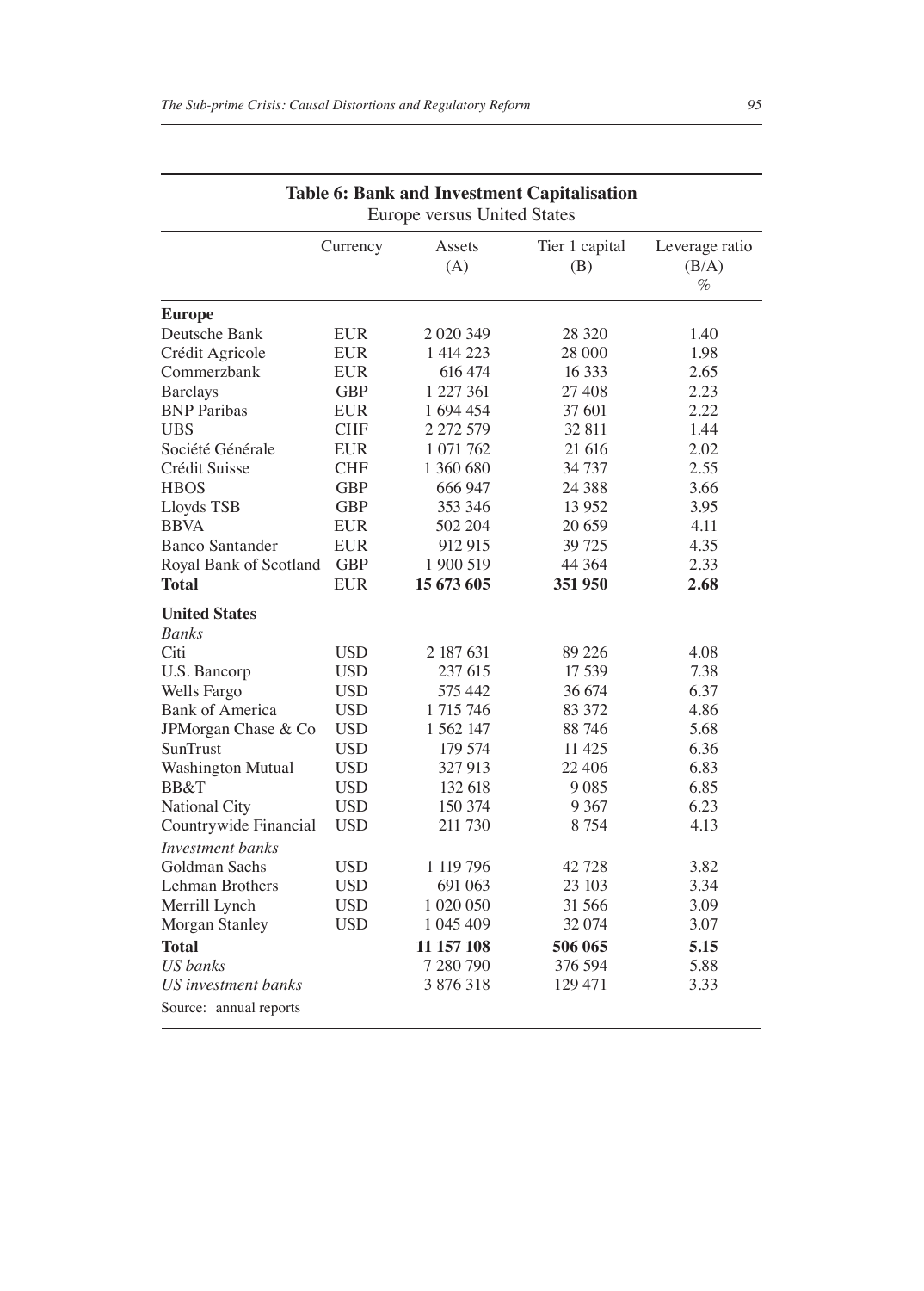study experienced a drop in capital based on RWA, and nine became significantly undercapitalised – three critically so, if capital were determined under the revised IRB approach. In effect, the results imply that the leverage ratio would become the binding constraint in capital regulation.<sup>21</sup>

Because of these issues the debate is shifting. Countries that rely relatively more heavily on RWA and the Basel system, as in Europe, have relatively weak capital positions. A financial crisis in the European Union, along the lines of the US crisis, would have much more devastating economic consequences through the deleveraging mechanisms referred to earlier. If banks were asked to double their capital in Europe pre-emptively this too would be disruptive (extremely so for rapid adjustment). This argues in favour of changes and reform.

Given compliance costs, abandoning the RWA would be the natural outcome if a leverage ratio was always to be the binding constraint (that is, requiring more capital than the RWA approach), particularly if the IRB approach were not altered to address concentration issues.<sup>22</sup>

If some reformulation of RWA was thought necessary – one that avoided all of the above criticisms – then combining it with a leverage ratio would have the advantages of: first, supervisors and banks focusing on broader metrics which reduces the scope for regulatory arbitrage (banks could no longer arbitrage to maximise profits against a single metric); and second, increasing the scope for dealing with regional/sectoral risk factors, as opposed to the global risk factor upon which the RWA approach is based.

#### **11. Summary and Overview of Some of the Key Issues**

#### **11.1 Causal versus conditioning factors**

Mixing causal and conditioning factors risks coming up with an impressive list of reforms without weighting them – that is, it risks giving insufficient attention to causal structural factors. To continue the earlier water analogy, better levies, building location restrictions and warning signs should be encouraged, but are not a substitute for sound dam infrastructure.

The key causal (more exogenous) factors identified in this report include:

- i. Global interest and exchange rate distortions: leading to rolling excess liquiditydriven bubbles.
- ii. A sub-optimal Basel II (Pillar 1) capital regulation framework: that can lead to undercapitalisation of banks via regulatory arbitrage and by handing the setting of capital standards to private banks via their modelling and other assumptions. Sophistication and complexity increases the scope for reducing capital

<sup>21.</sup> See Powell (2005), former chair of the FDIC.

<sup>22.</sup> There is no point in imposing compliance costs, which can be very high, if they have no binding influence.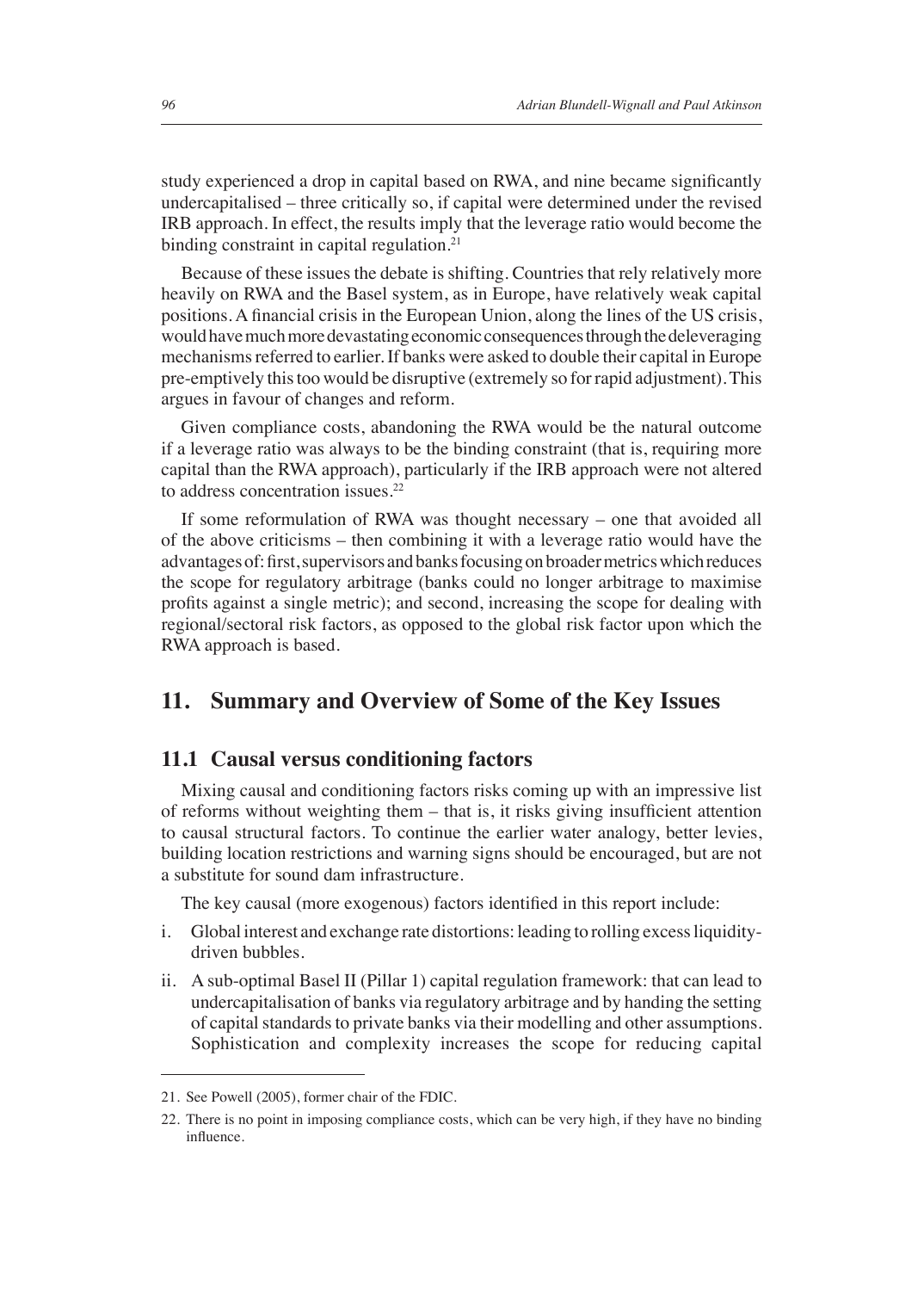requirements. This distorts asset allocation decisions, leads to procyclicality and fails to address regional/sectoral risks. Anticipatory behaviour has already influenced mortgage concentration and wholesale financing in some institutions and contributed to the sub-prime crisis. Sheila Bair puts it very well:

**Risk number one**: The advanced approaches come uncomfortably close to letting banks set their own capital requirements. That would be like a football match where each player has his own set of rules. There are strong reasons for believing that banks left to their own devices would maintain **less** capital – **not** more – than would be prudent. (Bair 2007)

- iii. Problems with multiple independent regulatory authorities for interdependent financial firms – with changes by one regulator leading to problems for others. The controls on Fannie Mae and Freddie Mac, for example, caused revenue gaps and created incentives for a rapid expansion of private-label RMBS.
- iv. Regulating investment banks differently to banks and bank holding companies that include investment bank subsidiaries. In the US, this has left investment banks with capital ratios that are half those of the commercial banks, yet many of the sub-prime problems (and the need for capital) have involved the activities of investment banks. 'Consolidated' capital rules are unlikely to resolve this issue. The 'revised framework' of Basel II states that capital requirements should be 'applied on a consolidated basis to internationally active banks … to ensure that it captures the risk of the whole banking group' (BCBS 2006, p 7). However, wide scope exists for parent groups to meet capital requirements simply by shifting funds within the group. Balance sheets can expand without requiring subsidiaries to add capital for the group as a whole.<sup>23</sup>
- v. Procyclical incentive structures. The 'revenue gap' and 'market share' focus of bank strategy are both inherently procyclical. They lead to 'copycat' behaviour with respect to new innovations in competitor banks and compensation incentives that are geared to short-term return recognition, and are not risk-adjusted (see the UBS discussion above). Tools that measure risk at a point in time, rather than through-the-cycle and counterparty credit policies that vary with the cycle are also procyclical. Reliance on credit ratings, which in practice tend to be cyclical variables, and leverage linked to asset values which vary with the investment cycle and do not necessarily reflect future cash flows accurately are another key cause of procyclicality.
- vi. The competitive structure of rating agency and audit markets. Both of these markets have oligopolistic structures, at least as it applies to dealings with complex financial institutions, leading to high fees and the potential for reduced independence (see the discussion of the FSF conclusions above).
- vii. Bailouts that create moral hazard: associated with 'too-big-to-fail' risk-taking by lenders and borrowers (see the Bear Stearns, Northern Rock and IKB discussions above).

<sup>23.</sup> See Atkinson (forthcoming) for an exposition of this and examples from Citi, Merrill Lynch, E-Trade and Northern Rock.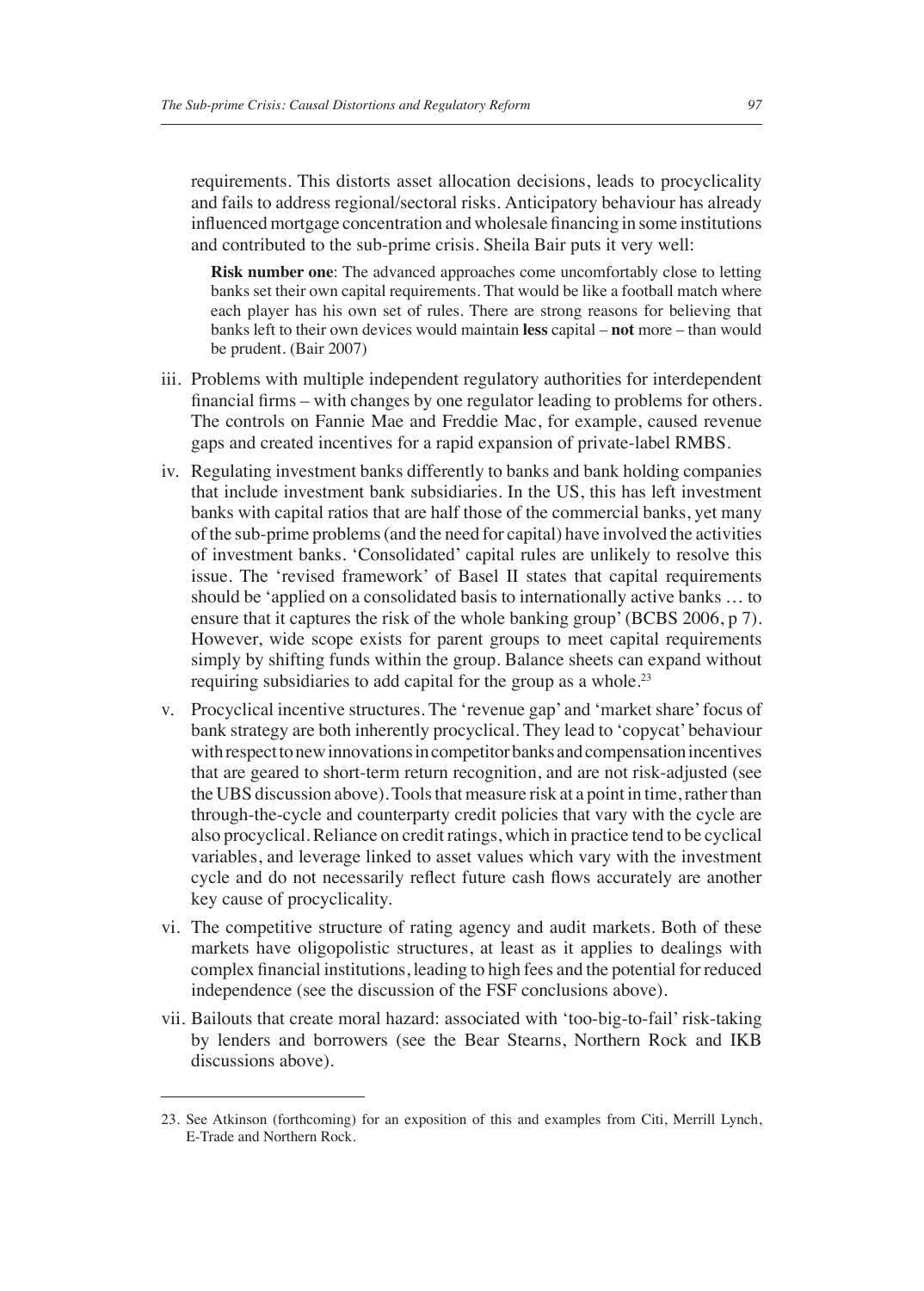In sum, if these problems are not addressed, they will push the job of supervisors to the limits of difficulty and occasionally beyond it.

#### **11.2 Conditioning factors for which little or no improvement is likely**

It is impossible for financial firms and supervisors to predict the future level and volatility of asset prices, nor their correlations at different points in time. This means that business strategies for the future, and the ability to control risk in the face of unexpected shocks, are always going to pose major challenges. Risk models fail, not because firms are not sophisticated enough, but because the inputs cannot be predicted, and the past is a guide only for situations where extreme market breaks, panic and liquidity problems are absent. Internal systems can be improved, but it is a case of *'*garbage in, garbage out'. If you do not anticipate a crisis in risk analysis, the best model in the world will not help much in the presence of an 'a-historic*'* risk event that is not normally distributed.<sup>24</sup> The United States has the deepest and most active financial markets, and it still experiences major risk events. There is no 'magic pudding'. At the board level, corporate governance will always have a procyclical element to it because directors are no better at predicting the future than anyone else.

It is impossible to change human nature as it operates in a broker-dealer or investment bank. Job tenure is limited and remuneration depends on how well you do while you are in the position. It is possible to change remuneration formulae to encourage longer-run thinking and risk-adjusted rewards. But this is only likely to have limited results. Job tenure cannot be guaranteed in the face of adverse outcomes. Key employees understand this, and will still seek and achieve rewards for successful rapid moves up the risk curve in apparent good times, and *vice versa* in bad times. Employers adjust because key people will go to other employers or (even more likely these days) leave to set up their own boutique or hedge fund (note the discussion of key person risk in the case of DRCM).

#### **12. Ten Elements for a Sound Global Regulatory System**

The observations and analysis in this paper suggest at least 10 elements that need to be thought about in the context of regulatory reform.

i. Recognition that regulatory policy needs to proceed hand-in-hand with reform to the international monetary system. Systems of fixed/managed exchange rates (especially in the presence of price controls on energy) across the major developing economies, particularly in Asia and the Middle East, have contributed to excess demand and worked to destabilise the global financial system. Without progress on this front, the task of financial regulation in individual countries is made more difficult, and regulatory policies themselves will always be subject to more lobbying from domestic financial firms with respect to their competitiveness.

<sup>24.</sup> All of the mathematics of VAR models depends on asymptotic normal distributions of volatility and error terms.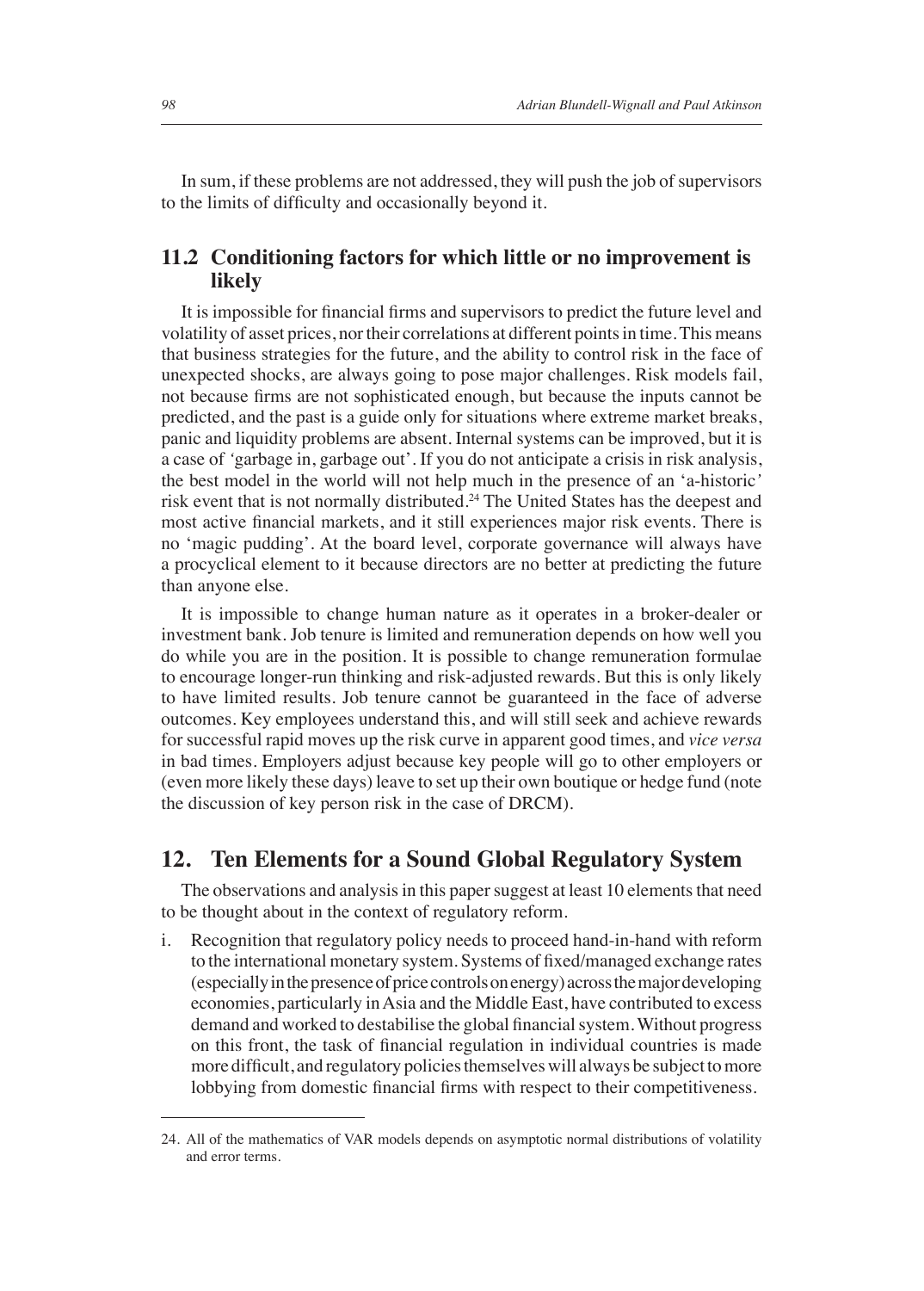- ii. Recognition that monetary policy in advanced countries should take more account of the international global financial implications of their policies. Extremely low interest rate policies, pursued with domestic objectives in mind, cause carry trades and asset price effects that influence leverage.
- iii. Simple rules should be favoured over complex ones based on unrealistic models. The theoretical underpinning of the Basel framework, based on the assumption that only one global risk factor exists, is not a sound basis on which to base any binding model for capital requirements in each jurisdiction. Allowing banks to set their own capital standard, via complex internal modelling of risk outcomes, is likely to generate too little capital and concentration distortions. Complex weighting rules that discriminate between assets in terms of capital penalties create an industry of avoidance which is both costly in terms of productivity and likely to distort asset mixes. A simplified and more transparent system of *ex ante* requirements, like the leverage ratio with prompt triggers for corrective action, allows greater scope to take local and global factors into account and gives supervisors *ex ante* tools that do not rely on judgment and predicting the future.
- iv. Recognition of the need for a framework that is more sensitive to the concentration of risk and duration mismatch. Penalising or limiting deviations from a 'benchmark' is common in pension fund oversight and should also have a role in capital regulation with respect to the assets and liabilities of banks. At the consolidated portfolio level, penalties for concentration need built-in *ex ante* capital rules (which are not reliant on supervisory oversight in Pillar 2). A quadratic (as opposed to linear) capital rule penalising increasing portfolio concentration in Pillar 1 is worth considering. Asset and liability duration mismatch is linked to concentration risk. Northern Rock, for example, used wholesale funding to build rapid concentration in mortgages. The necessity to roll over short-term commercial paper also contributed to a liquidity crisis.
- v. Consolidation of on- and off-balance sheet bank exposure. This is an important advance under Basel II. But it will require very clear and uniform definitions for what constitutes an 'arm's-length' relationship or entity. This is critical for the effective operation of internal and external auditors. In this context, it is probably unwise to allow consolidation of investment bank and commercial bank capital requirements within a holding company context.
- vi. Recognition that competitive structures increase efficiency and independence in the role of rating and audit firms. There needs to be some thought about requiring the 'buy side' to obtain an independent ratings assessment (to increase the independence and quality of ratings, and reduce the monopoly element of the issuer-pays model). A removal of the legal restrictions that enhance audit firm monopoly is also worth considering, as a means to encourage the entry of new (and listed) capital.
- vii. A clear definition of what the bank/financial regulated sector is, rather than endless debates about how much hedge funds should or should not be regulated or self-regulated. There is interconnectedness between banks and hedge funds,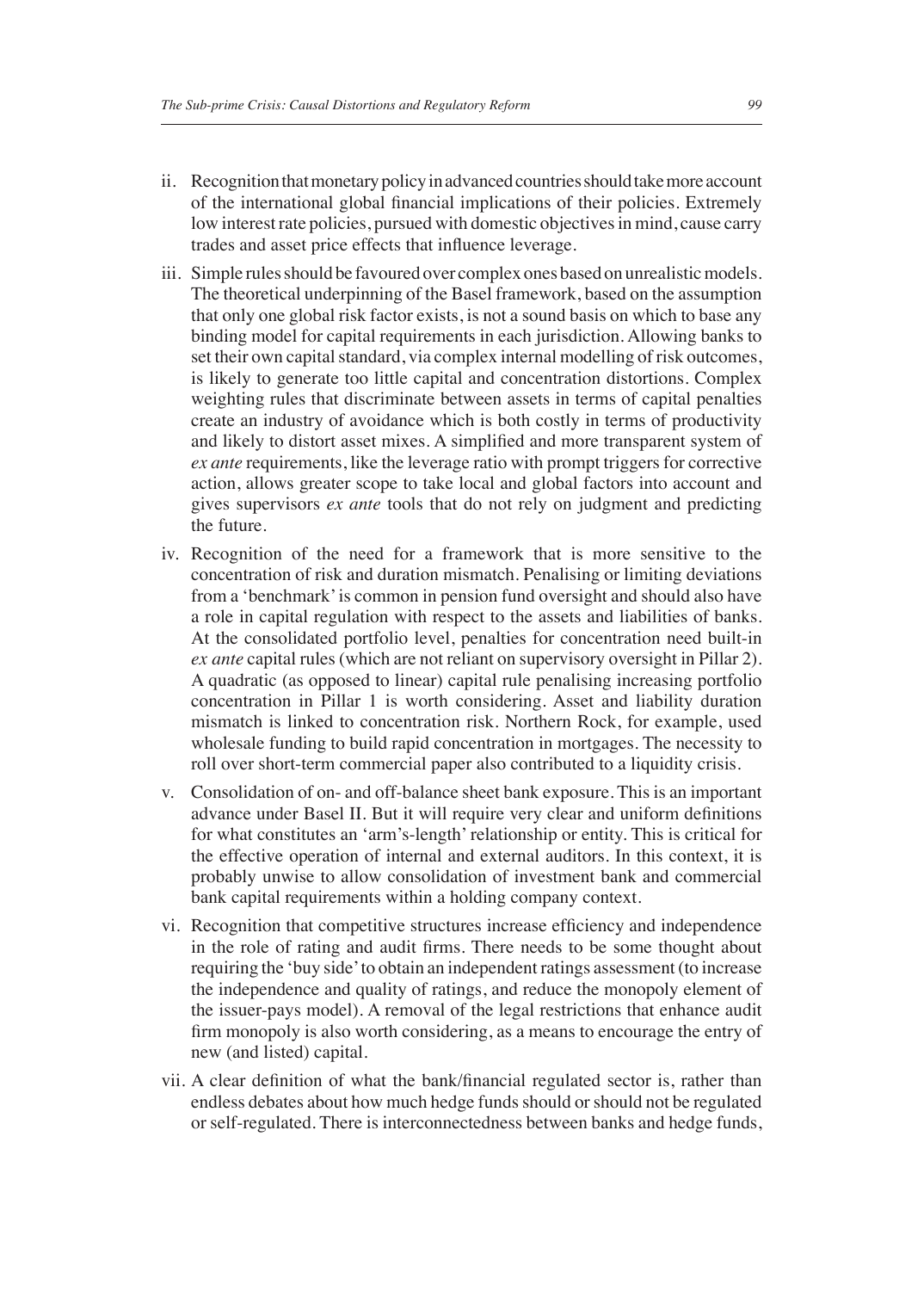as there is between banks and corporate borrowers, and banks' dealings with corporate treasuries. The line between banking and certain other financial activities that warrant regulation for safety and soundness needs to be made clear. For example, if a hedge fund begins to issue notes in its own name to raise capital; begins to employ market-making traders in derivative markets; or begins to take on reinsurance activities, then it may have to come inside the regulatory net for banks, investment banks and/or insurance companies. This is quite different from a hedge fund that borrows from a bank or deals in derivatives with a bank, as most large corporate treasuries also do. According to this view, the line for prudential supervision turns on what the firm actually does. Of course, all firms fall within the market integrity and consumer protection regulations.

- viii. A single overarching regulator for prudential standards across all financial institutions; and a single overarching regulator for market integrity and consumer protection (the so-called 'twin peaks' model used in Australia is a good starting point). This should not be the central bank, where monetary policy should focus on inflation objectives and not risk conflicts in policy objectives in a solvency crisis.
- ix. A lender-of-last-resort facility and comprehensive market liquidity provisions for maintaining the stability of the financial system in the event of periods of turmoil (which can only be run out of the central bank).
- x. Recognition of the moral hazard effects of bailouts and government guarantees on assets. This creates asymmetry in risk-taking. The threat of bankruptcy and the loss of shareholders' equity and at least some non-deposit debt needs to be made more 'credible'. A resolution regime including protection for depositors (to avoid Northern Rock situations), and clear receivership processes for the closing down of banks (in jurisdictions where these elements are absent) would help in this respect.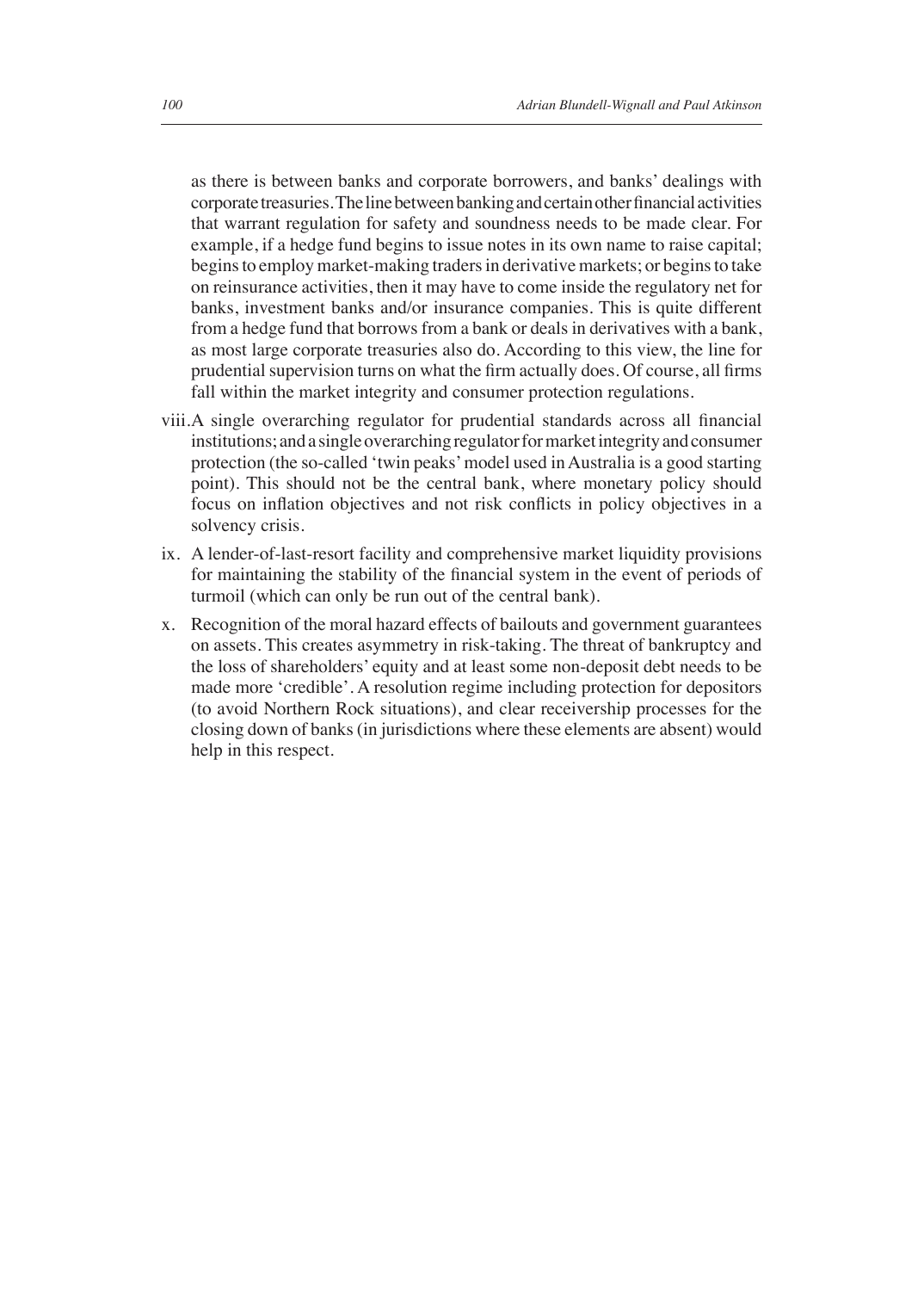#### **References**

- Akerlof GA (1970), 'The Market for "Lemons": Quality Uncertainty and the Market Mechanism', *Quarterly Journal of Economics*, 84(3), pp 488–500.
- Atkinson P (forthcoming), 'The Basel Capital Adequacy Framework Should be Reconsidered', Policy Brief, *Groupe d'Economie Mondiale*, Sciences Po, Paris.
- Bair S (2007), remarks delivered at the 2007 Risk Management and Allocation Conference, Paris, 25 June.
- BCBS (Basel Committee on Banking Supervision) (1988), 'International Convergence of Capital Measurement and Capital Standards', July.
- BCBS (2004), 'International Convergence of Capital Measurement and Capital Standards: A Revised Framework', June.
- BCBS (2006), 'International Convergence of Capital Measurement and Capital Standards: A Revised Framework – Comprehensive Version', June.
- Bernanke BS, M Gertler and SG Gilchrist (1999), 'The Financial Accelerator in a Quantitative Business Cycle Framework', in JB Taylor and M Woodford (eds), *Handbook of Macroeconomics Volume 1C*, Elsevier, Amsterdam, pp 1341–1393.
- Blundell-Wignall A (2007a), 'Financial Innovation and Risks', OECD Forum on 'Innovation, Growth and Equity', Paris, 14–15 May.
- Blundell-Wignall A (2007b), 'Global Liquidity and Rolling Asset Bubbles: Issues for Discussion', paper presented at the Reinventing Bretton Woods Committee Meeting on 'New Features of the International Monetary System, New Challenges for Global Monetary Governance', Durban, 5–6 September.
- Blundell-Wignall A (2008), 'The Subprime Crisis: Size, Deleveraging and Some Policy Options', *Financial Market Trends*, 94(1), pp 21–45.
- FDIC (Federal Deposit Insurance Corporation) (2005), 'Capital and Accounting News ... Basel II and the Potential Effect on Insured Institutions in the United States: Results of the Fourth Quantitative Impact Study (QIS-4)', *Supervisory Insights*, Winter, pp 27–32.
- FSF (Financial Stability Forum) (2008), 'Report of the Financial Stability Forum on Enhancing Market and Institutional Resilience', 7 April.
- Goodhart CAE (2007), 'Capital, Not Liquidity, Is the Problem', FT.com site, 13 September. Available at <http://www.ft.com/cms/s/0/a21c1ed8-6219-11dc-bdf6- 0000779fd2ac.html>.
- Gordy MB (2003), 'A Risk-Factor Model Foundation for Ratings-Based Bank Capital Rules', *Journal of Financial Intermediation*, 12(3), pp 199–232.
- Greenlaw D, J Hatzius, A Kashyap and HS Shin (2008), 'Leveraged Losses: Lessons from the Mortgage Market Meltdown', paper presented to the US Monetary Policy Forum, a Conference co-sponsored by the Initiative on Global Markets at the University of Chicago Graduate School of Business and the Rosenberg Institute for Global Finance at the Brandeis International Business School, New York, 29 February.
- House of Commons Treasury Committee (2008), *The Run on the Rock*, HC 56-II, Fifth Report of Session 2007–08, Volume 2: Oral and Written Evidence, TSO, London.